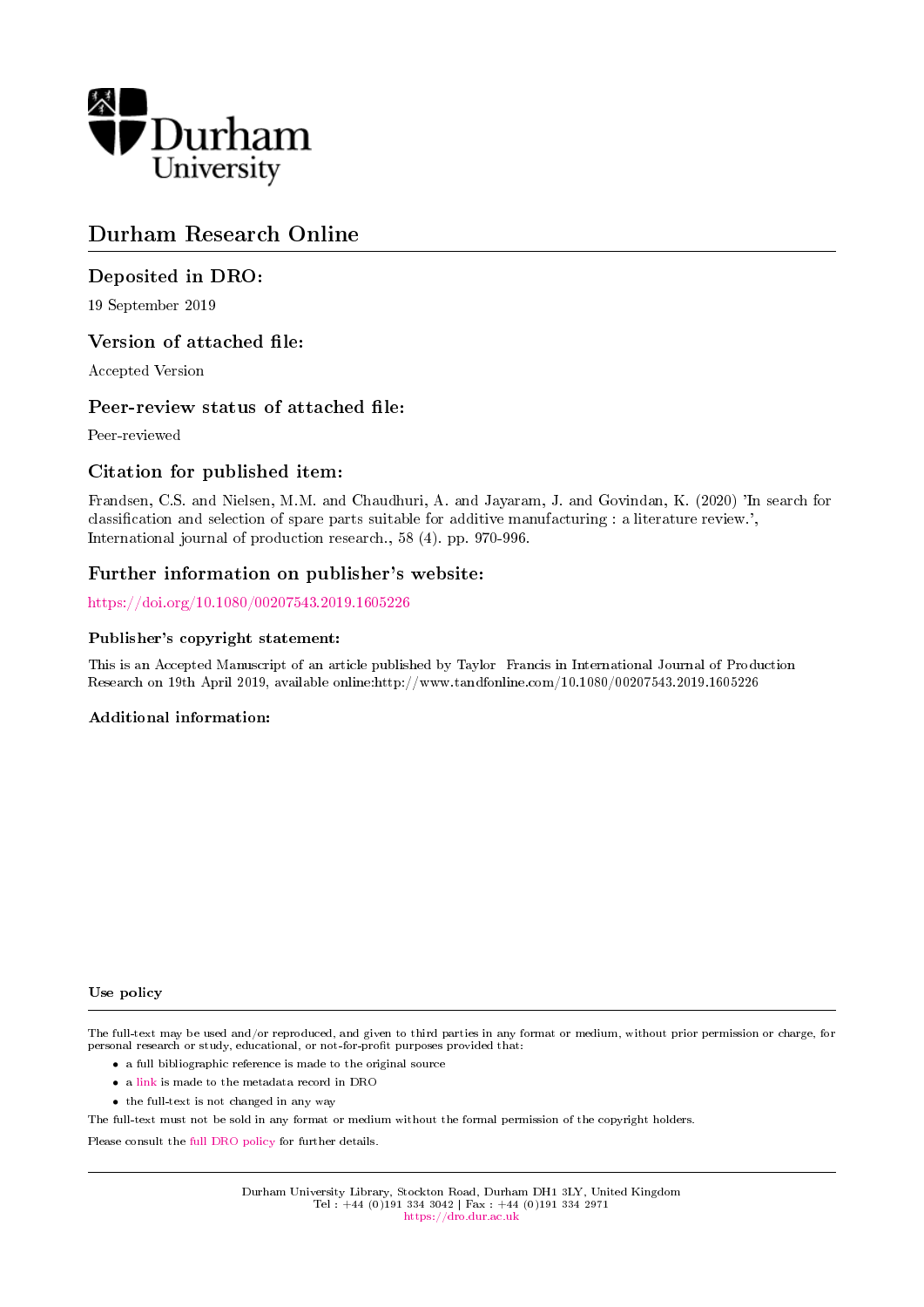# **In search for classification and selection of spare parts suitable for additive manufacturing: A literature review**

**Abstract:** This paper reviews the literature on additive manufacturing (AM) technologies and equipment, and spare parts classification criteria to propose a systematic process for selecting spare parts which are suitable for AM. This systematic process identifies criteria that can be used to select spare parts that are suitable for AM. The review found that there is limited research that addresses identifying processes for spare parts selection for AM, even though companies have identified this to be a key challenge in adopting AM. Seven areas for future research are identified relating to the methodology of spare parts selection for AM, processes for cross-functional integration in selecting spare parts for AM, broadening the spare parts portfolio that is suitable for AM (by considering usage of AM in conjunction with conventional technologies), and potential impact of AM on product modularity and integrality.

**Keywords**: classification and selection of spare parts, additive manufacturing, literature

review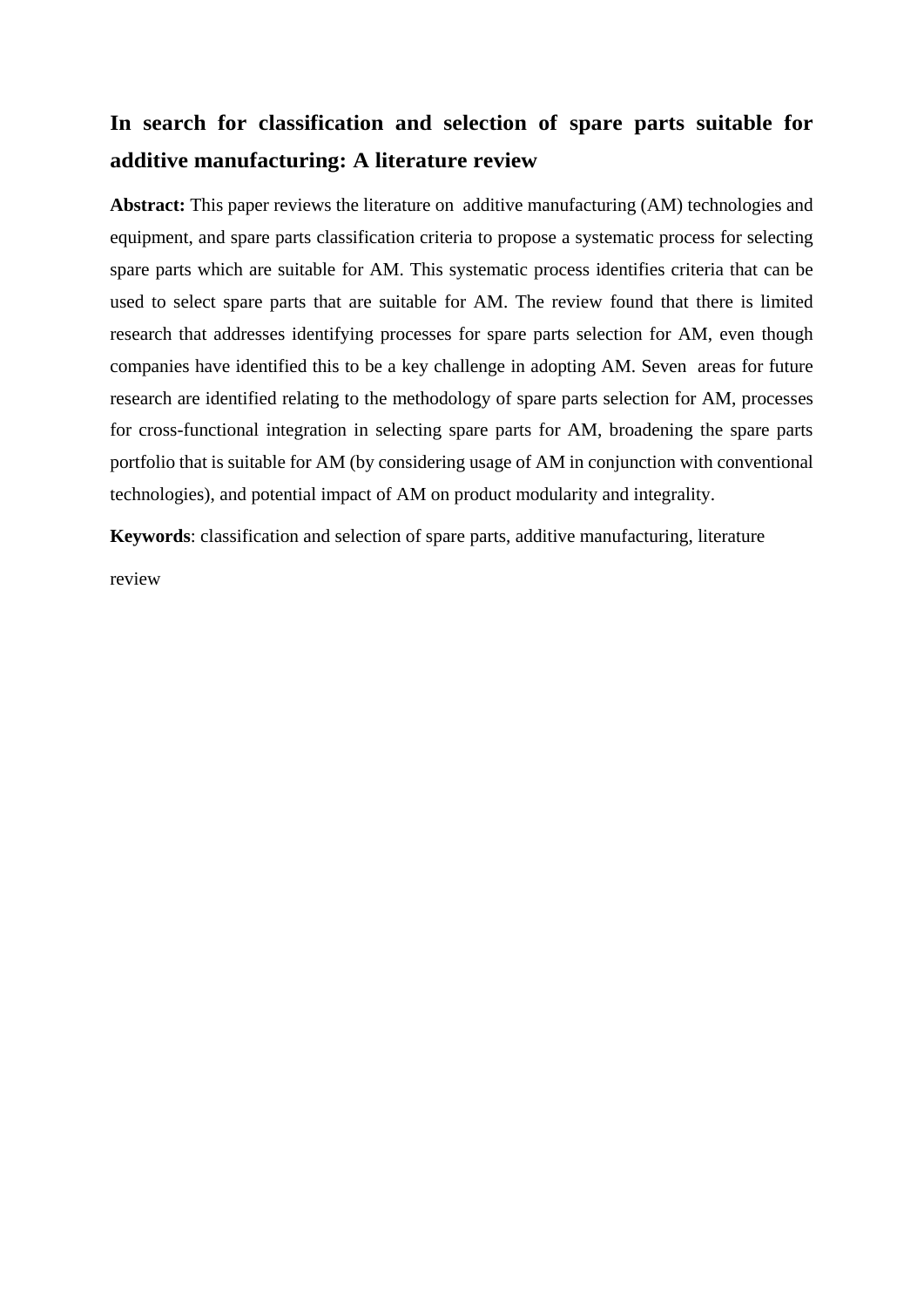# **In search for classification and selection of spare parts suitable for additive manufacturing: A literature review**

#### **1. Introduction**

Additive manufacturing (AM) can be economically attractive, particularly for low volume spare parts production. This is because AMas it provides flexibility in producing spare parts as and when needed, unlike conventional manufacturing, wherein high volumes and therefore, higher inventories are needed, to recoup high initial investments in tooling (D'Aveni, 2015). For example, Lego, the Danish toy manufacturer spends 20 million Euros on spare parts for their equipment, and they estimated a potential saving of 1.2 million Euros by producing some of those spare parts using AM. Such savings are possible as large majority of those spare parts are consumed in very low quantities over the last 5 years with some having no consumption at all, but Lego is forced to keep inventories because of minimum order quantities requirements as dictacted by suppliers of those spare parts (Hadar, 2018). Also, companies like Daimler have started using AM for spare parts manufacturing. Daimler initially used AM to make spare parts for older trucks. After it became proficient with the technology, it started producing specialized parts for newer low-volume truck models as well. As the number of segments served grows, and the number of units sold per segment increases, there will be need for enough parts to be produced to become a profitable aspect of the business (D'Aveni, 2018).

Spare parts management is especially challenging because it is a context involvinginvolves high variety, low volume parts (Danaset al., 2006; Knofius et al., 2016). This context and is often also characterized by high service requirements coupled with extremely sporadic and unpredictable demand patterns. The financial impact in case of stock-outs, and the prices for individual parts often tend to be high (Cohen and Ernst, 1988; Durão et al., 2017; Huiskonen 2001). The unpredictable demand of spare parts, together with distributed locations for where the spare parts are needed (Khajavi, Partanen, and Holmström, 2014), further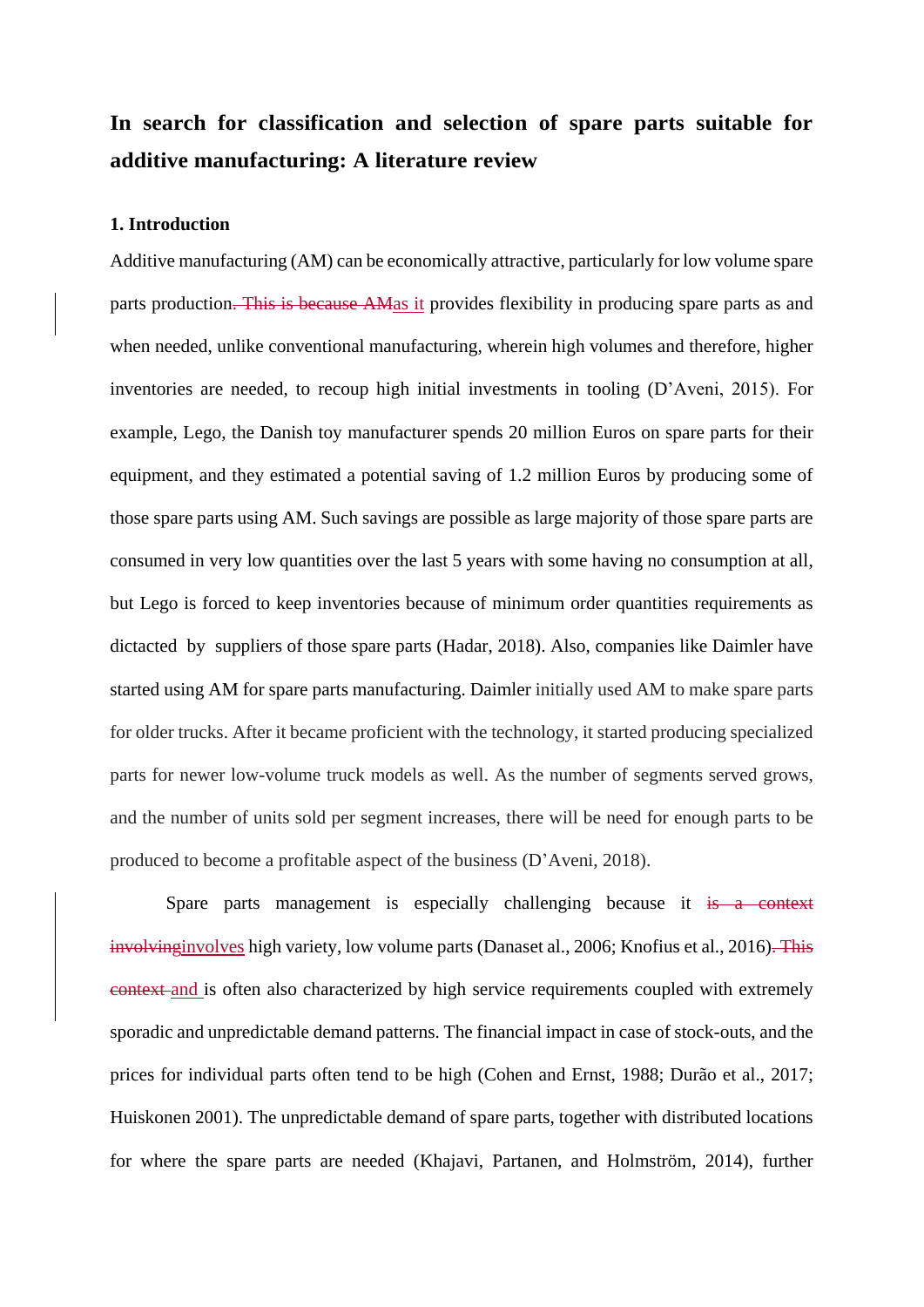complicates inventory planning and demand forecasting. Also, traditional statistical-based demand forecasting methods cannot handle this intermittent demand (Bergman et al. 2017). As a result, there is an increased risk of either holding too high or too low inventory levels, as well as risks of stocking parts which could become obsolete over time (Wagner and Lindemann, 2008). Therefore, it is common practice to hedge against stock-outs by incurring large investments in spare parts inventories of critical parts (Bergman et al. 2017).

Management of spare part inventories is further complicated when OEMs decide to stop production of certain parts, resulting in discontinued supply of spare parts that are still in use. In such a case, the customer can end up being forced to tie up significant working capital in spare parts inventories. This is typically done using a last-time-buy's (LTB) approach, in which a final batch is purchased from OEMs to ensure continuing high levels of service. Carrying such high inventory levels of spare parts that are expensive also results in high depreciation and obsolescence costs, all of which could impede the profitability for companies (de Souza et al. 2011).

Additive manufacturing (AM) has been identified as having the potential of manufacturing spare parts with an advantage of providing faster delivery without holding high inventory levels (Pérès and Noyes, 2006; Holmström et al., 2010; Holmström and Partanen, 2014). Use of AM for spare parts manufacturing is potentially useful in industries that face penalties or negative consequences for late deliveries (Holmström et al., 2017). Such industrial contexts include replacement parts for mining, oil exploration firms (Weller et al., 2015), and wind energy farms, to name a few. In all these cited cases, site locations tend to be remote and production downtimes could be costly (Lipson and Kurman, 2013). Usage of AM in the spare parts supply chain has been studied by several authors (see Muir and Haddud, 2018; Ghadge et al. 2018; Li et al. 2017; Holmström et al., 2016; Zanardini et al. 2016; Khajavi et al., 2014). Applying AM technologies in after-sales service supply chains can support the maintenance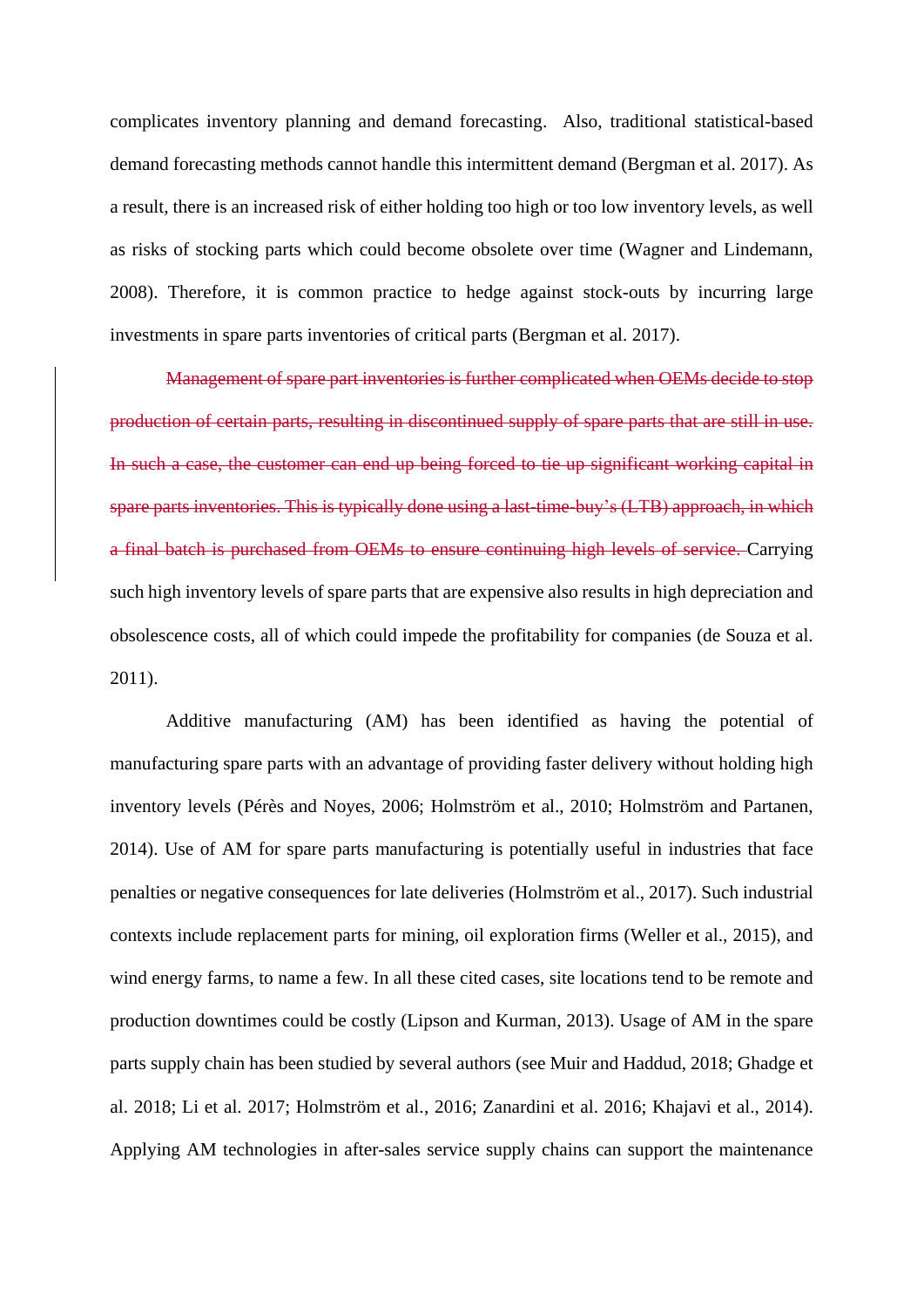process of advanced capital goods throughout their lifecycles, which often spans several decades (Knofius et al., 2016).

The AM domain area has attracted the attention of few research studies, including literature reviews. For example, Khorram, Niaki and Nonino (2017) in their literature review on the topic identified the following eight major research streams in AM: i) AM technology selection; ii) supply chain considerations; iii) product design considerations; iv) production cost models; v) environmental aspects; vi) strategic challenges; vii) manufacturing systems, and viii) open-source innovation/business models and economics. Gardan (2016) reviewed the most prominent AM technologies, and identified new trends relating to new applications, topological optimisation, file exchange and development of standards. Uriondo et al. (2015) provided a review of present and future applications of AM for the aerospace sector. As can be seen from these research works, even though the topic of AM is relatively new, there is already an emerging body of literature on the topic.

Despite these studies on AM, there has been little attention paid to the issue of selection of spare parts that are suitable for AM. In fact, only a limited number of applications of AM for after-sales service supply chains have been reported in the literature (Knofius et al., 2016). This lack of attention paid to spare parts manufacturing that is suitable for AM can be potentially explained due to a lack of awareness of the capabilities of AM among supply chain professionals, logisticians, and design engineers, all of whom are responsible in some way to address logistical issues to improve after-sales service supply chains (Knofius, van der Heijden, and Zijm, 2016). A key challenge faced by companies that are considering adopting AM for spare parts manufacturing is the difficulty in identifying the most suitable parts which can be produced using AM (Chaudhuri et al., 2017). AM is suitable for spare parts manufacturing but will require investments in generating the printable files of the spare parts, which should offset the inventory costs over the life time of usage of these parts (Holweg, 2015). Hence, the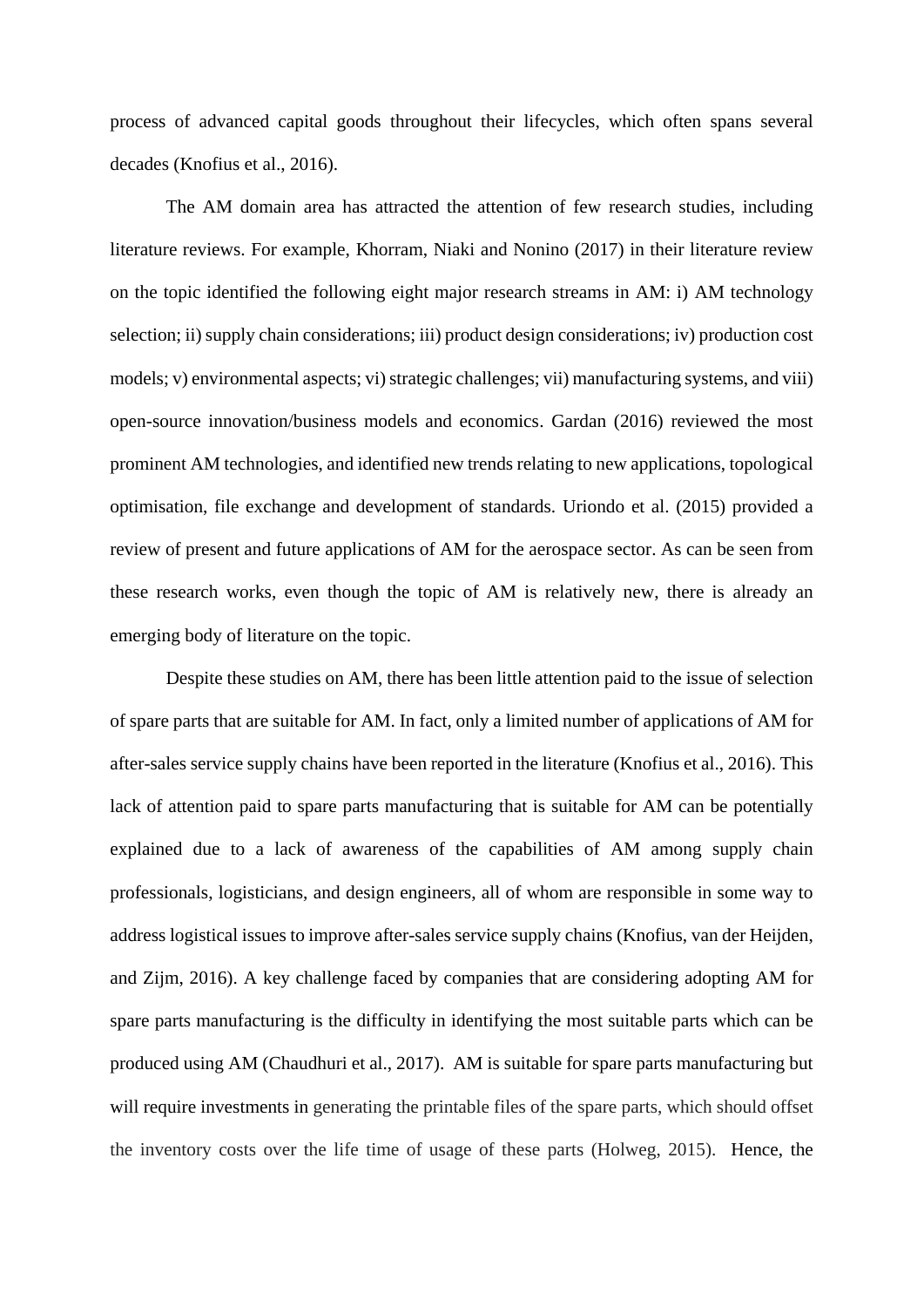companies who are willing to explore the possibility of using AM for spare parts manufacturing must first identify the most appropriate spare parts, that are suitable for AM. Thus, there is a need for systematic research on classifying spare parts, and then understanding the characteristics that make the classified spare parts, most suitable for AM. This research addresses these needs by specifically raising and addressing the following research questions:

- (1) What are the specific AM technologies and equipment that can be used to produce different spare parts?
- (2) What criteria can be used to first classify the spare parts?
- (3) How can the classified spare parts, that are most suitable for AM, be identified?

#### **2. Systematic Literature Review**

#### 2.1. Review process

To ensure transparency and reproducibility, a systematic review methodology was applied. The overall structure of this review is tailored similar to reported structured literature reviews in the field of operations and supply chain management (Cooper 1988; Seuring and Gold 2012; Tranfield et al., 2003; Vom Brocke et al. 2009). This structure consists of three iterative stages: (1) planning the review; (2) conducting the review; and (3) reporting and dissemination. The first stage requires defining the literature search strategy, for the literature review by using a common taxonomy (Cooper, 1988 and Vom Brocke et al., 2009). The second stage conducts the content analysis of the resulting literature, as per established guidelines (Seuring and Gold 2012). The third stage pertains to synthesizing the findings, also as per established guidelines (Tranfield et al., 2003).

#### *2.1.1. Planning the review*

The initial stages of a systematic review may be iterative, consisting of a process of definition, clarification, and refinement (Tranfield, Denyer, and Smart 2003). Prior to the structured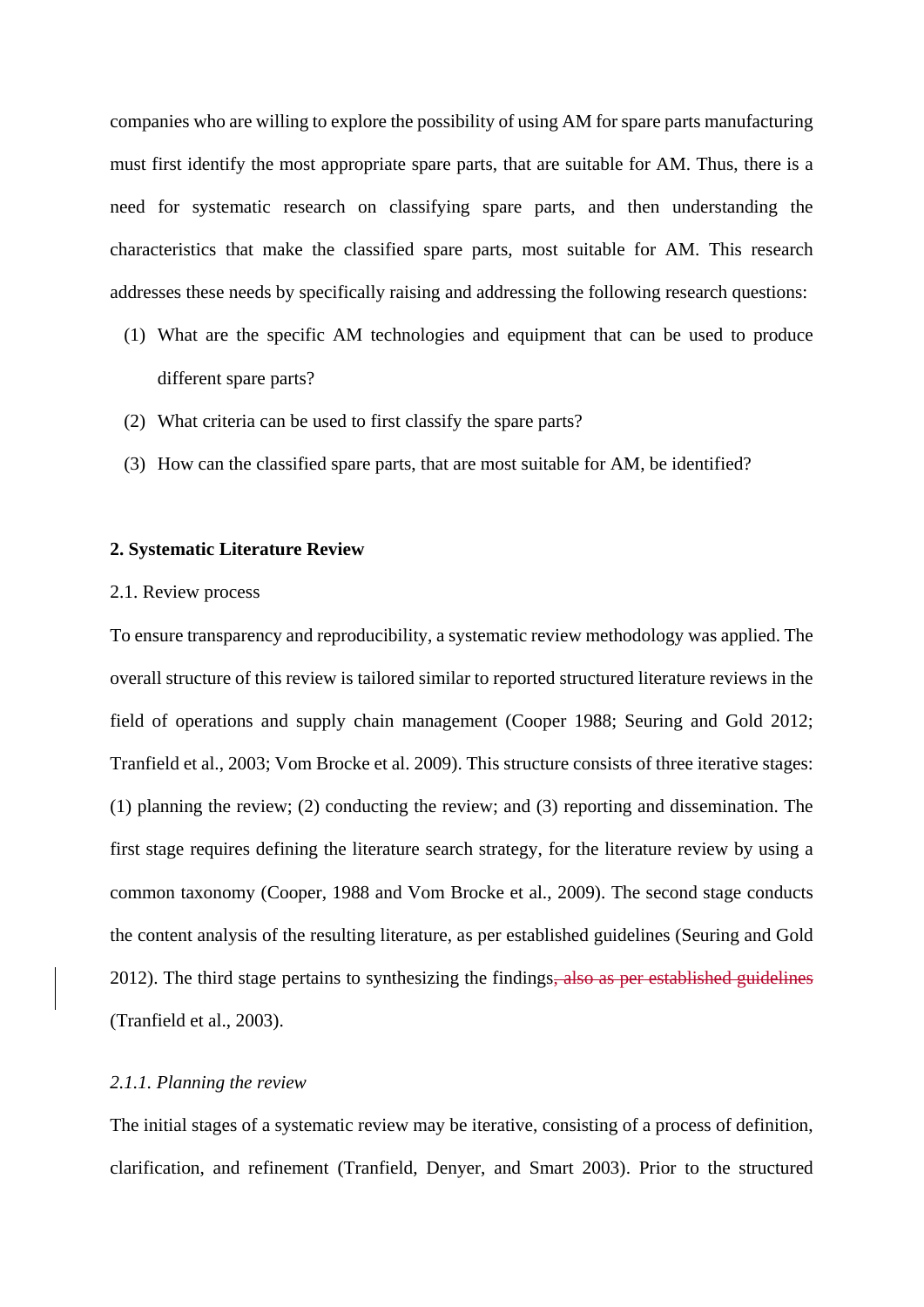review, significant time was invested in conducting a non-structured explorative literature search. The non-structured explorative literature search was carried to identify topics and keywords of common occurrence. Through the initial non-structured exploratory literature searches, it became evident that a vast amount of literature exists within each of the individual core disciplines that this study touches upon. This experience stressed the need to begin with a broad conceptualization of the topical areas (such as supply chain, spare parts and AM) including assessment of gaps where knowledge may be needed (Vom Brocke et al., 2009). Therefore, a conceptual framework as shown in figure 1, was developed to focus the literature review in a directed fashion. The literature search in this study was conducted using the databases EBSCO, ProQuest, and Science Direct due to their extensive coverage of literature and their high reputation within the core subject areas.



Figure 1. Concept mapping of core subject areas

#### *2.1.2. Conducting the review*

Keywords were identified through an unstructured literature search. From the identified keywords, the appropriate search strings were identified, by combining keywords including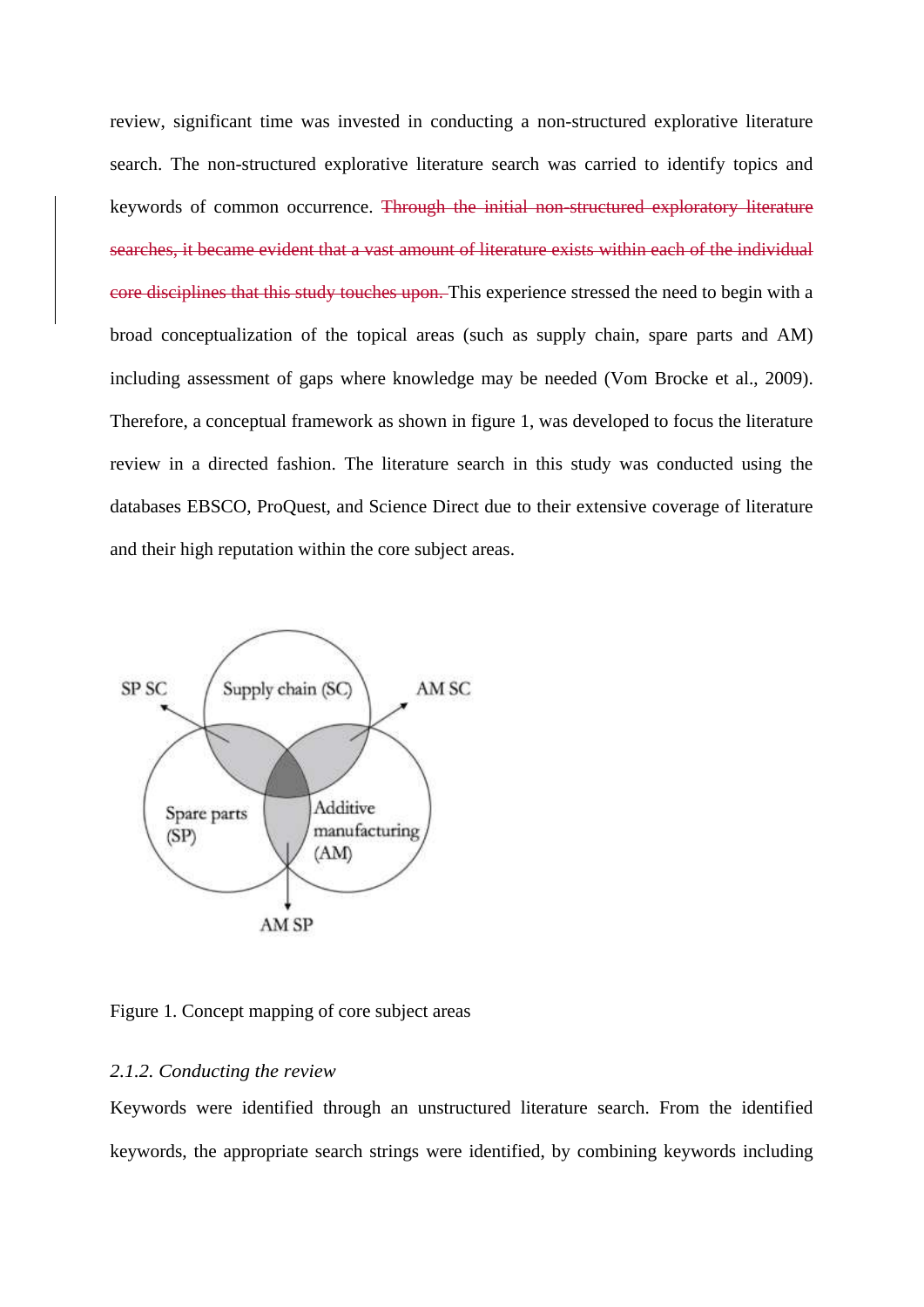synonyms with Boolean search modifiers and operators. Table 1 contains the search strings for each domain of interest, the databases where the search strings were used, and a specification scheme for the search fields for each database. As can be observed, a fourth search string was also added to identify those criteria based on which a classification scheme for parts can be developed.

| Core subject area                     | <b>Search strings</b>                                                                                                                                                                                                                                                                                                                                                                                                                                                                                                                            | <b>Databases</b>              | <b>Search field</b>                                                |
|---------------------------------------|--------------------------------------------------------------------------------------------------------------------------------------------------------------------------------------------------------------------------------------------------------------------------------------------------------------------------------------------------------------------------------------------------------------------------------------------------------------------------------------------------------------------------------------------------|-------------------------------|--------------------------------------------------------------------|
| Additive                              | ("additive manufacturing" OR "direct                                                                                                                                                                                                                                                                                                                                                                                                                                                                                                             | <b>EBSCO</b>                  | Abstract                                                           |
| Manufacturing &<br><b>Spare Parts</b> | manufacturing" OR "3d printing" OR "3d-<br>printing" OR "3-d printing" OR "digital<br>manufacturing" OR "rapid manufacturing"<br>OR "three-dimensional printing" OR "three<br>dimensional printing" OR "freeform<br>fabrication" OR "solid free form<br>fabrication" OR "rapid prototyping" OR<br>"additive fabrication" OR "additive<br>production" OR "generative<br>manufacturing") AND ("spare part" OR<br>"spare parts" OR "replacement part" OR<br>"replacement parts" OR "service part" OR<br>"service parts" OR "repair part" OR "repair | ProQuest<br>Science<br>Direct | Anywhere<br>except<br>full text<br>Abstract,<br>title,<br>keywords |
|                                       | parts")                                                                                                                                                                                                                                                                                                                                                                                                                                                                                                                                          |                               |                                                                    |
|                                       |                                                                                                                                                                                                                                                                                                                                                                                                                                                                                                                                                  | <b>EBSCO</b>                  | Abstract                                                           |

|  |  |  | Table 1: Core subject area, search strings, databases and search fields |  |  |
|--|--|--|-------------------------------------------------------------------------|--|--|
|  |  |  |                                                                         |  |  |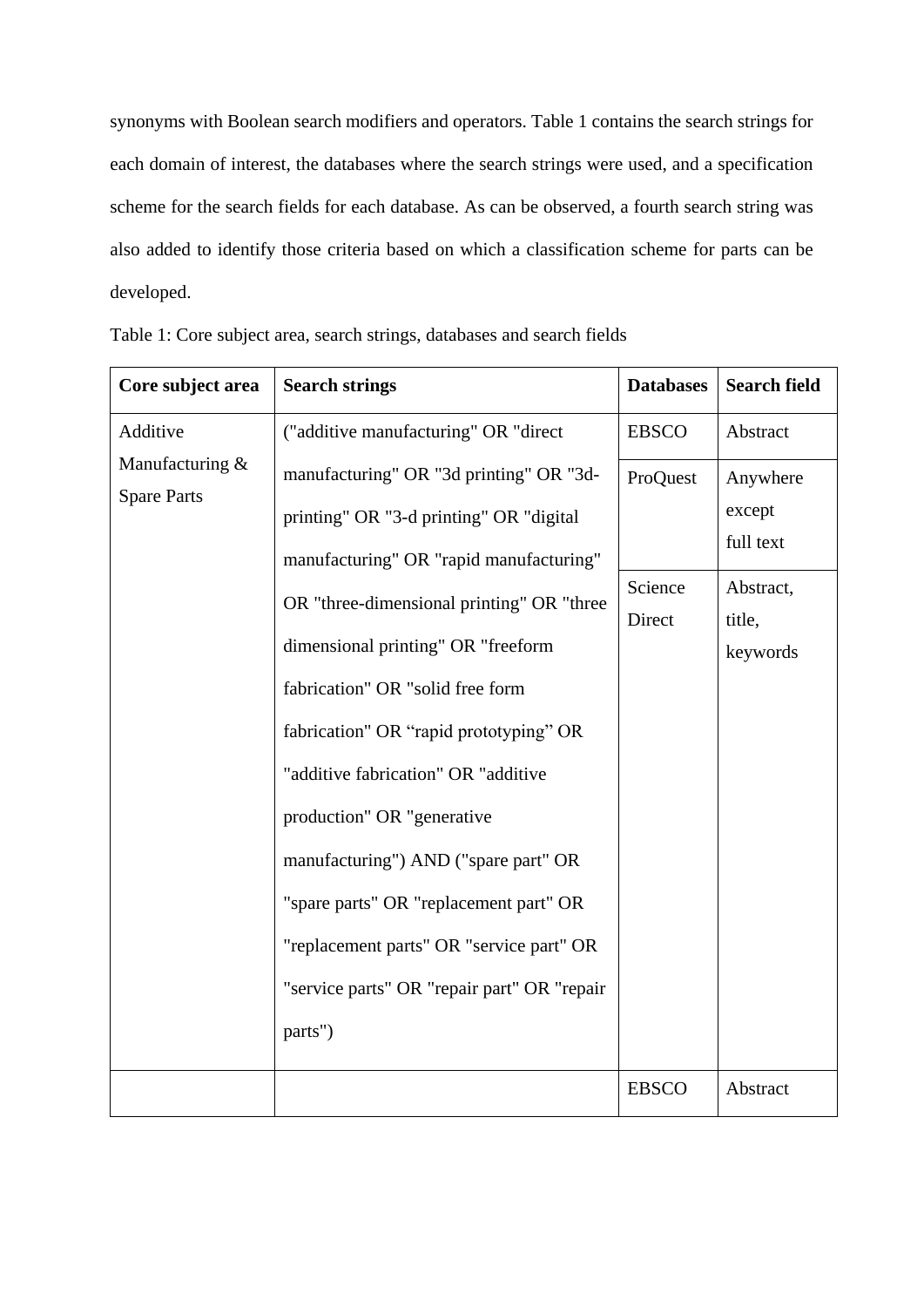| Additive            | ("additive manufacturing" OR "direct                                                                                                                                                                                                                                                                                                        | ProQuest          | Anywhere                        |
|---------------------|---------------------------------------------------------------------------------------------------------------------------------------------------------------------------------------------------------------------------------------------------------------------------------------------------------------------------------------------|-------------------|---------------------------------|
| Manufacturing &     | manufacturing" OR "3d printing" OR "3d-                                                                                                                                                                                                                                                                                                     |                   | except full                     |
| <b>Supply Chain</b> | printing" OR "3-d printing" OR "digital                                                                                                                                                                                                                                                                                                     |                   | text                            |
|                     | manufacturing" OR "rapid manufacturing"<br>OR "three-dimensional printing" OR "three<br>dimensional printing" OR "freeform<br>fabrication" OR "solid free form<br>fabrication" OR "rapid prototyping" OR<br>"additive fabrication" OR "additive<br>production" OR "generative<br>manufacturing") AND ("supply chain" OR<br>"supply chains") | Science<br>Direct | Abstract,<br>title,<br>keywords |
| Spare Parts &       | ("spare part" OR "spare parts" OR                                                                                                                                                                                                                                                                                                           | <b>EBSCO</b>      | Abstract                        |
| <b>Supply Chain</b> | "replacement part" OR "replacement parts"<br>OR "service part" OR "service parts" OR<br>"repair part" OR "repair parts") AND<br>("supply chain" OR "supply chains")                                                                                                                                                                         | ProQuest          | Anywhere<br>except full<br>text |
|                     |                                                                                                                                                                                                                                                                                                                                             | Science           | Abstract,                       |
|                     |                                                                                                                                                                                                                                                                                                                                             | Direct            | title,<br>keywords              |
| Spare Parts &       | ("spare part" OR "spare parts" OR                                                                                                                                                                                                                                                                                                           | <b>EBSCO</b>      | Abstract                        |
| Classification      | "replacement part" OR "replacement parts"<br>OR "service part" OR "service parts" OR<br>"repair part" OR "repair parts") AND<br>("classification" OR "segmentation" OR                                                                                                                                                                      | ProQuest          | Anywhere<br>except full<br>text |
|                     | " $ABC$ ")                                                                                                                                                                                                                                                                                                                                  | Science<br>Direct | Abstract,<br>title,<br>keywords |

1. The column 'Search field' is unique for each database, explaining the difference among them. Only scholarly, i.e., peer reviewed journal articles were used in this review. Practitioner magazines or newspaper articles were not included. The search strings were used to perform literature search in the selected databases. The resulting literature from the search were either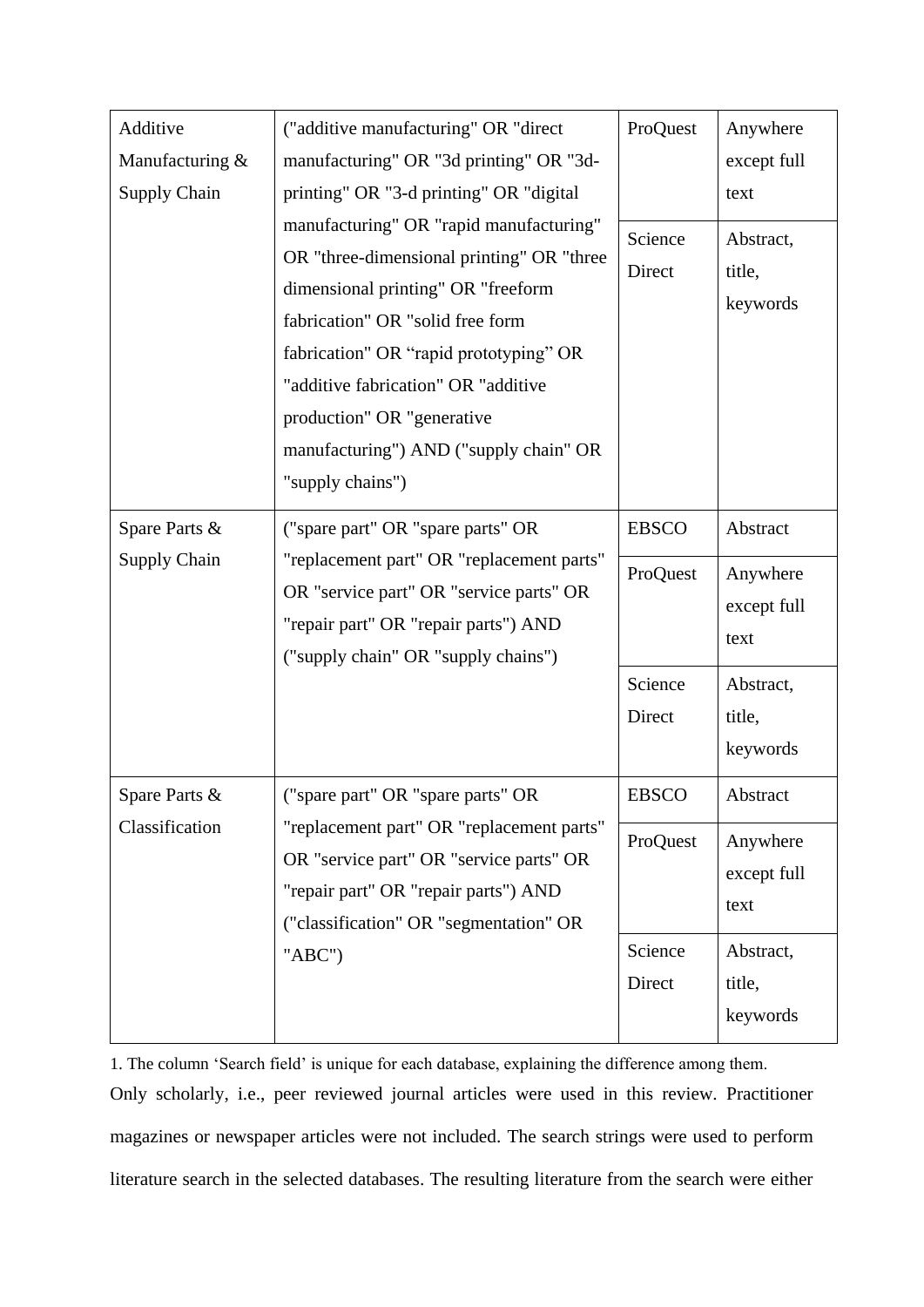included or excluded for further assessment (Tranfield et al., 2003). The inclusion and exclusion process was divided into subsequent stages with specific criteria for their inclusion or exclusion. The criteria used are reported in Table 2.

Table 2. Criteria used for the inclusion/exclusion process

| <b>Phase</b>   | Inclusion and/or exclusion criteria                                                                                                                               |
|----------------|-------------------------------------------------------------------------------------------------------------------------------------------------------------------|
| l1             | Execution of literature searches with developed search strings.                                                                                                   |
| $\overline{2}$ | Exclusion of non-available papers and duplicates within each search string.                                                                                       |
| 3              | Exclusion of duplicates across search strings to establish a new search category (AM<br>$+ SP + SC$ ) containing papers appearing under all three search strings. |
| 4              | Execution of abstract assessments, and exclusion of papers without relevance.                                                                                     |
| 5              | Execution of full-read assessments, and exclusion of papers without relevance                                                                                     |
| 6              | Execution of backwards literature search based on a content analysis of the resulting<br>papers from phase 5.                                                     |

In phase 1 of conducting the review, 623 papers were identified from the three databases using the developed search strings. In phase 2, duplicate papers *within* each search string were removed from the results. In phase 3, duplicates were removed *across* search strings. For example, fourteen papers appeared in the three search strings presented in the conceptual model shown in Figure 1. In phase 4, the abstracts were read to exclude papers that did not focus on metal or plastic parts. This is because the initial review found that these papers were vastly different and had little to no relevance to our research questions. In phase 5, the above criteria from phase 4 were reused along with an exclusion criteria relating to the direct relevance of the papers to the research questions. In phase 6, a content-based backward literature search was conducted in which papers from the reference list of the already selected papers were evaluated for relevance to the research questions. To manage subjectivity between individual researchers,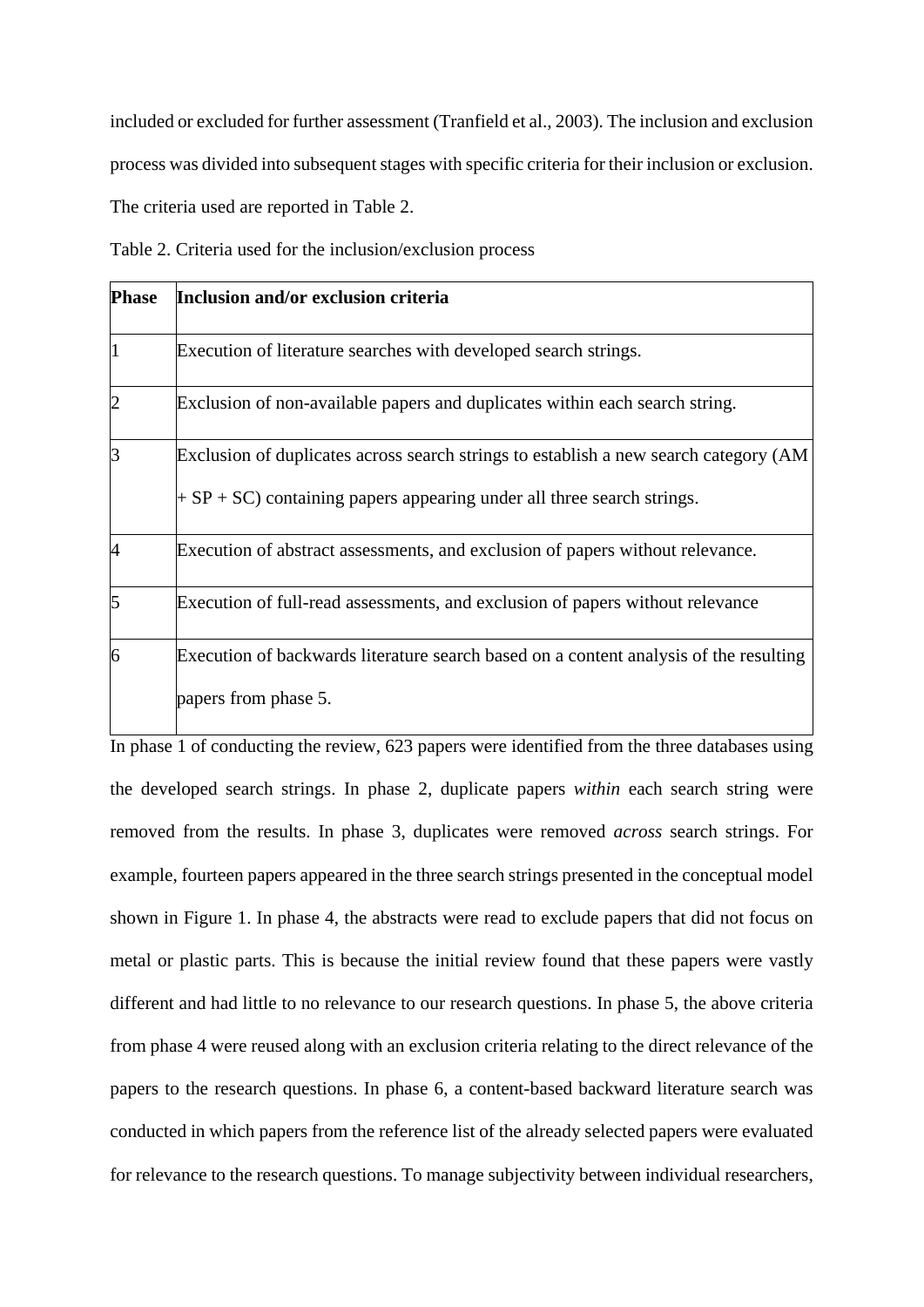exclusion phase 4-6 was conducted jointly via mutual discussions among the first and second authors of this paper. The papers' relevance in relation to the research questions was the primary criteria used for exclusion/inclusion decisions. The outcome after the inclusion and exclusion process was a set of papers to be further analysed. Table 3 provides a detailed overview of the literature gathered from each search string, and the outcome of each phase. In phase 4, assessments of abstracts were performed on 312 papers that emerged from phase 3. In phase 5, full assessments, i.e., reading the paper in full, were performed on the 186 papers that emerged from phase 4. After the full-read assessment in phase 5, 57 papers qualified for the content analysis. Inter-rater reliability to assess the validity of the inclusion of papers was calculated (Voss, et al., 2002). Both the raters decided to include 57 papers and exclude 546 papers while there were disagreements on remaining 20 papers. After discussing the remaining 20 papers with the other three authors, it was decided to include the 57 papers for review. Thus, Interrater reliability calculated using Cohen's κ was 82.6. In addition to these papers, 45 more papers were captured through the backward literature search process. Overall, papers that were identified to be related to the classification criteria accounted for the vast majority of included papers. Appendix 1 reports the final list of included papers in this literature review.

|                       | 1 <sup>st</sup> | 2 <sub>nd</sub> | 3 <sup>rd</sup> | 4 <sup>th</sup> | 5 <sup>th</sup> | 6 <sup>th</sup> | Total |
|-----------------------|-----------------|-----------------|-----------------|-----------------|-----------------|-----------------|-------|
| $AM + SP$             | 52              | 35              | 21              | 8               | 6               |                 | 6     |
| $AM + SC$             | 187             | 95              | 81              | 61              | 25              |                 | 25    |
| $SP + SC$             | 274             | 156             | 142             | 78              | 7               |                 | 7     |
| $AM + SP + SC$        |                 |                 | 14              | 10              | 7               |                 | 7     |
| $SP + Classification$ | 110             | 58              | 54              | 29              | 12              |                 | 12    |
| <b>Backwards</b>      |                 |                 |                 |                 |                 | 45              | 45    |
| Outcome               | 623             | 344             | 312             | 186             | 57              | 45              | 102   |

Table 3: Outcome of inclusion/exclusion phase 1-7 related to each search category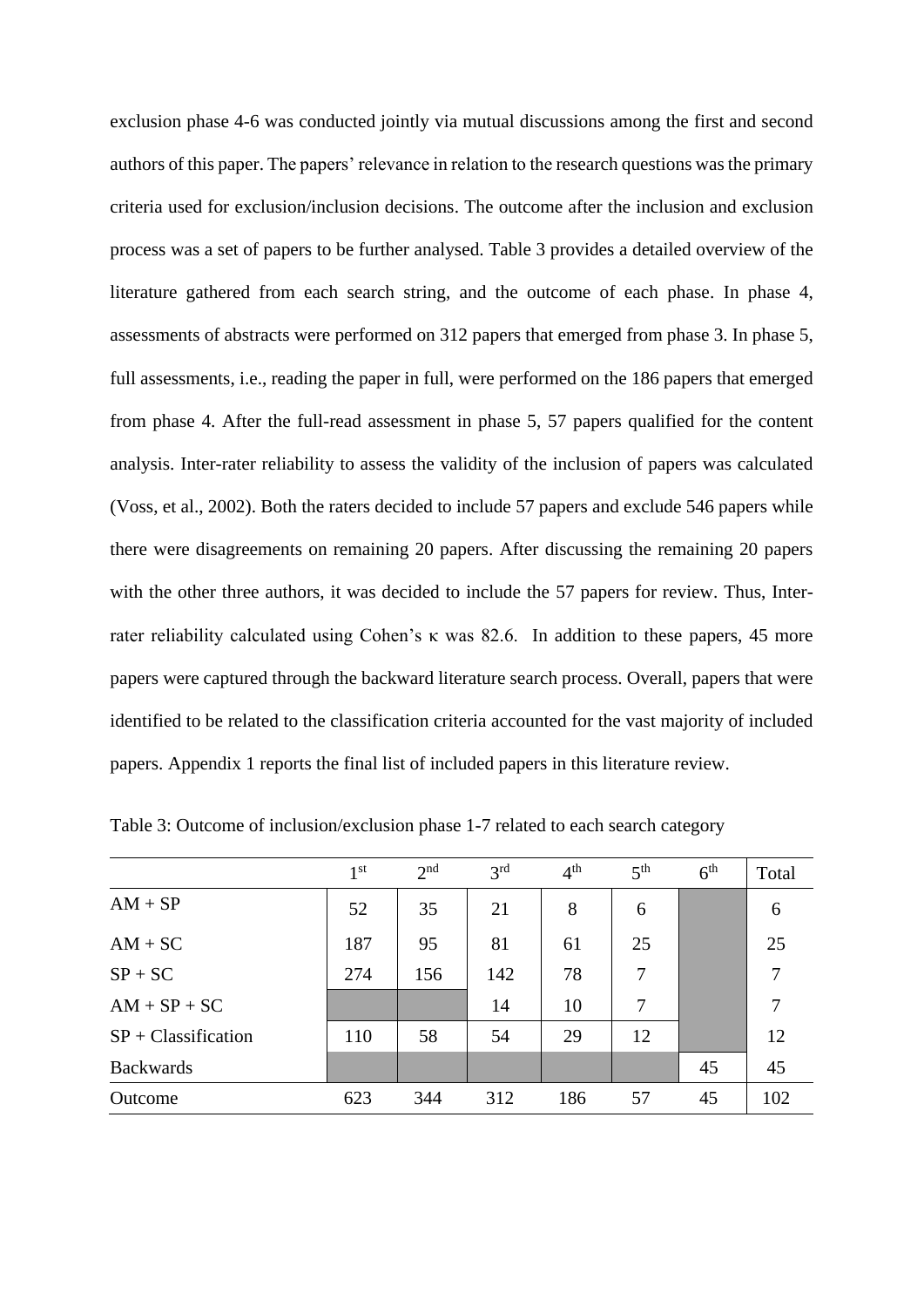## *2.1.3. Dissemination outlets over time*

The characteristics of the literature selected from each core subject area are illustrated in Figure 2 and Figure 3 in terms of the number of publications over time, and the publication outlets. The papers' year of publication ranged from 1986 to 2017, with a significant increase in publications in recent years (Figure 2). A large contributor to this was the increased focus on the impact of AM in supply chain management. Several journals are represented as dissemination outlets for research on AM (Figure 3).



Figure 2. Distribution of literature over time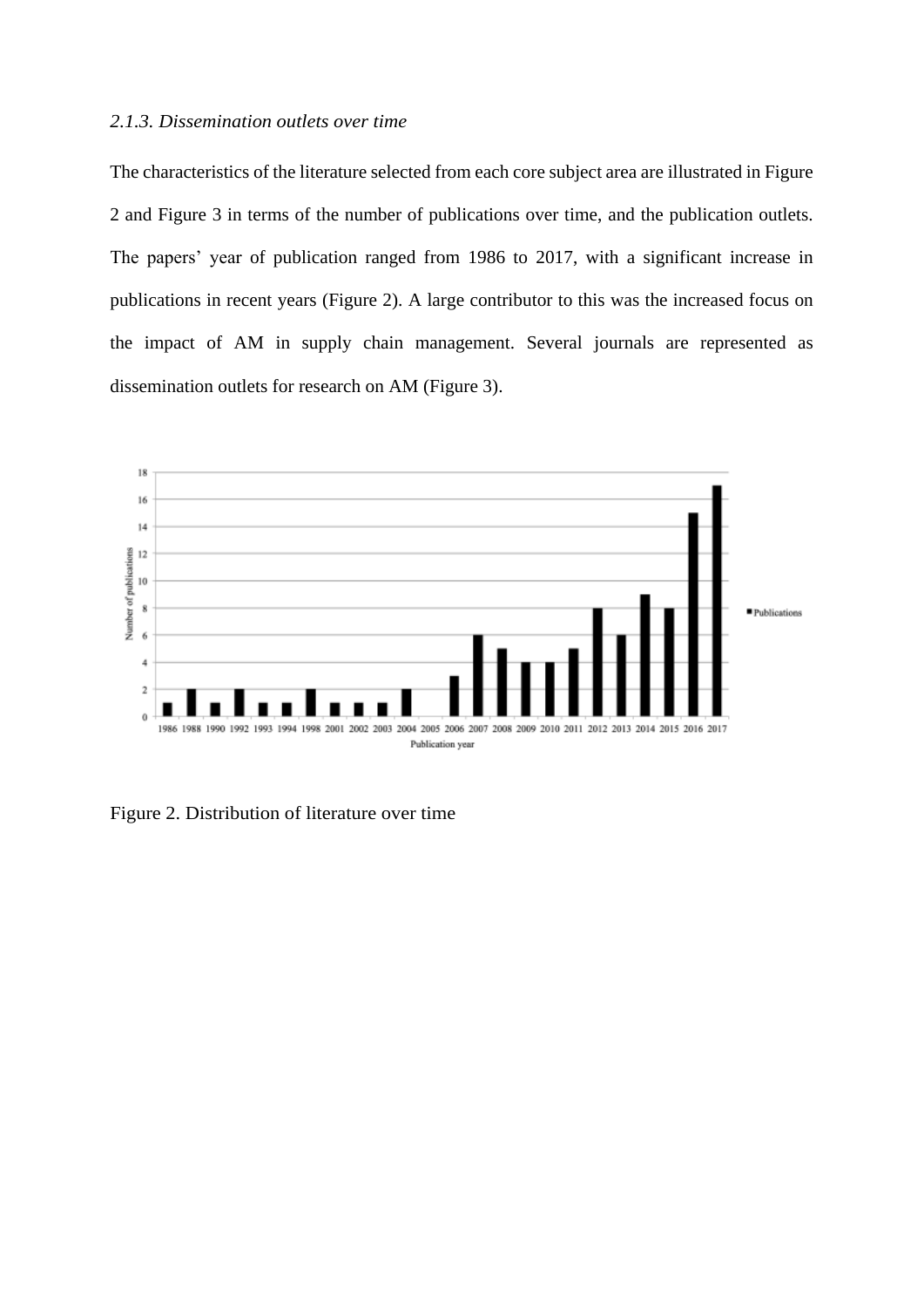

Figure 3: Distribution of literature over publication outlets

## *3. Content Analysis of the Literature Review*

The content analysis of the literature review is divided into three sections; one focusing on the general and technical aspects of AM in terms of technologies, applications, and limitations, one focusing on spare parts management and identification of classification criteria, and finally one focusing on the intersection between AM and spare parts.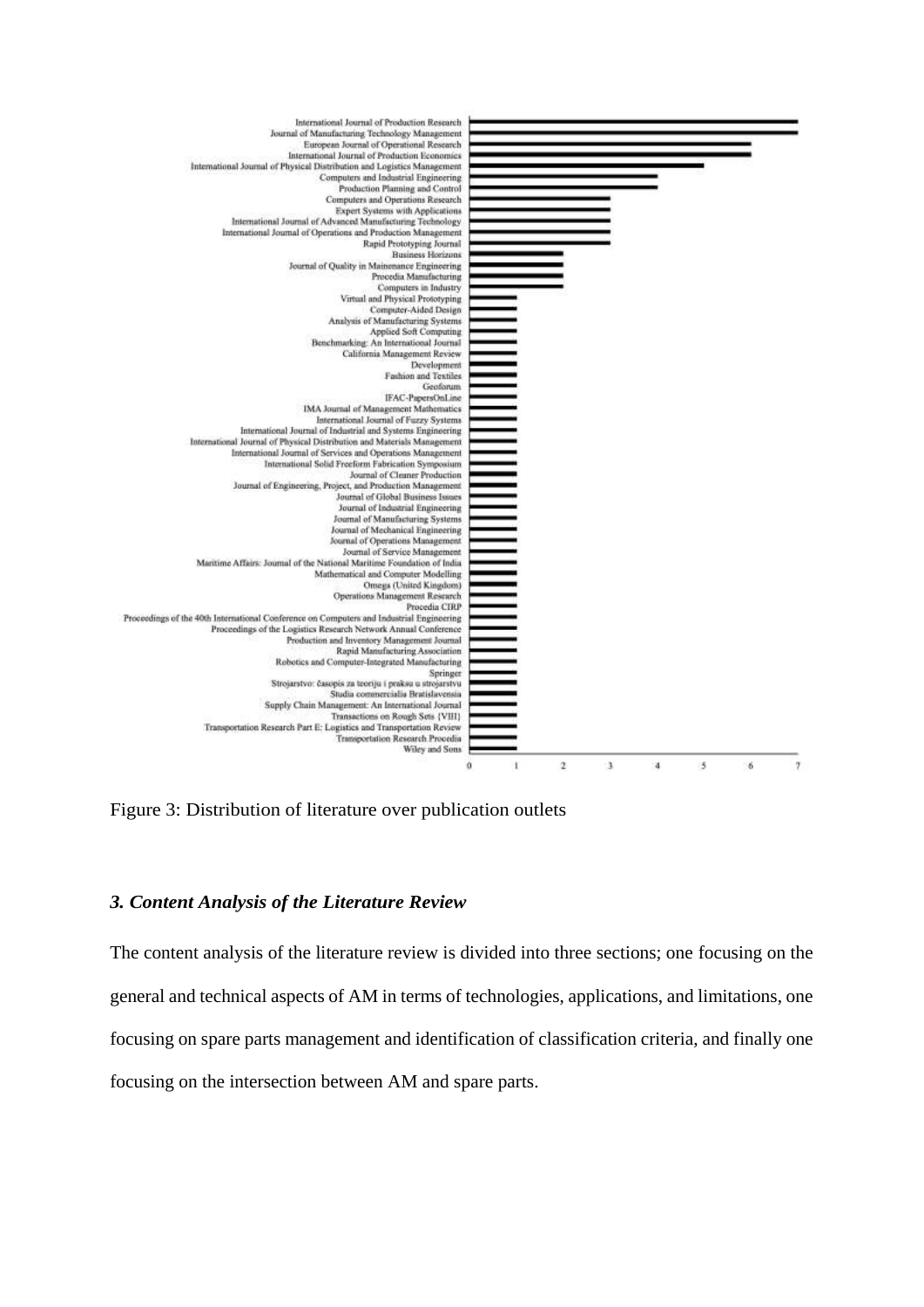#### *3.1. Terminologies used in the AM technologies literature*

Before identifying spare parts that are suitable for AM, it is important to understand the different terminologies used for AM technologies. The review showed that various terminologies and definitions relating to AM exist in the literature. The AM-related terminologies used in our literature sample are reported in Figure 4.

Most of the terminologies were used to define technologies or machines, to define processes, techniques, methods or concepts, or to identify applications. ASTM International defines AM as 'a process of joining materials to make objects from three dimensional (3D) model data, usually depicted as 'layer upon layer', as opposed to subtractive manufacturing methodologies which take away layers. The synonyms for AM include: additive fabrication, additive processes, additive techniques, additive layer manufacturing, layer manufacturing, and freeform fabrication (ASTM International 2013).



Figure 4: AM-related terminologies and their usage across papers

*(Also, see Appendix 2 for details on how the different terminologies had been used in academic research)*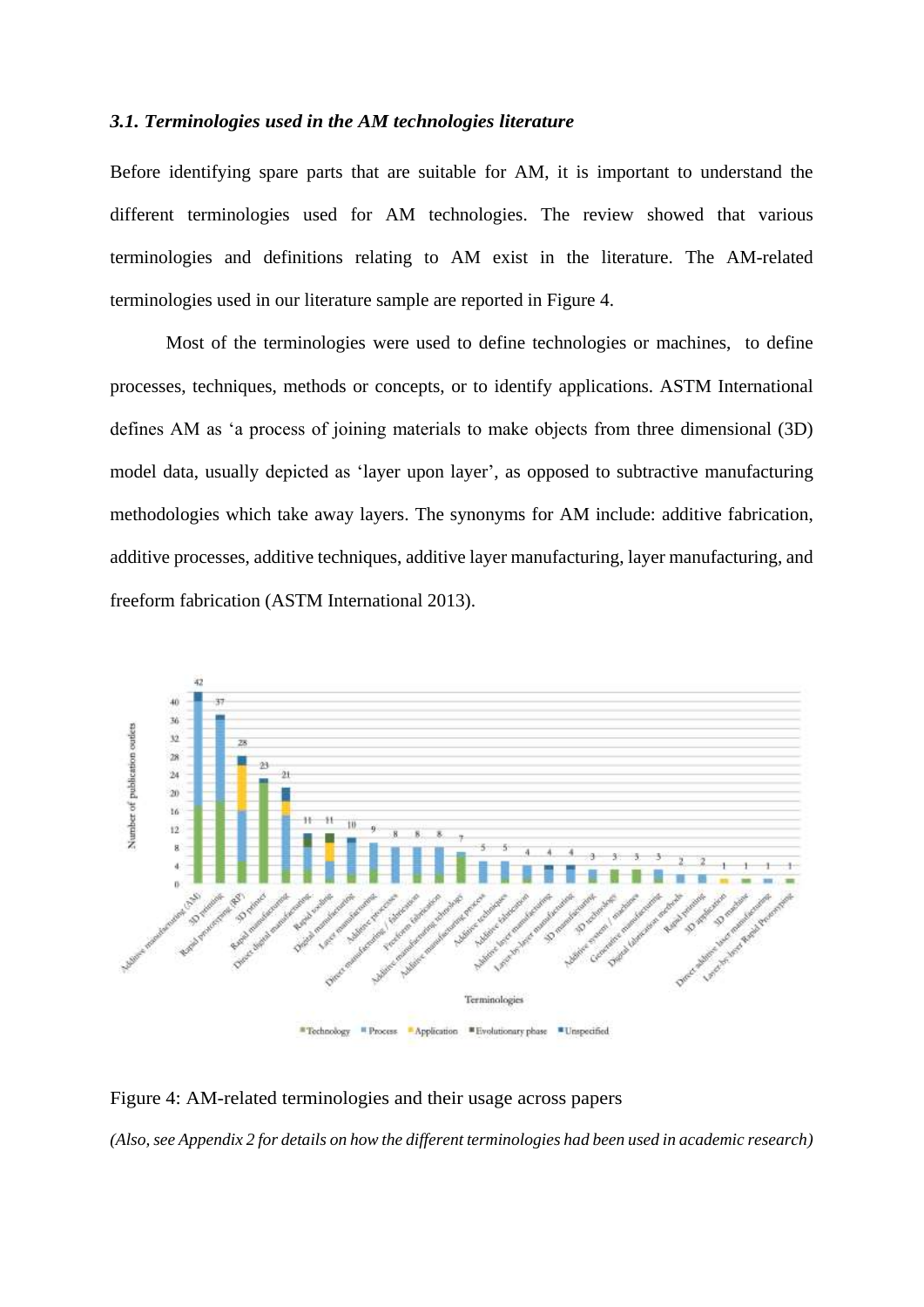Additive manufacturing (AM) is the most commonly used terminology of the considered terminologies, appearing in most AM-related papers. AM has been defined as a technology (Lindemann et al., 2012; Khajavi et al., 2014; Holmström and Partanen, 2014) as a group of technologies (Attaran, 2017), and as a process (Berman, 2012; Knofius et al., 2016; Durão et al., 2017).

Rapid prototyping has been referred to as a technology (Khajavi et al., 2014; Lindemann et al. 2012), as a process (Achillas et al., 2014; Rogers et al., 2017; Strong et al., 2017) and as an application of AM-related technologies (Gress and Kalafsky, 2015; Jha, 2016; Feldmann and Pumpe, 2017). Similarly, the literature refers to rapid manufacturing as a technology (Lindemann et al. 2012; Sasson and Johnson, 2016), as a process ( Huang et al., 2013; Oettmeier and Hofmann, 2016; Ryan et al., 2017), and as an application of AM-related technologies (Meisel et al.,2016; Attaran, 2017; Ortt, 2017). Direct digital manufacturing (DDM) has been referred to as a technology (Attaran, 2017; Sasson and Johnson, 2016; Sun and Zhao, 2017), and as a process (Holmström et al., 2017; Holmström et al., 2016; Oettmeier and Hofmann, 2016). Similarly, direct manufacturing has been described as a technology (Khajavi et al., 2014; Li et al. 2017), and as a process (Holmström et al., 2017; Oettmeier and Hofmann 2016). Other terminologies used in the literature are layer or layer-by-layer manufacturing (Attaran, 2017; Zanardini et al., 2016), freeform fabrication (ASTM International 2013; Strong et al., 2017; Sun and Zhao 2017), additive fabrication (ASTM International 2013; Attaran, 2017; Strong et al., 2017), , generative manufacturing (Hasan et al., 2013; Oettmeier and Hofmann, 2016), and 3D manufacturing (Berman 2012; Sasson and Johnson 2016; Sun and Zhao, 2017). In this paper, we used the most common terminologies and definitions in the literature to identify the different technologies and equipment used in AM.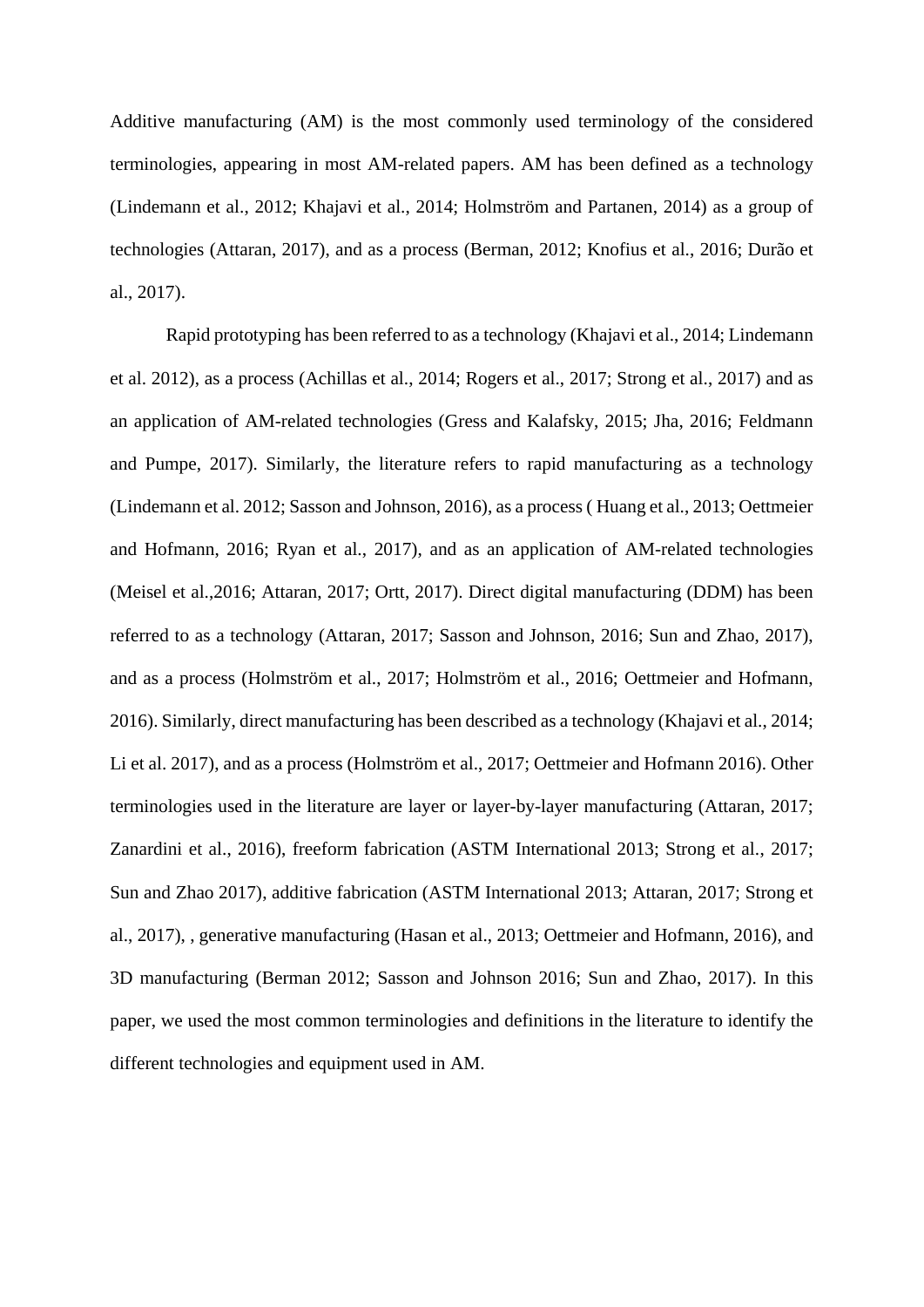#### *3.1.1. AM technologies and equipment manufacturers*

Selection of spare parts that are suitable for AM will depend on the characteristics of AM technologies and the equipment. Based on the understanding of different AM terminologies, we proceeded to develop an overview of the different AM technologies and AM equipment. This overview will help companies determine the limits of the AM technologies and equipment, and select the spare parts that are most suitable for AM, while considering their current capabilities and limitations of the technologies.

The different AM technologies utilize a specific mechanism to build objects layer by layer, and have distinct advantages and disadvantages. The major patented AM technologies are briefly reviewed below. The ISO/ASTM 52900:2015 standard was created in 2015 to standardize all terminology as well as classify different process categories and associated AM technologies (ISO/ASTM, 2015). Similar terminology standardization is provided by ISO (2014). ISO (2015) provides explanations for the process fundamentals of AM, including types of materials that can be used in different process categories. Together, these standards serve an important role in highlighting the difference between characteristics of different AM technologies, process, and terminologies, as well as current limitations of different process categories. Hence, the standards must be considered before selecting technologies and for identifying spare parts that are suitable for AM.

The seven AM process categories (and the associated AM technologies in parentheses) are as follows:

- 1. Material extrusion (Fused Deposition Modeling),
- 2. Vat Polymerization (Stereolithography and Direct Light Processing),
- 3. Powder Bed Fusion (Selective Laser Sintering, Selective Direct Metal Laser Sintering, Selective Laser Melting, Electron Beam Melting),
- 4. Material Jetting (material jetting and Drop On Demand),
- 5. Binder Jetting (Binder Jetting),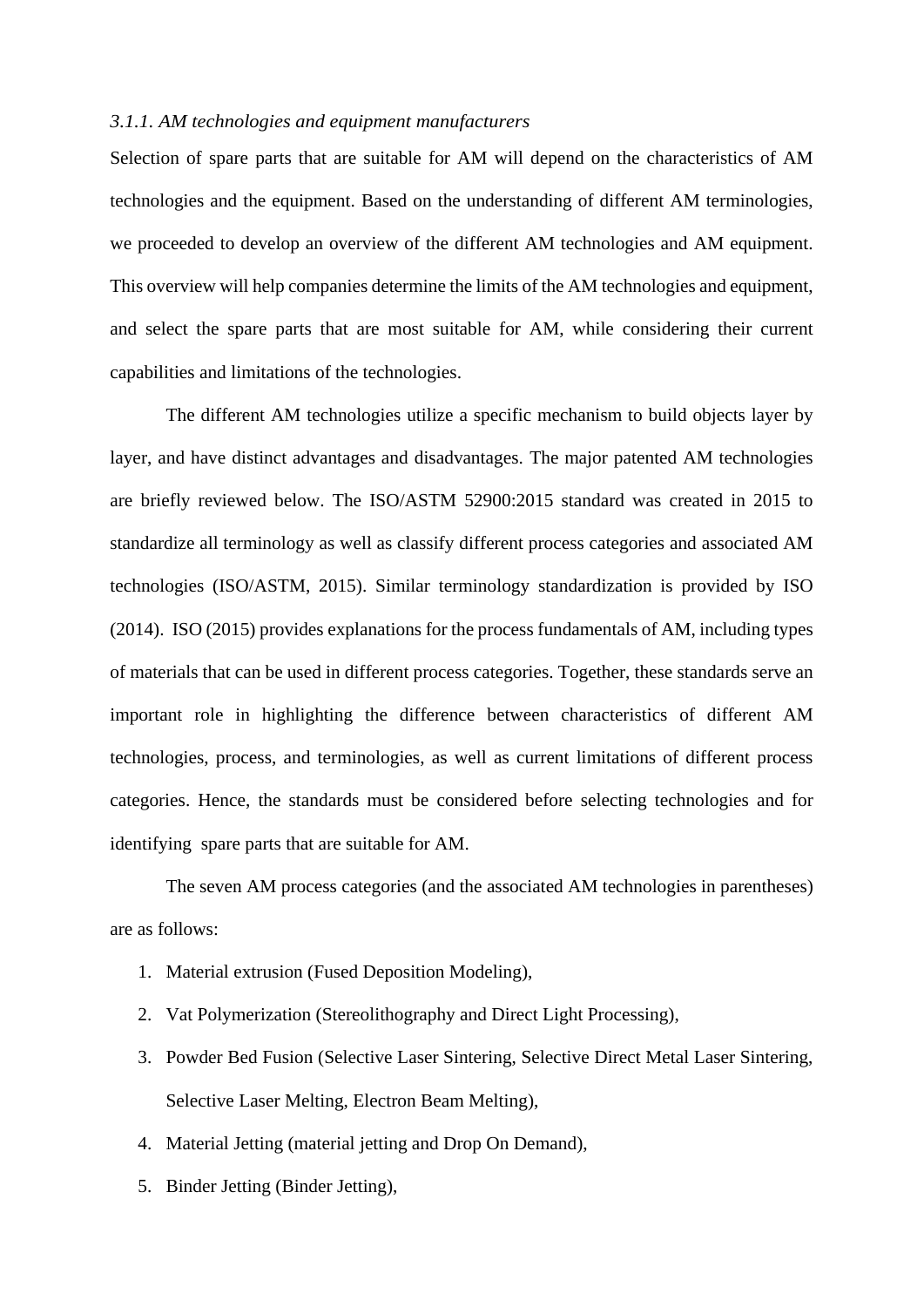- 6. Direct Energy Deposition (Laser Engineering Net Shaping and Laser Based Metal Deposition),
- 7. Sheet Lamination (Laminated Object Modelling and Ultrasonic Additive Manufacturing)

Because a review of all the above processes and technologies are beyond the scope of this paper, we review the most common AM technologies, the materials used, and their advantages and disadvantages. We also identify which of the above processes and technologies will be most suitable for spare parts.

**Fused deposition modeling (FDM)**: This technology extrudes and deposits ultra-thin layers of thermoplastic material. By heating the material to 1°C above its melting point, it solidifies immediately to the previous layer when added. FDM has an accuracy of  $\pm 0.05$ mm, produces a seam line between layers, requires support materials in the process, has long build time, and suffer from delamination due to temperature fluctuations. Thermoplastics that require better engineering properties require a higher temperature to be heated to a malleable state and hence are more difficult to print. Industrial FDM printers work in a tightly controlled environment limiting likelihood of warping and distortion. Most industrial machines also use dual extrusion allowing support structures to be printed in dissolvable materials. But, most suitable applications of FDM are in investment casting patterns, jigs and fixtures and prototypes (Redwood et al., 2018). One recent technological development among the extrusion processes is Continuous Filament Fabrication (CFF) by MarkForged, which uses a second print head and reinforces the printed thermoplastic material by embedding continuous strands of carbon fibers or fiberglass (Redwood et al., 2018).

**Stereolithography (SLA) and Direct Light Processing (DLP)**: Vat polymerization is a process in which a liquid photopolymer in a vat is selectively cured by light activated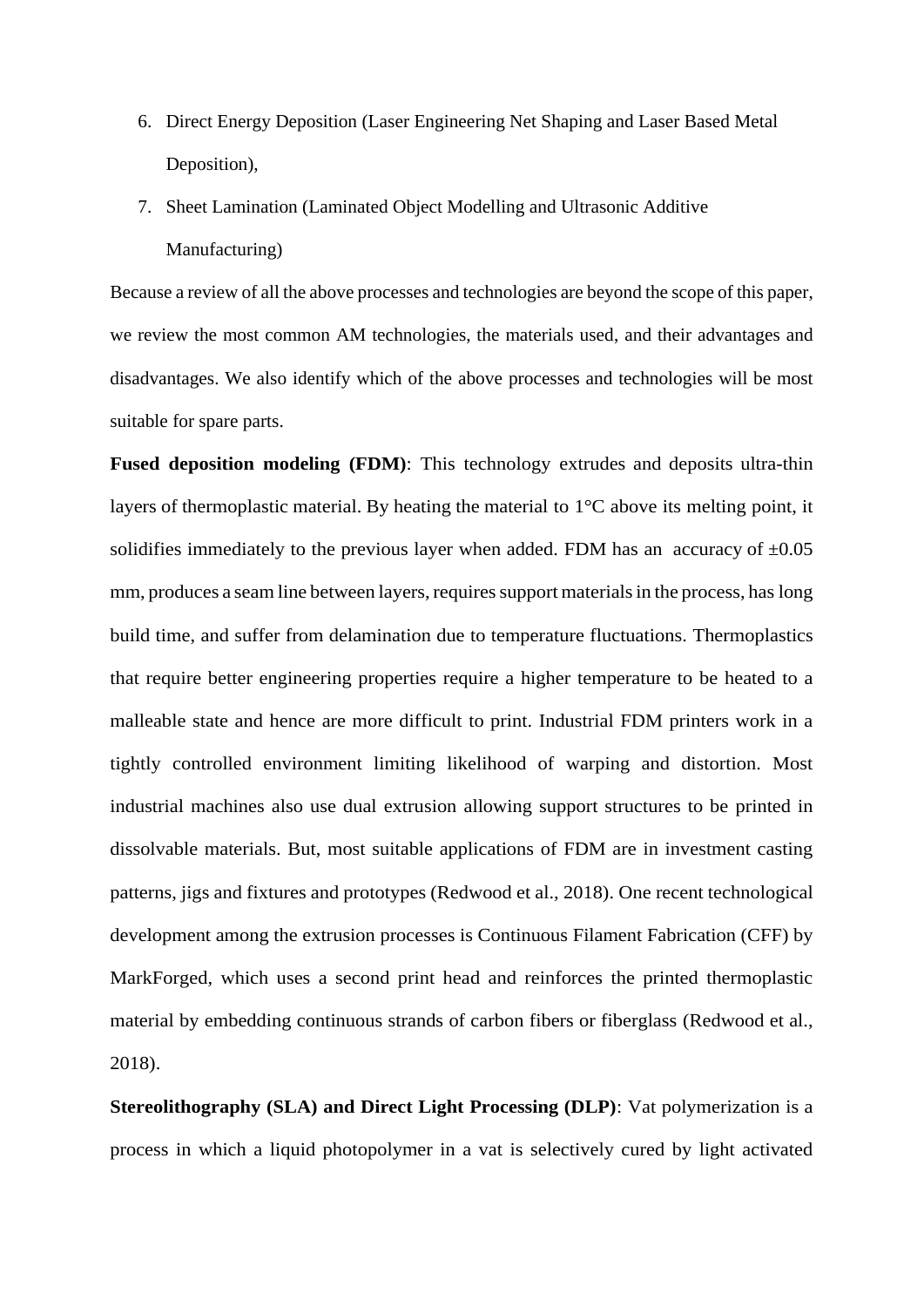polymerization. SLA uses a photosensitive monomer resin as well as a UV laser to build parts layer by layer. It uses mirrors known as galvanometers to rapidly aim a laser beam across a vat. The laser beam solidifies the pattern by tracing the cross-section of the part on the surface on the liquid. After solidification of each layer, the supporting foundation beneath the part is moved down to cover the part with a new layer of resin, where a new layer is solidified by the UV laser. SLA creates a good surface finish, and when the object is complete, supporting materials must be removed manually. Drawbacks of this technology are relatively small build chambers, high cost of the photopolymer, and limited compatible materials. DLP uses a similar method but uses a digital light projector screen to flash a single image of each layer at once. Thus, it can have faster print times compared to SLA. SLA and DLP use thermoset photopolymers to produce the parts. These technologies produce dimensionally accurate parts with high details, intricate features and accurate tolerances. Its primary applications are in jewellery, dental and hearing aids industries. Recent technological development in vat polymerization is Continuous Direct Light Processing Method which uses a continuous upward motion of the build plate but can work with specific photopolymers (Redwood et al., 2018).

**Selective laser sintering (SLS)**: Powder Bed Fusion process use thermal energy to selectively fuse regions of powder bed. Among the Powder Bed Fusion technologies, SLS uses a laser to fuse particles of build materials layer by layer on top of each other (Gao et al., 2015). After sintering each layer, a layer of build material is drawn across the whole powder bed. A laser then sinters the layer of material at those areas that corresponds the geometry of the part at a given cross-section of the part. SLS can produce parts from any material that can be pulverized, including polymers, metals, ceramics, and glass. Postcuring is not required, the build time is fast, and complex parts can be manufactured. Drawbacks are that SLS is that surface finish is not as good as compared to SLA, and that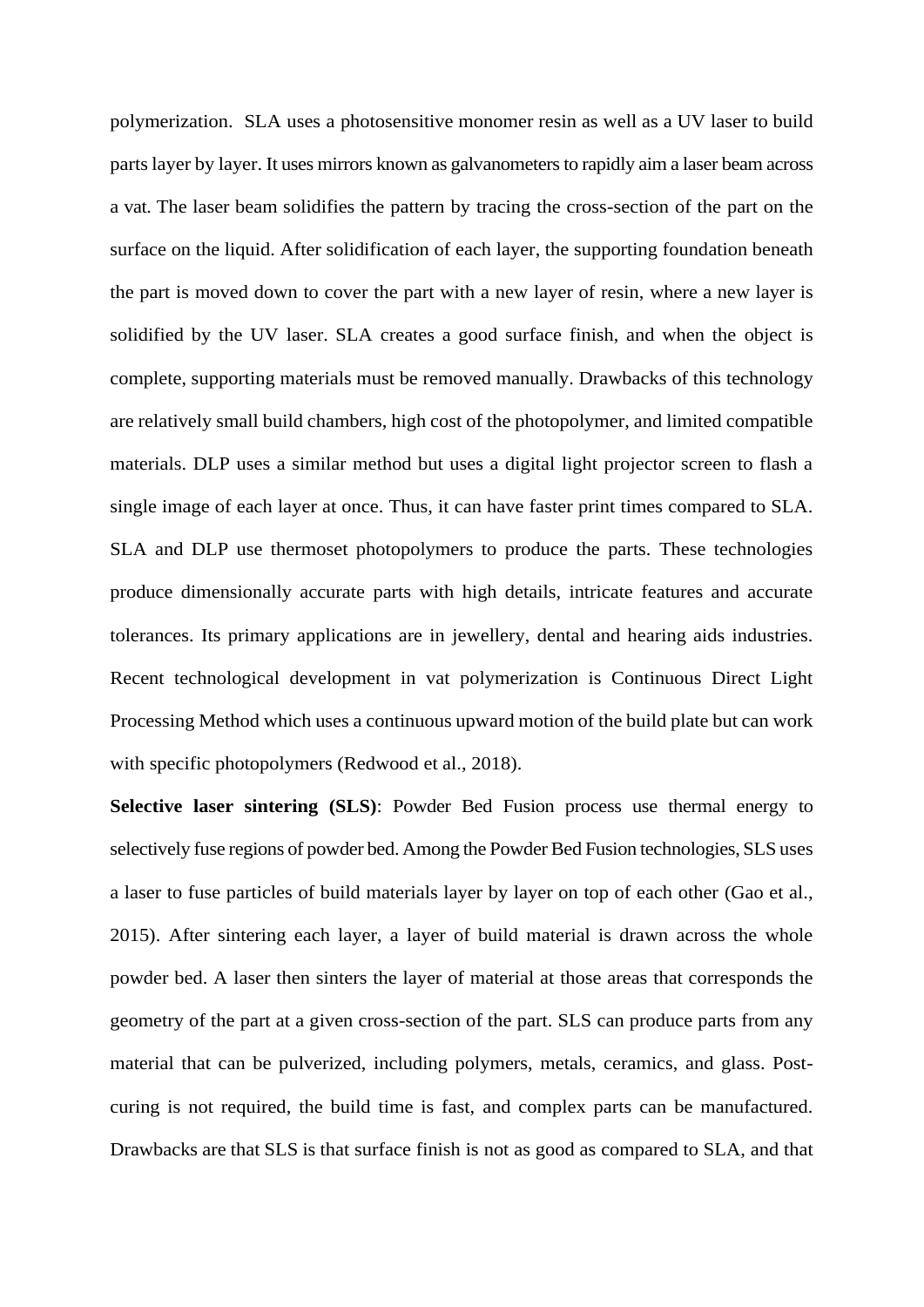material changeover is difficult. It has long lead times, require post-processing, requires skilled operators and advanced material handling systems (Redwood et al., 2018). Materials with low thermal conductivity are suitable for Powder Bed Fusion processes. Thus, for polymer based SLS, polyamides are almost exclusively used. Interested readers may refer to Tiwari et al. (2015) for detailed description and analysis related to choice of materials for SLS. To further enhance mechanical properties, heat and chemical resistance of parts, polyamides like nylon can be combined with aluminium, glass, carbon or graphite. It does not require support structures. SLS is best suited for producing strong functional parts with complex geometries and consistent surface finish. Hence, its primary applications are in functional parts, low volume part production and complex ducting. Thus, SLS can be considered as a potential technology for spare parts. A recent development in a technology similar to SLS is Multi Jet Fusion developed by Hewlett Packard (HP), which uses a detailing agent. The detailing agent reduces fusing at the boundary of the parts to produce features with sharp and smooth edges.

Direct Metal Laser Sintering (DMLS) and Selective Laser Melting (SLM) use similar methods as SLS. DMLS heats the metal powder to a point so that it can fuse together at a molecular level while SLM uses the laser to melt the metal powder completely to form a homogeneous part. Thus, DMLS produced parts from metal alloys while SLM uses single element metals like titanium. DMLS and SLM can produce complex parts with geometries which traditional manufacturing technologies cannot produce. But, costs of the processes are high and build sizes are also limited. Usually design for AM can make a part a suitable candidate for DMLS/SLM. DMLS sand SLM are used for dental, medical, automotive and aerospace applications.

**Material Jetting:** Material Jetting is a process in which droplets of materials are selectively deposited and cured on a build plate. Material jetting operations deposit build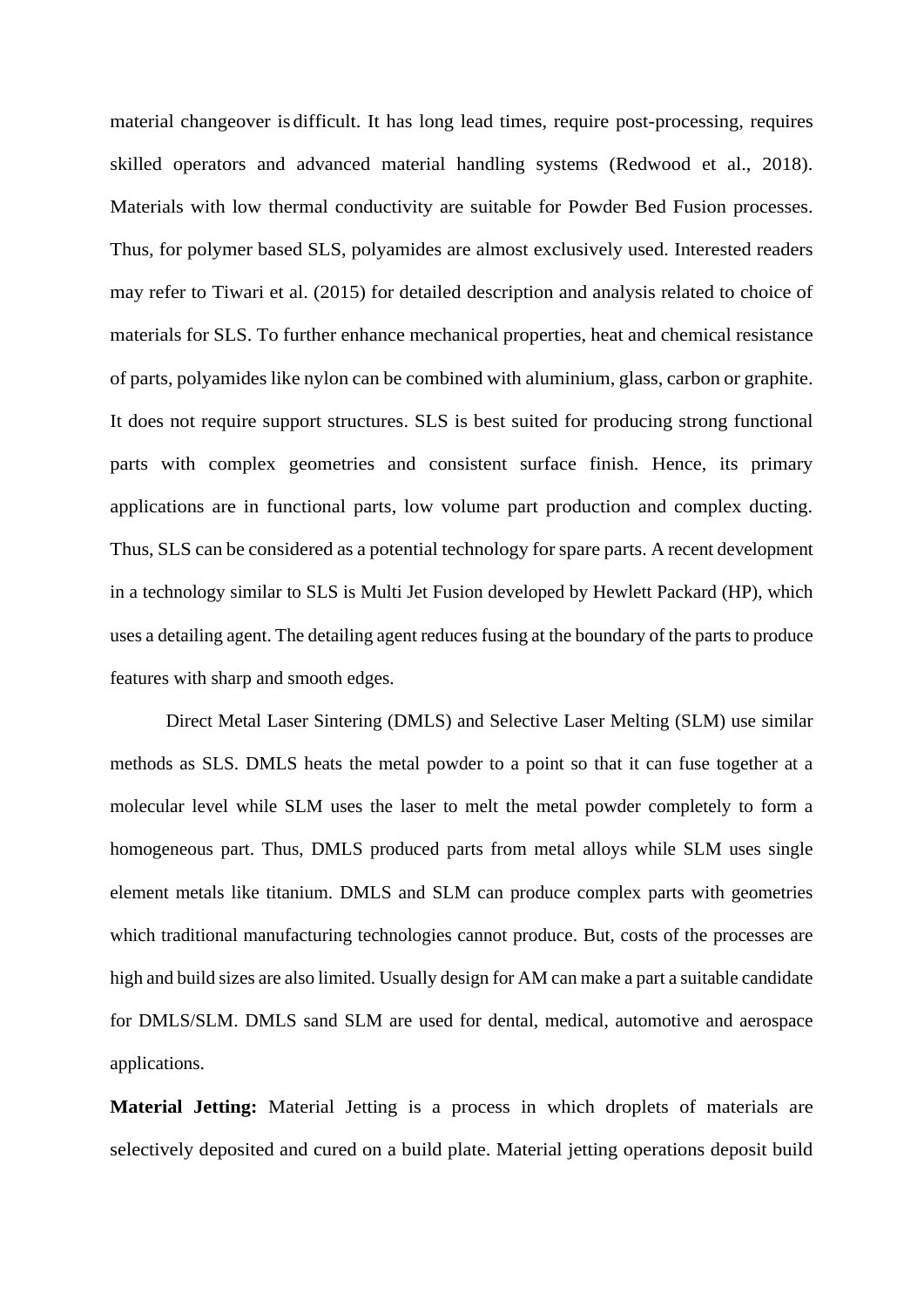materials in a rapid line-wise fashion. Thus, multiple parts can be built in a single line with no effect on build speed. Thermoset photopolymers are used in material jetting which are cured by UV light. Hence, materials with low viscosity are most suitable. Parts produced using material jetting are dimensionally very accurate, have very smooth surfaces. But, the parts produced have poor mechanical properties and are brittle. Hence, the technology is suitable for prototypes, and low-run injection moulds, and are not ideally suited for spare parts of industrial products.

**Binder Jetting**: It is a process in which a liquid binding agent selectively binds regions of a powder bed. Binder jetting moves a print head over the powder surface depositing binder droplets that bind the powder particles together to produce each layer of the part. The process does not use any heat and thus parts do not suffer from residual stresses. Operating costs are low and large parts can be printed. Mechanical properties of parts of the parts coming directly out of the print bed are low and secondary processes are needed to achieve the desired properties.

**Laser engineered net shaping (LENS)**: Direct Energy Deposition is a process in which focused thermal energy is sued to fuse materials by melting as they are deposited. LENS, one of the technologies following the above process builds objects by focusing a highpowered laser beam on top of a substrate, whereby a molten pool is created, in which metal powder is injected to build layers. The supporting foundation beneath the laser beam is moved down as each layer is build, by which the desired geometry is created. LENS offers appropriate control of manufacturing parameters, and desirable geometric and material properties. Apart from being used to manufacture new parts, it can also be used to repair parts. Drawbacks of this technology are that parts that are produced with LENS technology require postproduction, as they must be cut from the build substrate, and have rough surfaces.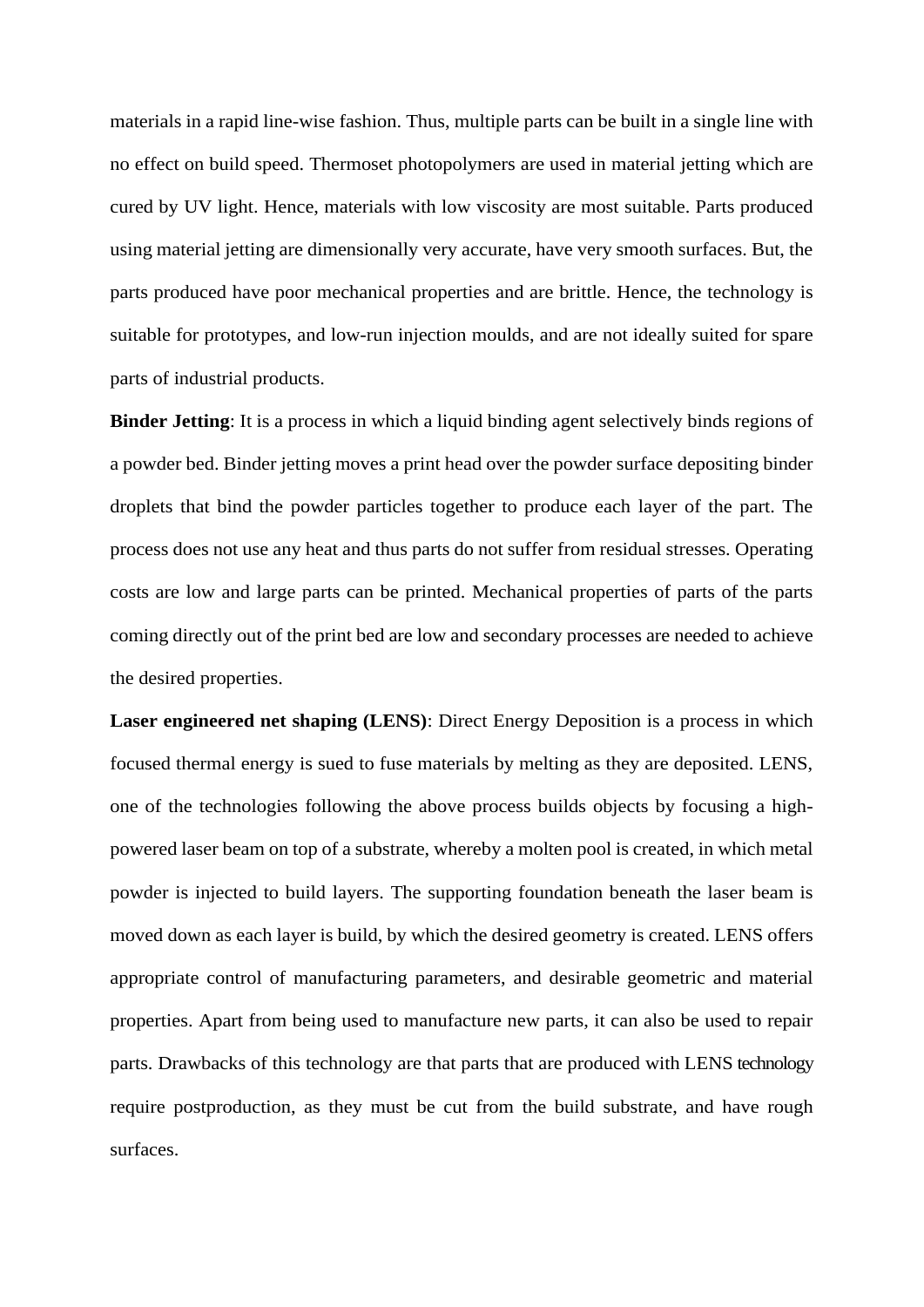**Laminated object manufacturing (LOM)**: Sheet lamination is a process in which sheets of material are bonded to form a part. LOM is a technology uses adhesive-coated sheet materials for sequentially laminating and cutting of 2D cross-sections on top of each other to create 3D objects. A laser beam is used for cutting each layer, with a cutting depth corresponding exactly to the thickness of each layer. LOM can be used to manufacture objects in paper, metals, plastics, fabrics, synthetic materials, and composites. Drawbacks of the technology are dimensional instability, lack of product quality due to internal cavities, and postproduction requirements.

The above overview of AM processes and technologies show that SLS, DMLS, SLM and Binder Jetting are most suitable for producing functional parts and spare parts for industrial use. Multiple factors need to be considered before a company can make such a choice. Process and material design, and part related characteristics (performance, supply and demand issues) are some of the factors that will guide the decision making for the choice of AM technologies and equipment for spare parts production. The process and material design domain includes the elements that describe the printing process, such as printing technology, printing material, and printing parameters. The design-related domain includes the elements that describe the design model, such as design features and surfaces (Wang et al., 2018). The part-related domain includes the elements that describe the performance of the printed part, such as general properties (e.g., tensile strength and surface finish), quality of features, supply characteristics (e.g., lead time), and demand characteristics (e.g., predictability of demand). Factors in the process and material-related domains and design-related domain could influence attributes in the part related characteristics. With an understanding of advantages and disadvantages and their potential trade off relationships, companies can choose appropriate AM equipment to achieve the desired objectives (Wang et al., 2018). For example, metal binder jetting can be much cheaper compared to DMLS or SLM. However, parts produced using binder jetting will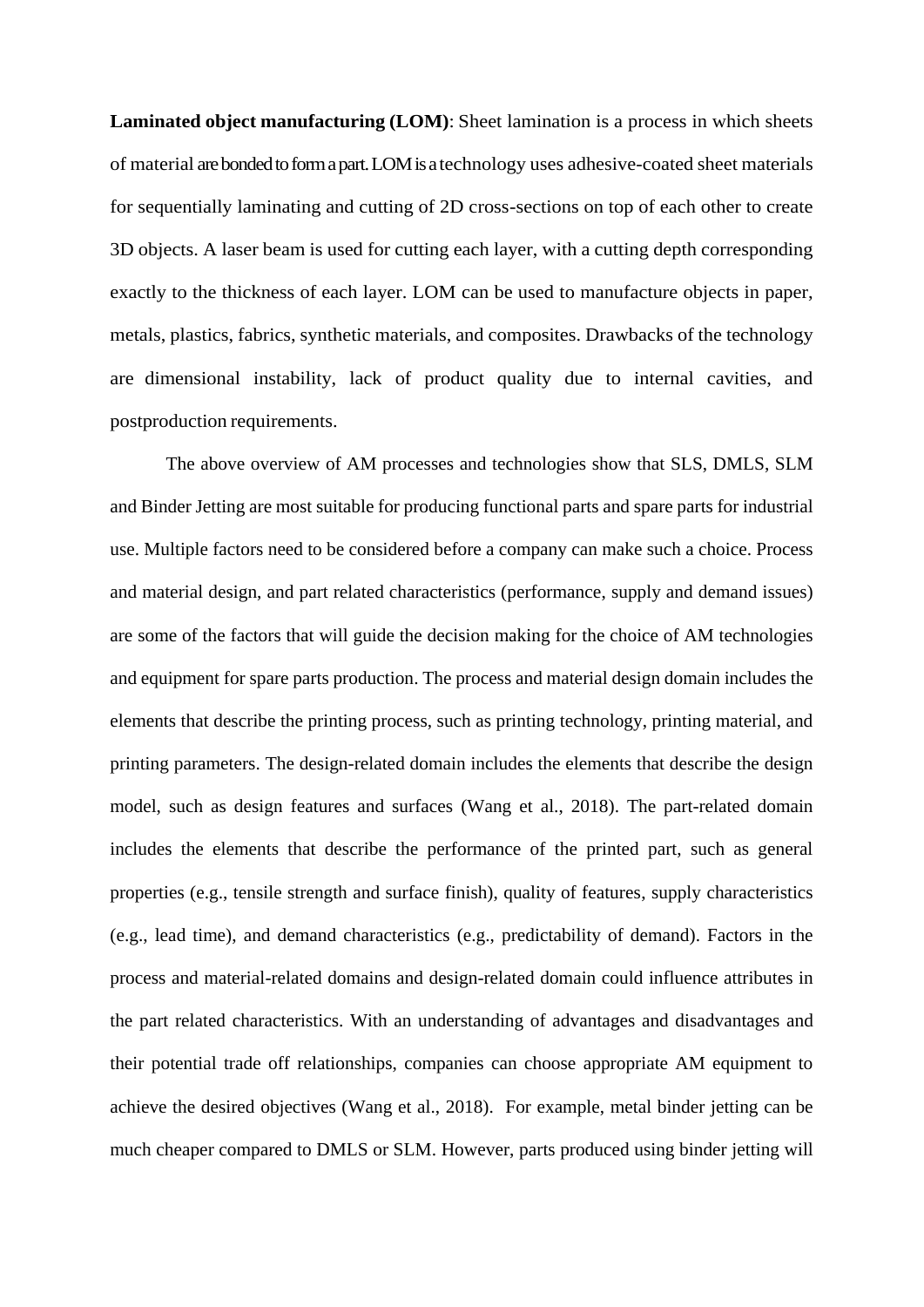not be able to meet strict tolerances and mechanical properties. Also, DMLS and SLM can have high lead times and build size restrictions. Thus, for a larger sized part without load bearing and hence high mechanical property requirements, binder jetting can be suitable, while for smaller alloy parts which have high mechanical property requirements, DMLS can be considered as most suitable. Materials which can be used for AM, have to be carefully examined for their different properties such as dimensional stability, strength, viscosity, and resistance to heat and moisture (Sherman, 2009; Joshi and Sheikh, 2015). We summarize the AM technologies and materials, which can be used for spare parts production in Table 4 below.

| Table 4: Summary of AM technologies suited for spare parts production |  |  |  |
|-----------------------------------------------------------------------|--|--|--|
|                                                                       |  |  |  |

| AM          | <b>Most common</b>   | <b>Part Size</b>     | <b>Mechanical</b> | <b>Dimensional</b>  |
|-------------|----------------------|----------------------|-------------------|---------------------|
| technology  | materials            |                      | properties        | accuracy            |
| <b>SLS</b>  | Thermoplastic        | Average build        | Good              | $+$ or $-$ 0.3%     |
|             | powders (Nylon 6,    | volume of 300x 300   |                   | with a lower        |
|             | 11,12, ABS, PEEK)    | x 300 mm and         |                   | limit of $+$ or $-$ |
|             |                      | bigger machines      |                   | $0.3$ mm            |
|             |                      | with 750 x 550 x 550 |                   |                     |
|             |                      | mm                   |                   |                     |
| <b>DMLS</b> | Metal powders        | Small (maximum of    | Very good         | $+$ or $-$ 0.1 mm   |
|             | (stainless steel and | 250 x 150 x 150      |                   |                     |
|             | alloys)              | mm)                  |                   |                     |
| <b>SLM</b>  | Metal powders        | Small (maximum of    | Very good         | $+$ or $-$ 0.1 mm   |
|             | (aluminium,          | 250 x 150 x 150      |                   |                     |
|             | titanium)            | mm)                  |                   |                     |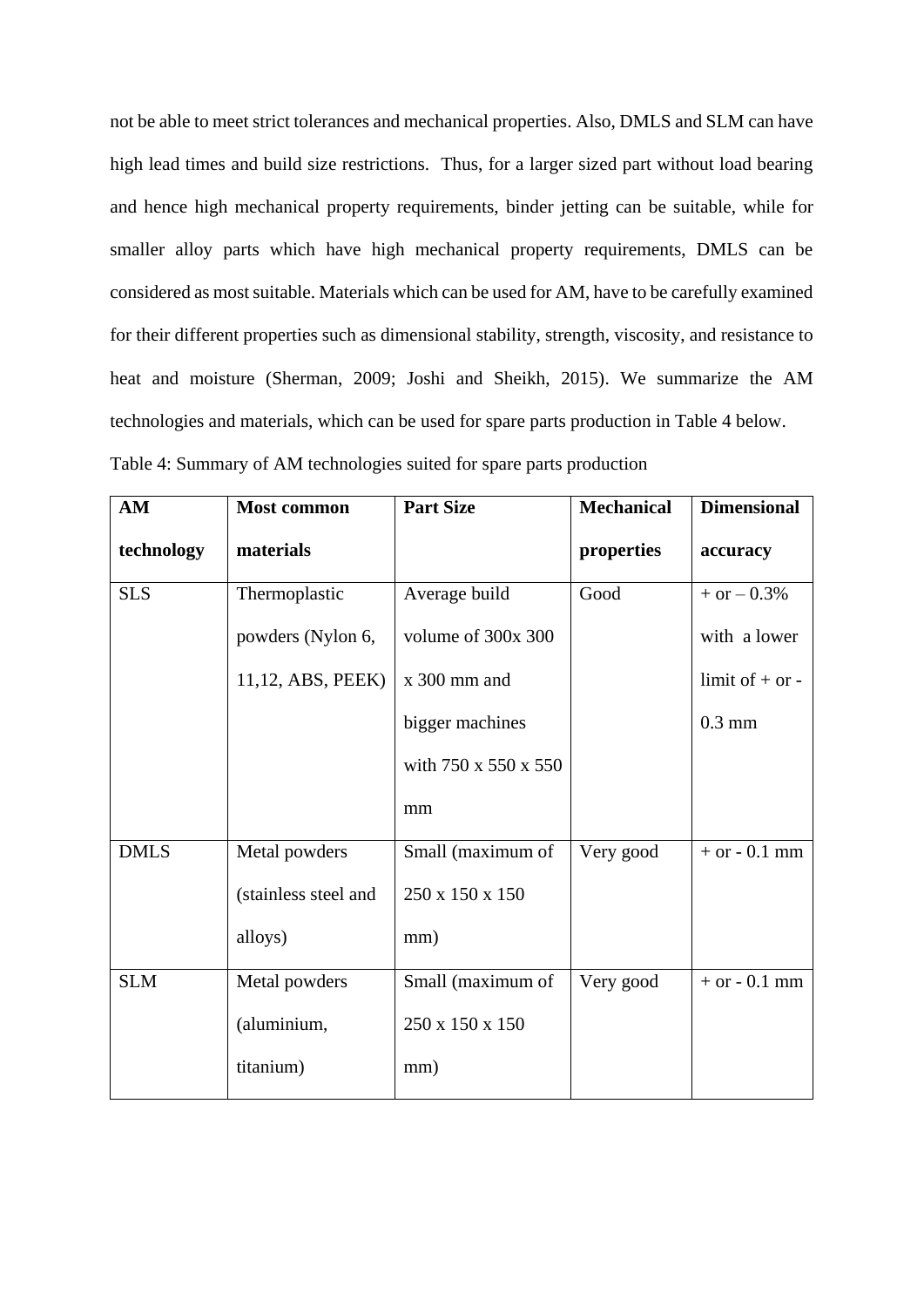| <b>Binder</b>  | Sandstone, stainless  | Large (up to $1800x$           | Not as good     | $+$ or $-$ 0.2 mm |
|----------------|-----------------------|--------------------------------|-----------------|-------------------|
| <b>Jetting</b> | steel, Inconel alloy, | $1000 \times 700 \text{ mm}$ ) | <b>as</b>       | (metal) or $+$    |
|                | Tungsten carbide      |                                | <b>DMLS/SLM</b> | or $-0.3$ mm      |
|                |                       |                                |                 | (sand)            |

## *(Adapted from Redwood et al., 2018)*

A list of 37 companies offering industrial additive systems and equipment has been reported (Wohlers Associates 2018). A detailed overview of the flagship equipment used in each company is given in Appendix 3. For example, details on build envelope, layer thickness, materials, and build speed are reported. Also, the post-processing requirements, along with critical factors that need to be considered while choosing the most appropriate AM process and equipment are provided. AM equipment and systems can be differentiated on the basis of underlying technologies, and applications. For metal AM systems, build envelopes varies from 200 mm x 200 mm x 380 mm (Arcam EBM 2018) to 5,791 mm x 1,219 mm x 1,219 mm (Sciaky 2018). For plastic AM systems, build envelopes varies from 180 mm x 230 mm x 200 mm (Tiertime 2018) to 2,800 mm x 2,400 mm x 2,300 mm (Voxeljet 2018). The AM systems also vary on layer thickness, materials they can use, and build speed. The latter depends on the materials used. For AM systems produced with sand, the maximum print speed identified is 400 l/h (Exone 2018). For plastic, the maximum print speed identified is 15 l/h (Farsoon Technologies 2018), and for metal it is 250 cm3/h (Irepa Laser 2018).

In summary, multiple AM technologies and different types of equipment are currently available. Companies planning to manufacture spare parts using AM, must consider the capabilities and limitations of the technologies in terms of build volume, build speed, materials flexibility, post-processing requirements and the spare part's design and supply requirements to determine feasibility of manufacturing the spare parts using AM.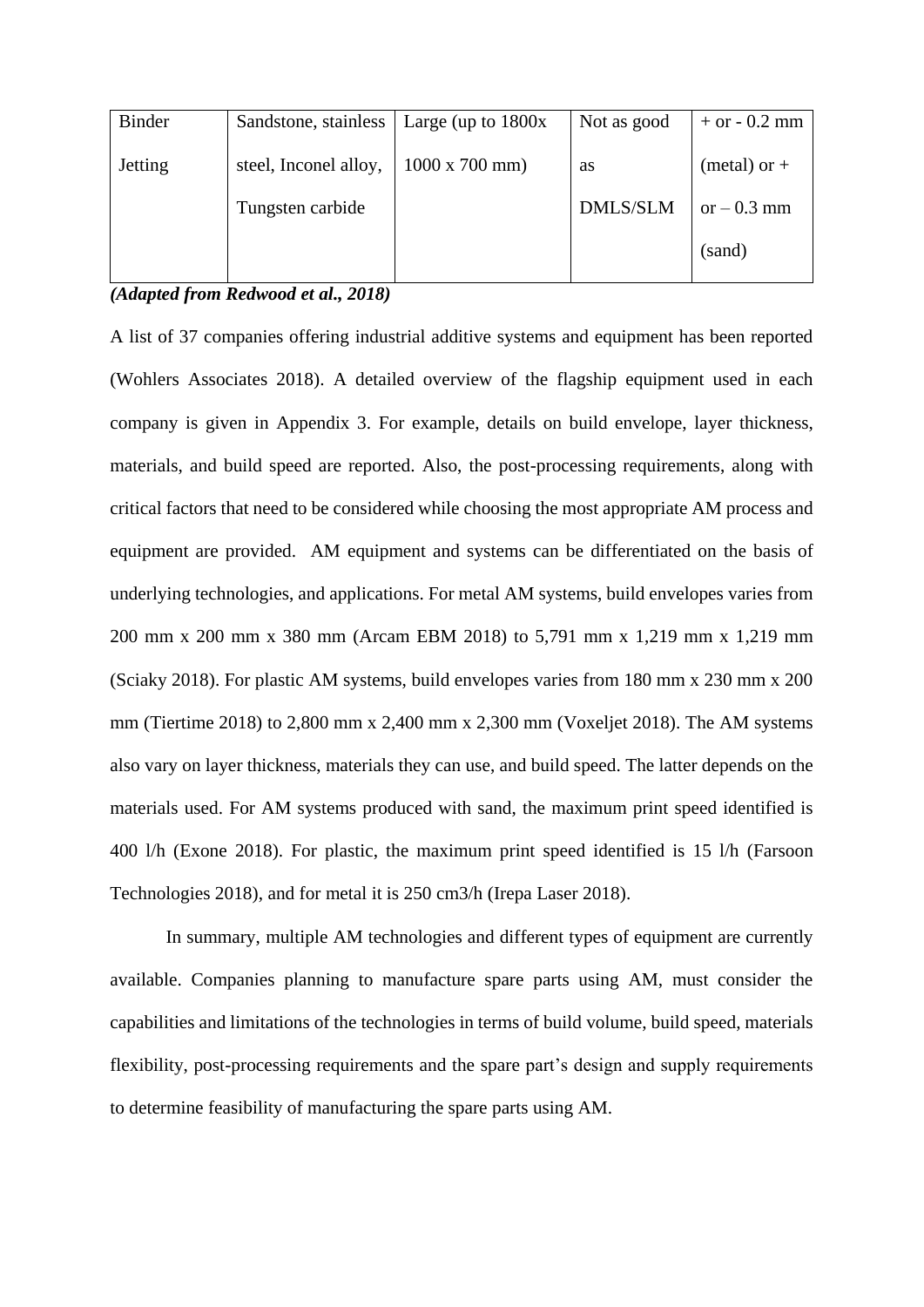#### *3.2. Spare parts classification criteria and methods*

After analysing AM technologies and capabilities of the equipment, we need to understand the criteria, which can be used to classify spare parts and assess their suitability for AM. As limited research exists on classification of spare parts that are suitable for AM, the broader literature on spare parts classification is reviewed in this section. In order to reduce the complexity involved in managing thousands of spare parts, it is common practice to classify the parts according to their similarities (Silver et al.,1998). From the traditional single-criterion ABCclassification based on annual dollar usage (average unit price x annual demand volume) to the advanced multi-criteria methods, a wide range of classification schemes have been proposed. The criteria used for these classifications vary according to the context in which they were used. Our review revealed that about twenty criteria were applied for classification purposes more than once in the literature. The distribution of different criteria used in the literature is reported in Table 5. Additionally, another twenty-one criteria were mentioned at least once, which were distributed across twelve 12 papers, and reported as 'other criteria'. This 'other' category contained the following criteria: Stock-out cost, part weight, part volume, availability of sparesconsumables, irreplaceability, scarcity, order size requirement, ordering cost, masked time, supply certainty, competition, payment terms, maintenance type, availability of technical specifications, failure type, machine category, spare part exchange time, exchange process complexity, special qualifications required, availability, and turnover rate. As the count at the bottom of Table 5 shows, the most frequently used criteria to classify spare parts are lead-time, unit cost, criticality, and annual dollar usage. The fifth most used criteria was demand volume, which is a little different, as any two of the three criteria (unit cost, demand volume, and annual dollar usage) can be used to calculate the other criterion. This dependency is also evident for several other criteria, and when selecting the criteria to use for selecting spare parts that are suitable for AM, these dependencies and relationships need to be carefully evaluated because all the criteria mentioned may not be necessarily independent.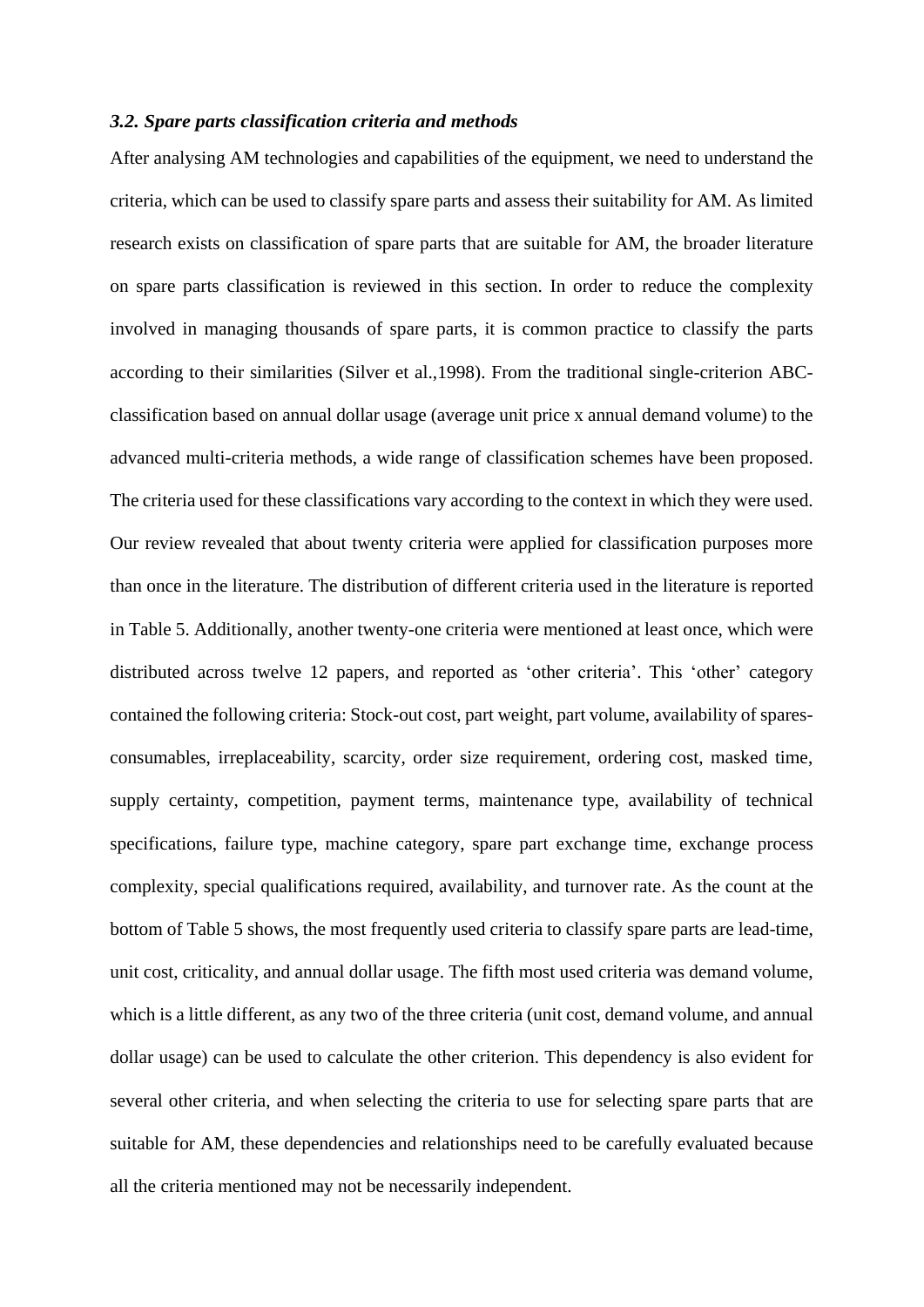An overview of how the methodologies used for classification was developed from bicriteria analysis to various multi-criteria decision support tools is reported in Table 5. The classification schemes utilized some of these techniques: pairwise comparison, a distance-based method, outranking, compromise ranking, weighted linear optimization, and rule-based decision making.

Several papers have benchmarked methods against those developed earlier by using the same data and criteria (Hadi-Vencheh,, 2010 and Hatefiet al., 2014). Some of these methods can also be used for classification of spare parts suitable for AM. However, having a large number of criteria and parts may require that the patterns amongst the most suitable parts be identified using suitable machine learning based classification schemes and clustering techniques in order to save time in the screening process.

The technical characteristics of parts, which can be considered for spare parts selection for AM, are material type, and part size (Knofius et al., 2016; Lindemann et al., 2015). Measuring part size in a cubic measure can be used to determine the speed of printing a specific part, but it does not indicate whether a part can be printed by specific AM technologies. Additional characteristics in cases where parts redesign need to be considered can be advantages of using existing materials, possibility for improvement of part characteristics via design optimization, reduced material consumption and faster processing times (Lindemann et al., 2015).

Our review revealed that 17 out of 44 papers, either focussed entirely on spare part classification, or discussed spare parts in relationship to the criteria mentioned in this paper. Those papers are marked with an asterisk in the first column in Table 5. The five criteria applied in the spare parts context included: number of suppliers, production availability, life cycle stage, probability of failure, and demand predictability. All the above-mentioned criteria are related to downtime reduction and supply risk, which are especially important in a spare parts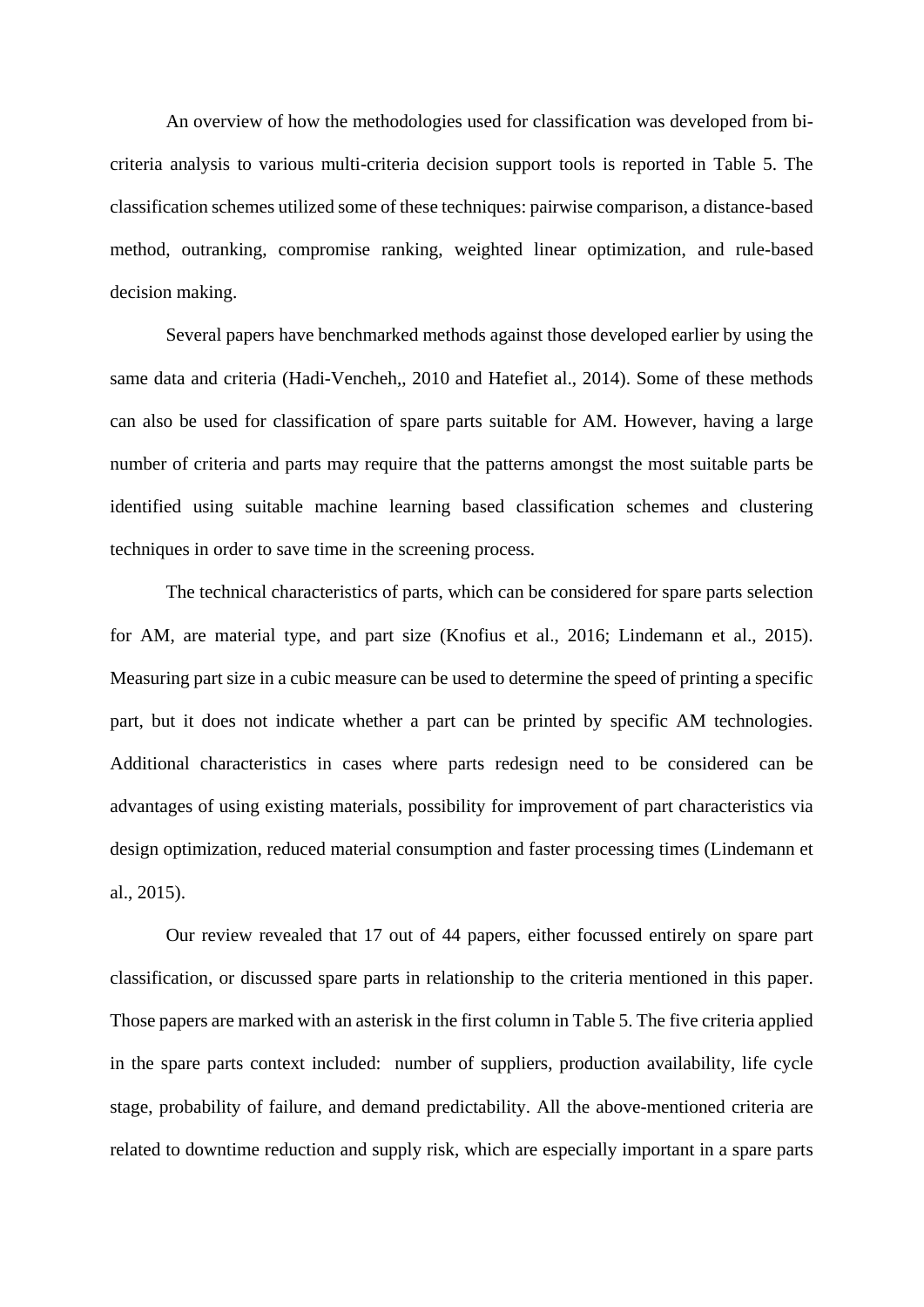context. Therefore, these findings suggest that special attention should be placed on these five criteria when selecting the criteria for ranking spare parts that are suitable for AM.

Table 5. Criteria and methods used in ABC classification literature

|                                                                      | · Call views | L'oit cop | A Complete Meridian Complete Apple | Contract company ( new 1 symbolist) |  |  |  | Anthony of American | Capital Contract Space |  | Controller de la Britaine | Inventor cost | Control of the Control of Landscape Capital |   | Chine Concre small<br>A March 2014<br>Melled level |
|----------------------------------------------------------------------|--------------|-----------|------------------------------------|-------------------------------------|--|--|--|---------------------|------------------------|--|---------------------------|---------------|---------------------------------------------|---|----------------------------------------------------|
|                                                                      |              |           |                                    |                                     |  |  |  |                     |                        |  |                           |               |                                             |   |                                                    |
| Flores and Whybark (1986).<br>Duchessi, Tayi, and Levi<br>$(1988)^*$ |              |           |                                    |                                     |  |  |  |                     |                        |  |                           |               |                                             | ✓ | Bi-criteria<br>Bi-criteria                         |
| Ernst and Coben (1990)*<br>Petrović and Petrović (1992)*             |              |           |                                    |                                     |  |  |  |                     |                        |  |                           |               |                                             | ✓ | Statistical clustering<br>SPARTA II                |
| Flores, Olson, and Dorai<br>(1992)                                   |              |           |                                    |                                     |  |  |  |                     |                        |  |                           |               |                                             |   | AHP                                                |
| Partovi and Burton (1993)*                                           |              |           |                                    |                                     |  |  |  |                     |                        |  |                           |               |                                             |   | AHP                                                |
| Gaipal, Ganesh, and<br>Rajendran (1994)*                             |              |           |                                    |                                     |  |  |  |                     |                        |  |                           |               |                                             |   | AHP                                                |
| Guvenir and Erel (1998)                                              |              |           |                                    |                                     |  |  |  |                     |                        |  |                           |               |                                             | ✓ | GA                                                 |
| Partovi and Anandarajan<br>$(2002)*$                                 |              |           |                                    |                                     |  |  |  |                     |                        |  |                           |               |                                             |   | <b>BPNN</b> and GANN                               |
| Braglia, Grassi, and<br>Montanari (2004)*                            |              |           |                                    |                                     |  |  |  |                     |                        |  |                           |               |                                             | ✓ | MASTA and AHP                                      |
| Danas, Roudsari, Ketikidis<br>$(2006)*$                              |              |           |                                    |                                     |  |  |  |                     |                        |  |                           |               |                                             |   | <b>MASTA</b>                                       |
| Ramanathan (2006)                                                    |              |           |                                    |                                     |  |  |  |                     |                        |  |                           |               |                                             |   | Weighted linear<br>optimization model              |
| Bhattacharya, Sarkar, and<br>Mukherjes (2007)                        |              |           |                                    |                                     |  |  |  |                     |                        |  |                           |               |                                             |   | <b>TOPSIS</b>                                      |
| Ng (2007)                                                            |              |           |                                    |                                     |  |  |  |                     |                        |  |                           |               |                                             |   | Weighted linear<br>optimization model              |
| Razaei (2007)                                                        |              |           |                                    |                                     |  |  |  |                     |                        |  |                           |               |                                             | ✓ | FAHP                                               |
| Zhou and Fan (2007)                                                  |              |           |                                    |                                     |  |  |  |                     |                        |  |                           |               |                                             |   | Weighted linear<br>optimization model              |
| Cakir and Canbolat (2008)                                            |              |           |                                    |                                     |  |  |  |                     |                        |  |                           |               |                                             |   | FAHP                                               |
| Chen et al. (2008a)                                                  |              |           |                                    |                                     |  |  |  |                     |                        |  |                           |               |                                             |   | Weighted<br>Euclidean distance                     |
| Chen et al. (2008b)*                                                 |              |           |                                    |                                     |  |  |  |                     |                        |  |                           |               |                                             |   | <b>DRSA</b>                                        |
| Jamshidi and Jain (2008)                                             |              |           |                                    |                                     |  |  |  |                     |                        |  |                           |               |                                             |   | Exponential<br>Smoothing Weights                   |
| Persson and Saccani (2009)*                                          |              |           |                                    |                                     |  |  |  |                     |                        |  |                           |               |                                             |   | Discrete event<br>simulation                       |
| Cebi, Kahraman, and Bolat<br>(2010)                                  |              |           |                                    |                                     |  |  |  |                     |                        |  |                           |               |                                             |   | Modified FAHP                                      |
| Hadi-Vencheh (2010)                                                  |              |           |                                    |                                     |  |  |  |                     |                        |  |                           |               |                                             |   | Extended weighted<br>linear optimization<br>model  |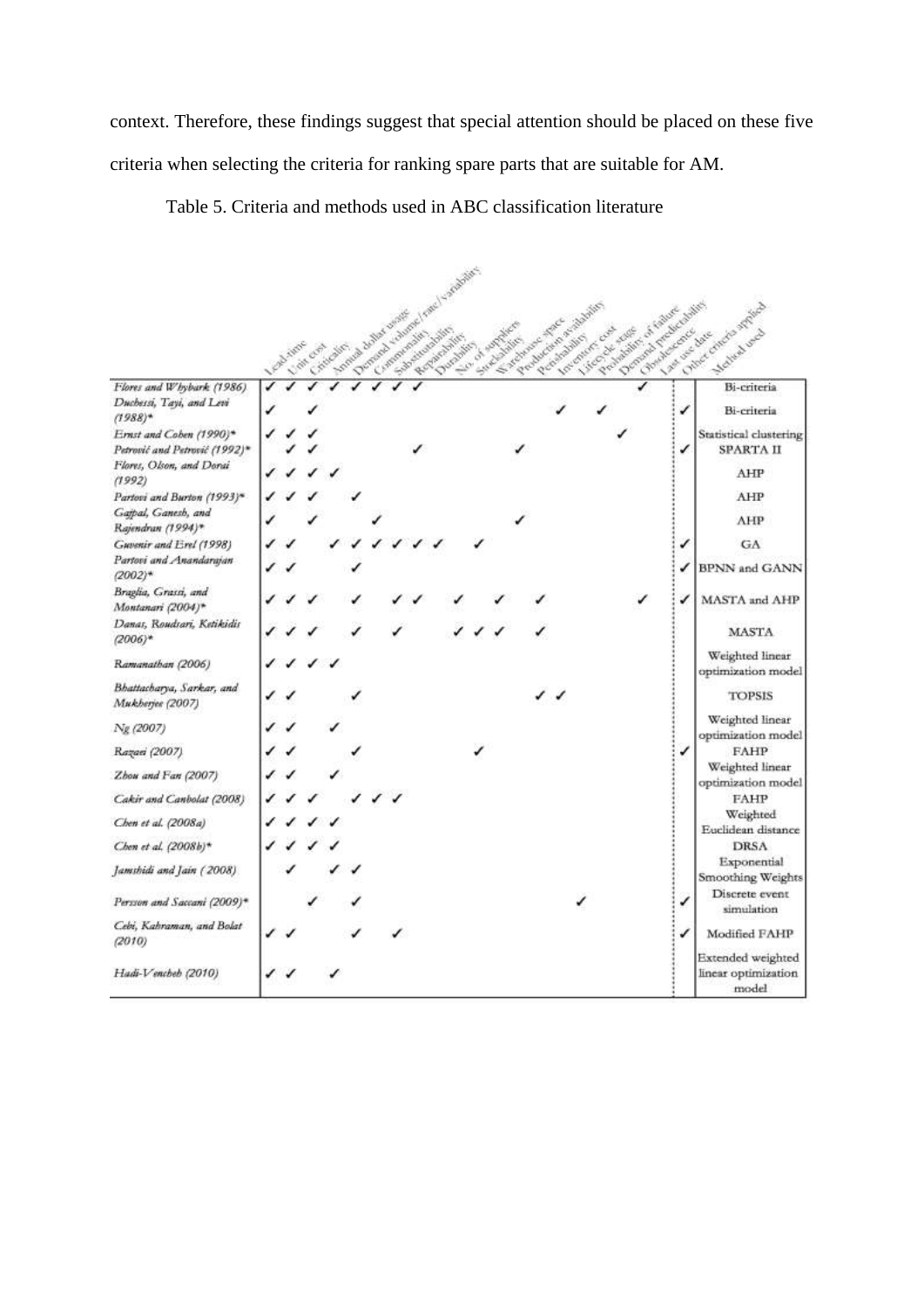|                                                                  | And time |  | Dominica columns (enclosed substitute<br>According to the control of the state of the control of |   | Durantee, | No occupants of ore to<br>Let de mondiale | Procedure of Brighton<br>Involvement over |  | Demonstration of Checkenham<br>Contract of Manufacture of Landscott | Johnste Line | College Grand Amples<br>McNeck ward               |
|------------------------------------------------------------------|----------|--|--------------------------------------------------------------------------------------------------|---|-----------|-------------------------------------------|-------------------------------------------|--|---------------------------------------------------------------------|--------------|---------------------------------------------------|
| Rayasi and Dowlatshahi (2010)                                    |          |  |                                                                                                  | ✓ |           |                                           |                                           |  |                                                                     |              | Fuzzy Logic                                       |
| Chen (2011)                                                      |          |  |                                                                                                  |   |           |                                           |                                           |  |                                                                     |              | Peer-estimation<br>approach                       |
| Hadi-Vencheh and<br>Mohamadghasemi (2011)                        |          |  |                                                                                                  |   |           |                                           |                                           |  |                                                                     |              | FAHP-DEA                                          |
| Yu(2011)                                                         |          |  |                                                                                                  |   |           |                                           |                                           |  |                                                                     |              | BPN, SVM, and k-                                  |
| Chen (2012)*                                                     |          |  |                                                                                                  |   |           |                                           |                                           |  |                                                                     |              | NΝ<br><b>TOPSIS</b>                               |
| Mohammaditabar, Ghodrypeur,<br>and O'Brien (2012)                |          |  |                                                                                                  |   |           |                                           |                                           |  |                                                                     |              | Simulated annealing                               |
| Molenaers et al. (2012)*<br>Torabi, Hatefi, and Saleck<br>(2012) |          |  |                                                                                                  |   |           |                                           |                                           |  |                                                                     | √            | VED and AHP<br>Modified DEA                       |
| Zeng, Wang, and He (2012)*                                       |          |  |                                                                                                  |   |           |                                           |                                           |  |                                                                     |              | Fuzzy<br>Comprehensive<br>Evaluation and GRA      |
| Kabir and Hasin (2013)                                           |          |  |                                                                                                  |   |           |                                           |                                           |  |                                                                     |              | Integrated FAHP<br>and ANN                        |
| Kabir and Sumi (2013)                                            |          |  |                                                                                                  |   |           |                                           |                                           |  |                                                                     |              | Integrated Fuzzy<br>Delphi and FAHP               |
| Keskin and Ozkan (2013)                                          |          |  |                                                                                                  |   |           |                                           |                                           |  |                                                                     |              | FCM                                               |
| Hatefi, Torabi, and Bagberi<br>(2014)                            |          |  |                                                                                                  |   |           |                                           |                                           |  |                                                                     |              | Modified weighted<br>linear optimisation<br>model |
| Lolli, Ishizaka, and Gamberini<br>(2014)                         |          |  |                                                                                                  |   |           |                                           |                                           |  |                                                                     |              | AHP-K                                             |
| Park, Bae, and Bae (2014)                                        |          |  |                                                                                                  |   |           |                                           |                                           |  |                                                                     |              | CE-WLO                                            |
| Soylu and Akyol (2014)                                           |          |  |                                                                                                  |   |           |                                           |                                           |  |                                                                     |              | <b>UTADIS</b>                                     |
| Sarmab and Moharana (2015)*                                      |          |  |                                                                                                  |   |           |                                           |                                           |  |                                                                     |              | Fuzzy rule-based<br>model                         |
| Antorz and Ratnayake (2016)*                                     |          |  |                                                                                                  |   |           |                                           |                                           |  |                                                                     | √            | Scoring-based ABC<br>model                        |
| Baykasoglu, Subulan, and<br>Karaslan (2016)*                     |          |  |                                                                                                  |   |           |                                           |                                           |  |                                                                     | √            | Fuzzy LAM                                         |
| Liu et al. (2016)                                                |          |  |                                                                                                  |   |           |                                           |                                           |  |                                                                     | √            | ELECTRE III                                       |
| Teixeira, Lopes, and Figueiredo<br>(2017)                        |          |  |                                                                                                  |   |           |                                           |                                           |  |                                                                     |              | Extended VED                                      |
| Hu et al. (2017)*                                                |          |  |                                                                                                  |   |           |                                           |                                           |  |                                                                     |              | DRSA                                              |

# Table 5 (continued). Criteria and methods used in ABC classification literature

Total 40 35 28 25 15 6 6 5 4 5 4 3 3 3 3 3 2 2 2 2 1 12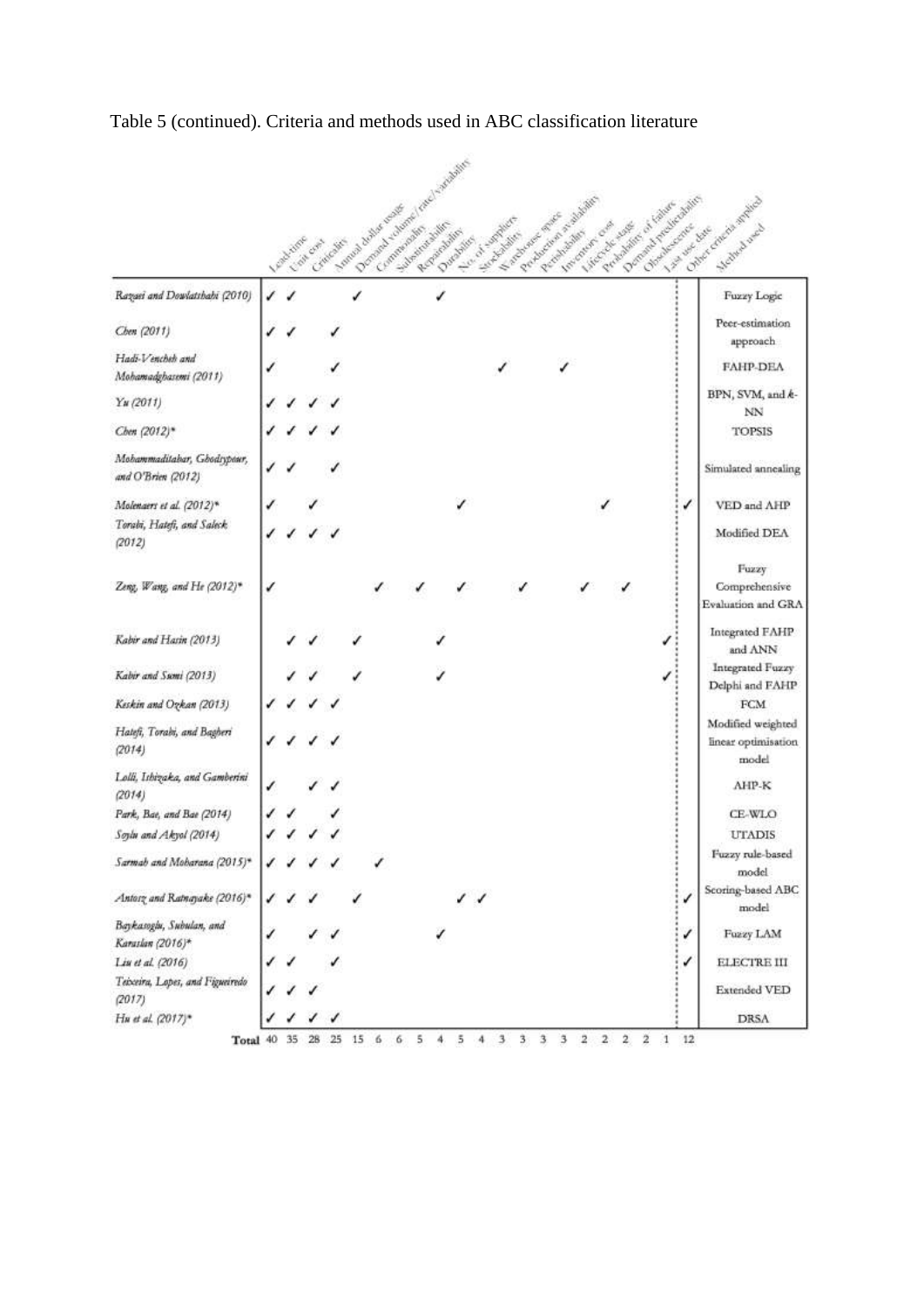#### *3.3. Selecting spare parts that are suitable for AM*

In this section, we reviewed the literature, which considered selection of spare parts for AM. Despite many studies considering AM in the context of supply chain, only two studies considered how companies should identify appropriate part family candidates to be manufactured with AM technologies, with only one of them actually focusing on spare parts. Knofius, et al., (2016) presented a methodology for ranking spare parts relative to each other, according to their potential value when produced with AM. The proposed method designed to rank large numbers of spare parts was a top-down approach, using data available in standard information systems (Knofius et al., 2016). Knofius et al., 2016 proposed several opportunities for improvement in spare parts management offered by AM, together with the attributes of multiple spare parts affecting those opportunities. As the proposed method was intended to be used by companies across multiple industries, a more complete description of potential attributes would have created a flexible methodology for users. Such a flexible methodology can configure individual company objectives in accordance with attributes of alternative spare parts. For example, the company objectives used to select the spare parts cited in the Knofius et al. (2016) study were securing supply, reducing downtime and reducing costs. This study used analytical hierarchy process (AHP) as the procedure for selecting the parts. The details for selecting this particular methodology was not specified, while alternate methods could have been used. Lindemann et al. (2015) presented a methodology for identification of appropriate part candidates to be redesigned and manufactured with AM technologies, considering the entire life cycle of products. According to Lindemann et al. (2015), introducing AM technologies into businesses is a learning process and not a 'plug and play' solution. Many companies are testing AM technologies on a sample of parts from their current product portfolios (Lindemann et al., 2015). However, due to the current state of AM technologies, they cannot be used to manufacture all kinds of parts (Lindemann et al., 2015). In fact, in most cases,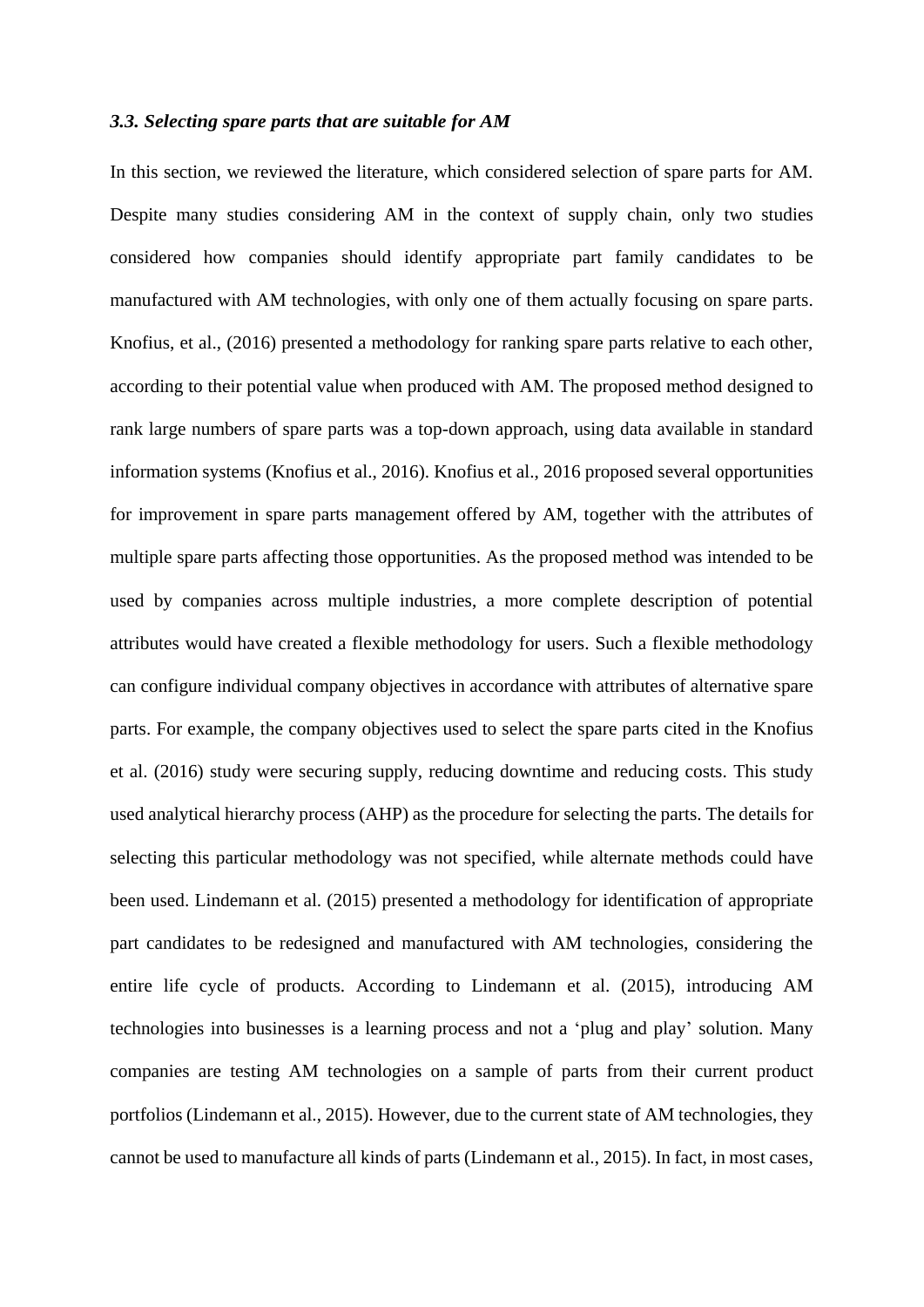when considering AM for parts currently being produced with conventional manufacturing technologies, a technology switch is not enough, unless part redesign is also simultaneously taken into account (Lindemann et al., 2015). They suggest a three-phased workshop-based method with inclusion of AM experts, that tries to reduce the time-consuming effort of information collection before parts are selected. However, their proposed method is only suited for bottom-up assessment of parts with regards to their potential value when redesigned and manufactured with AM technologies.

In conclusion, our review showed that only two studies have proposed methods for evaluating and selecting spare parts for AM. One of the suggested method takes a top-down approach, using data available in standard information systems, and focused on ranking of spare parts based on their current functionality, according to their potential value when manufactured with AM. The other study takes a bottom-up approach for identification of spare parts qualified for redesign and functional integration with other spare parts, where after manufactured with AM. The review showed that there is a need for in-depth research and development of a framework and methodology for selecting spare parts, suitable for AM.

## **4. Discussion and future research directions**

Spare parts management is characterized by parts of high variety, low demand volume, sporadic and unpredictable demand, high service requirements, high financial consequences of stockouts, and high prices for individual parts. To meet customer requirements of fast response times, many original equipment manufacturers (OEMs) make significant investments in spare parts inventories. To reduce complexity, spare parts are classified according to similar characteristics. 38 criteria for spare parts classification were identified from the literature review. 16 criteria, were mentioned more than once, and were identified in papers focusing on classification of spare parts. Five criteria most relevant to classification of spare parts were identified to be: probability of failure, number of suppliers, demand predictability, stock-out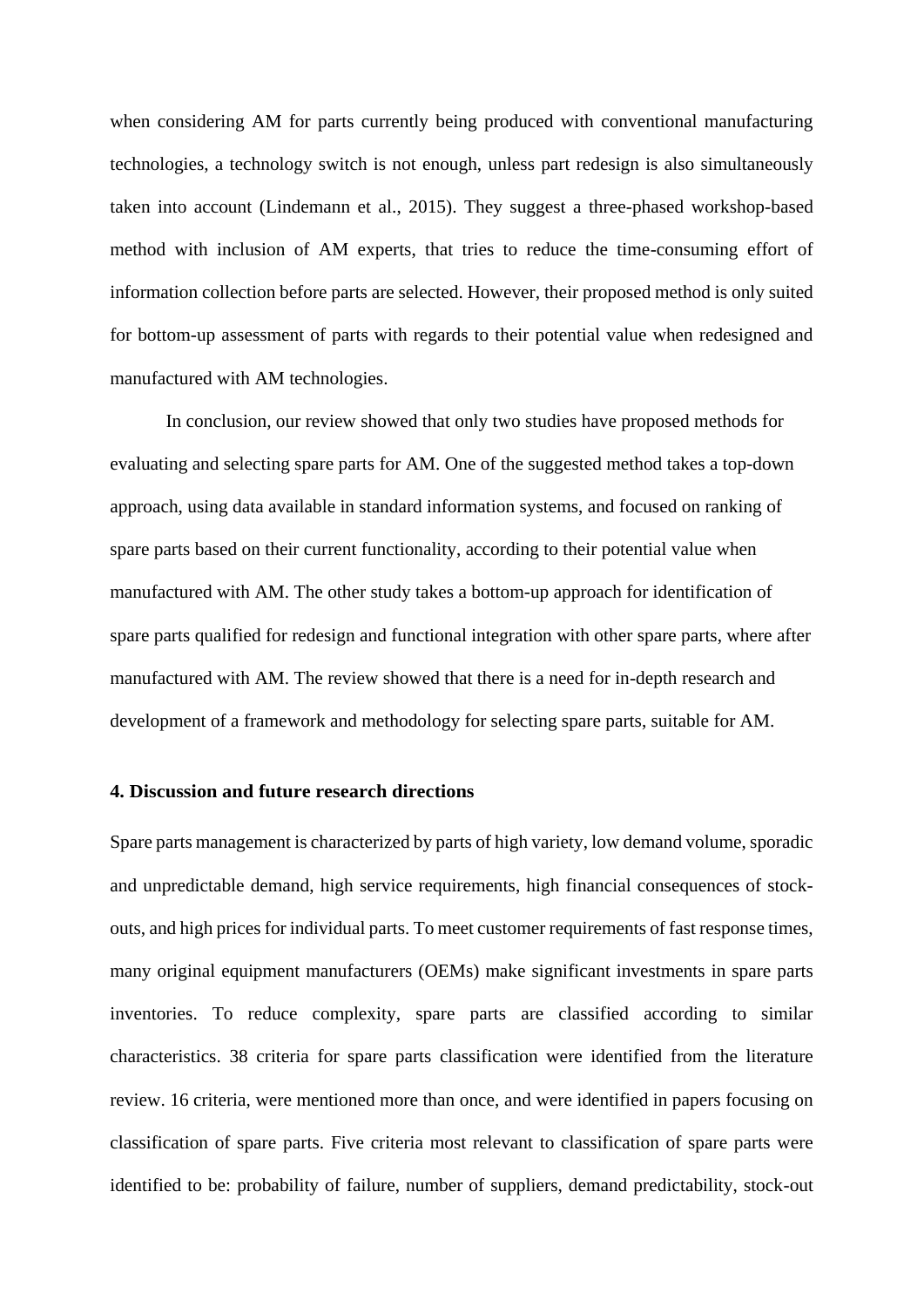cost, and production availability. All of these criteria were related to downtime reduction and supply risk.

AM has the potential to manufacture spare parts, reduce delivery lead time and reduce inventory. AM technologies, suitable for industrial spare parts production, along with 37 companies offering industrial AM systems and equipment were identified in this paper. Among those applicable for manufacturing of spare parts in metal build envelopes varied significantly. The review shows that there is a dearth of research on selecting spare parts, suitable for AM. Detailed understanding of different spare parts classification criteria and the assessment of capabilities of available AM technologies need to be considered while taking into account the specific application context before finalising the most appropriate method to select the spare parts, most suitable for AM. Companies not using relevant spare parts classification criteria and a systematic data driven process of identifying most suitable spare parts for AM, are likely to miss some potential aspects and spend a lot of time in conducting such an exercise. There is limited research addressing this issue. Therefore, this review is useful, and in particular, has paved the way to help identify missing themes and promising opportunities for future research. These opportunities for future research are highlighted below:

#### *Research Direction #1: Spare parts screening for AM with limited data availability*

Suitable data to pre-screen parts and score them on their suitability for AM may not be easily available. One reason for the above is that some of the data may reside in an Enterprise Resource Planning (ERP) system while data about design may reside in a different Product Life Cycle Management (PLM) System. Thus, different functions within a company will have access to the desired data. For some organizations, only limited amount of required data may be available if the products are old and if drawings do not exist. Many small and medium enterprises may also have limited data availability. For such contexts, it is important to develop processes to systematically identify the required parts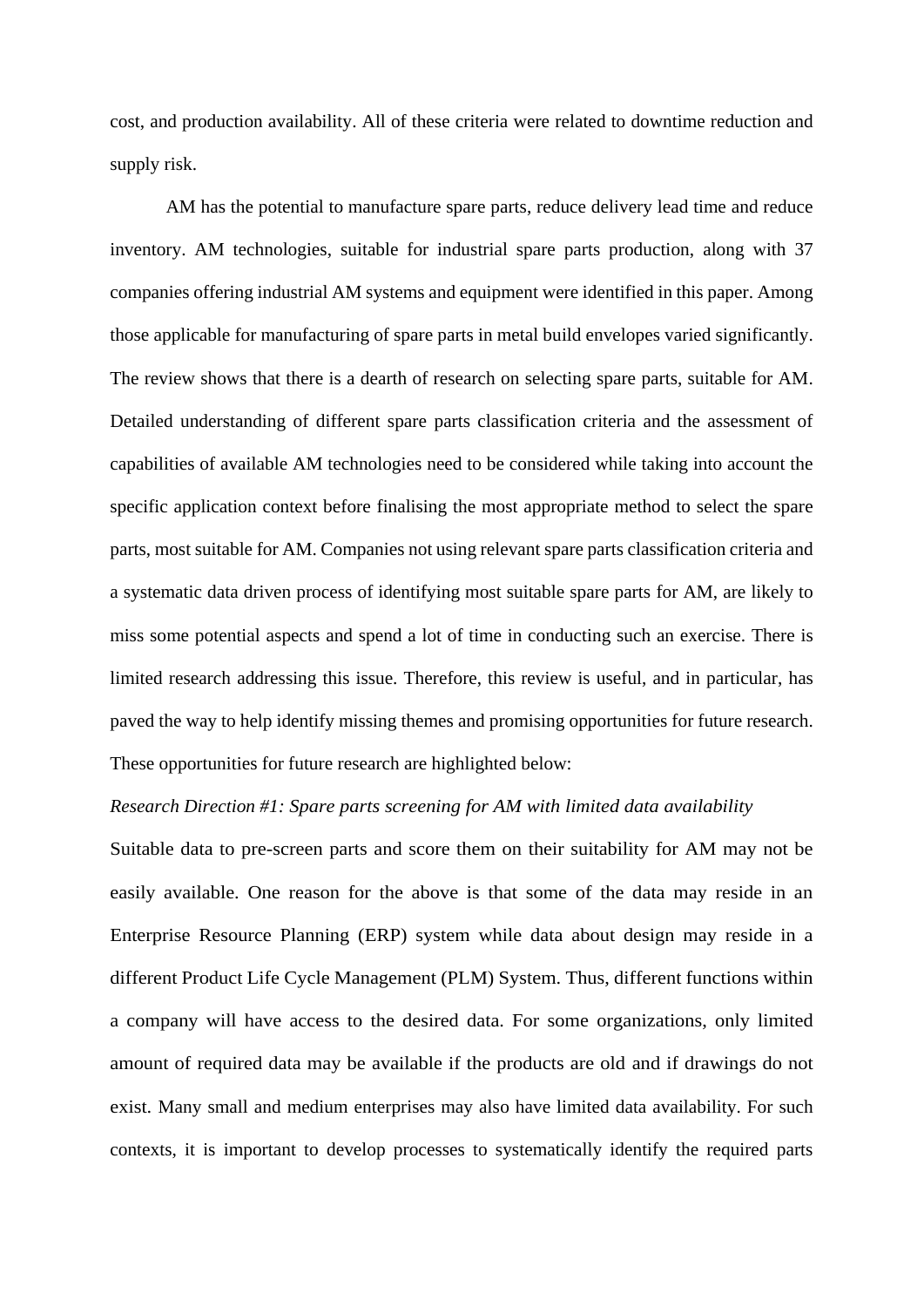through a bottom-up approach by utilizing the experiences of service and maintenance technicians. Organizations like Deutsche Bahn have adopted such an approach (Brickwede, 2017), and yet there is limited research to formalize and generalize this process and make it applicable for different contexts.

*Research Direction #2: Cross-functional process for selecting spare parts suitable for AM*  For organizations, where the required data may be available and can be combined, a formal process is required. This process includes: validation of data, creating cut-offs for screening the parts, and scoring the parts. This requires a cross-functional effort across the organization, which may also involve external or internal AM experts. Finally, business cases need to be developed for the identified spare parts by comparing AM with existing manufacturing technologies over the lifecycle of the product. There is limited literature on developing a comprehensive process involving multiple functions to identify the criteria to be used to determine the suitability of a spare part using AM, to score and select those parts and then to develop the business case that justifies the investment.

## *Research Direction #3: Methodology for spare parts selection for AM*

Scoring the parts on suitability for AM is a multi-criteria decision making problem (MCDM) and there can be multiple MCDM approaches which can be used, which will depend on the nature of relationships between the criteria and the form in which the data is available. For example, such approaches may involve quantitative or subjective judgment by experts or a combination of both judgments. Many of the criteria that can be used to determine suitability of spare parts for AM may be inter-related. Therefore, considering such dependencies among the criteria when scoring spare parts with respect to objectives is paramount in ensuring a valid scoring framework. This issue has not been addressed in the existing literature. Multiple methods need to be applied, and the ensuing results validated with the experts. Currently, there are no clear guidelines available in the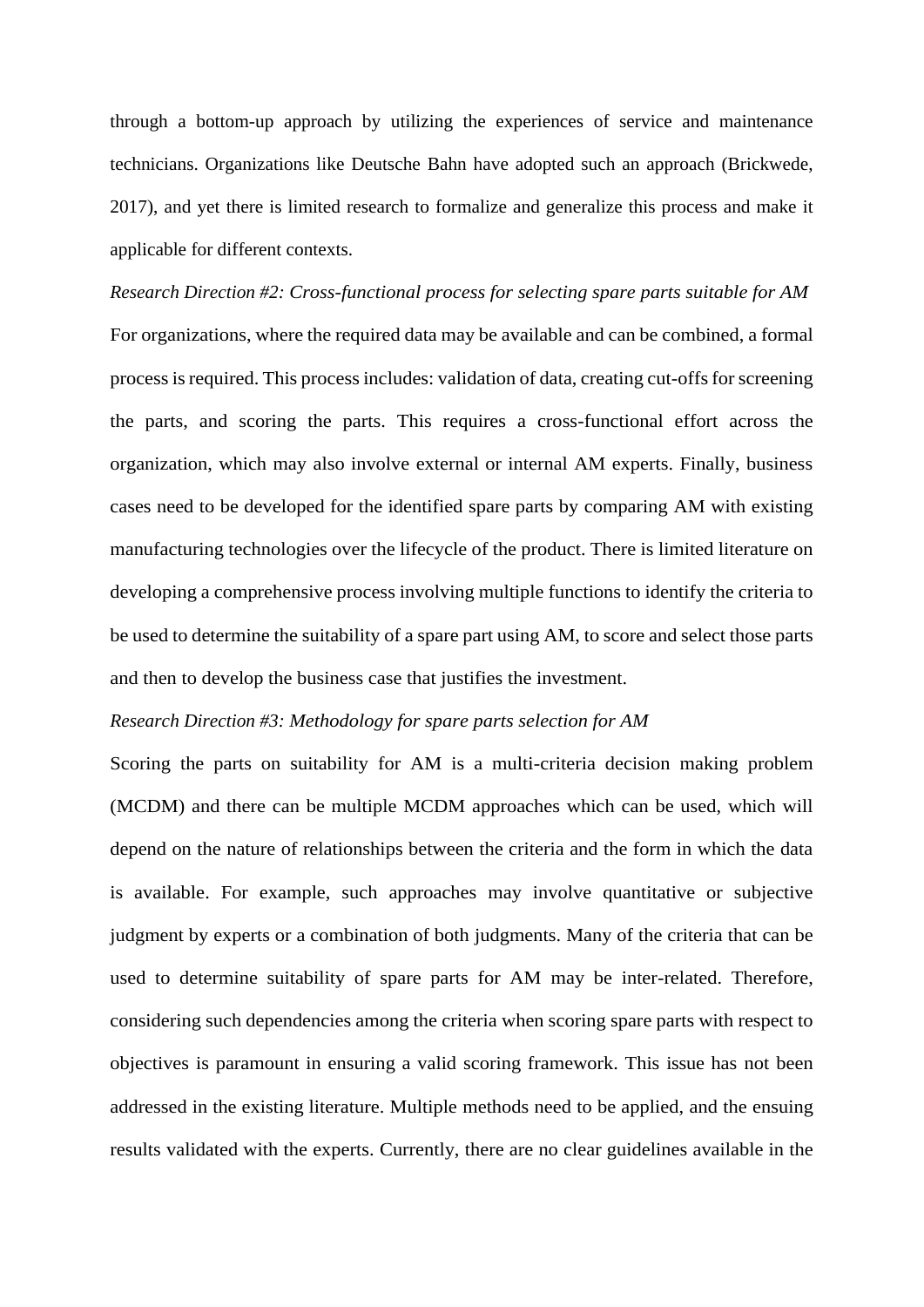literature in terms of choosing appropriate methodologies. Future research should be directed on developing guidelines to choose the most appropriate method depending on the context.

## *Research Direction #4: Understanding characteristics of spare parts suitable for AM*

Evaluating a large portfolio of spare parts across multiple criteria is a time-consuming process. As more products are launched and their spare parts added to the portfolio, companies would like to avoid repeating the entire evaluation process. Thus, there is a need to understand the characteristics of spare parts which are most suitable for AM compared to the less suitable ones, and use those to decide whether any new part is suitable for AM or not. As the companies identify more spare parts, which can be manufactured using AM, analysis of characteristics of those parts and identifying patterns using different machine learning techniques is important. This will facilitate feature and characteristic recognition of parts to identify parts which are feasible to be printed and then also matching them with the most appropriate AM technology and equipment. This can ensure that the entire spare parts selection process for AM need not be repeated when new products are developed and new parts are added to the spare parts population. Commercial versions of such software which have been recently developed include Partfinder by enter2net.de, and AM Part Identifier by 3yourmind.

#### *Research Direction #5: Design for AM and impact on part selection*

This review focused only on spare parts selection for AM. If parts for existing or new products are considered along with options for design for AM, the process of selection of parts can become complex. This is so because some individual parts with existing designs may not be suitable, but could have potential if those are redesigned or combined to create an integral product architecture. In such cases, technical performance measures such as weight reduction, strength and durability of the parts will also have to be considered. Future research should be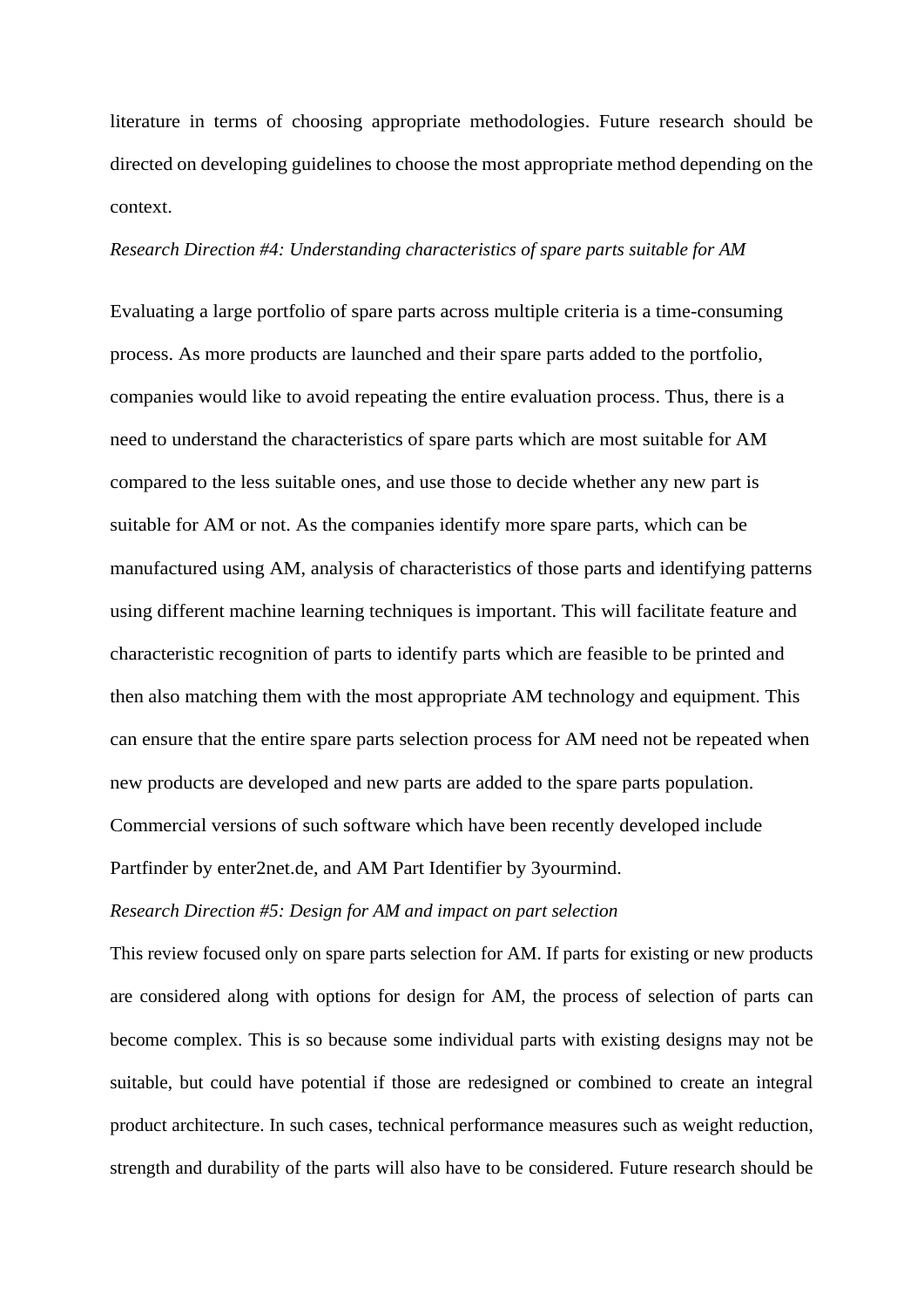directed at the parts selection problem with design for AM in mind. The options for design for AM could be amenable to a combination of a top-down data driven approach and the bottomup expert opinion driven approach which is extends the workshop based bottom-up approach proposed by Lindemann et al. (2015).

## *Research Direction #6: Impact of AM on product modularity and integrality*

The influence of AM on product modularity and integrality is important to understand. This influence has an effect on product development strategies, product performance as well as on supply chain performance. This area is expected to be an interesting field of research in the coming years, with an increased use of AM that could make integral design a favourable approach for certain parts, even though the current design may prefer a modularity approach. Considering design changes will require companies to evaluate whether to combine individual parts and how many of those to combine considering multiple performance objectives such as lead time reduction, inventory cost reduction, supply risk reduction, product quality improvement, or reduction in carbon footprint. Selecting spare parts for AM can trigger redesign decisions. Product modularity and integrality considerations need to be taken into account. For example, replacing a single spare part using AM may not be economically justified for modular products, but creating an integral design, which can be produced using AM, may make it feasible. But, there can be additional costs involved. Hence, there is a need for research to explore the various trade-offs related to production of spare parts by AM and their implications on product modularity and integrality.

*Research Direction #7: Considering usage of AM in conjunction with conventional manufacturing technologies for spare parts production*

AM technologies can also be used to produce tools and moulds with the finished part that is being produced using existing technologies such as injection moulding (Charalambis et al., 2017). This can open up possibilities of low-volume spare parts production using existing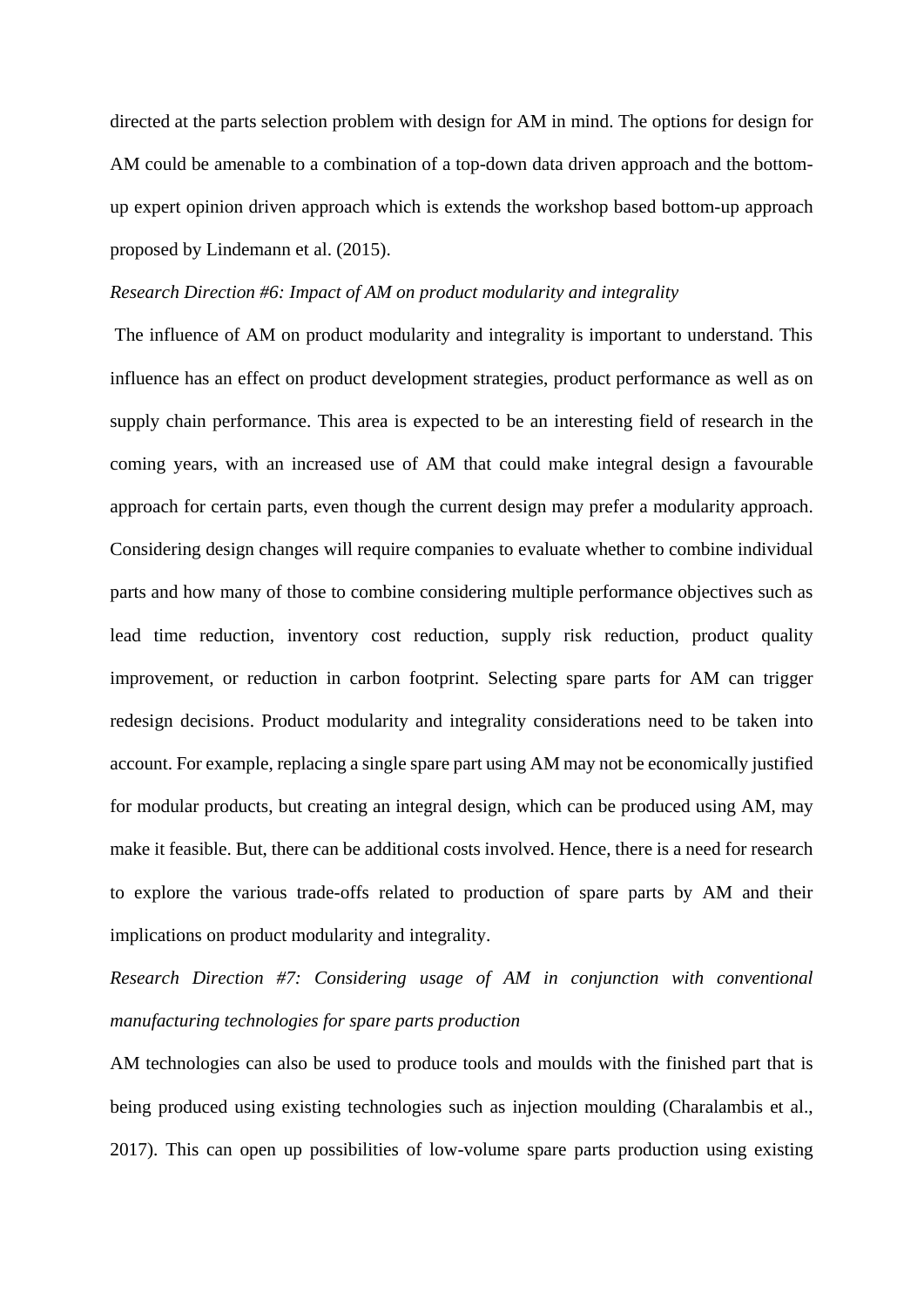technologies (currently suitable for only high volumes). Such usage of AM in conjunction with conventional technologies (for example, using injection moulding) will help in combining superior finish and materials flexibility associated with injection moulding. In this way, design complexity can be handled via AM and it is likely that low volume spare parts production can become more economical even for complex designs. In some cases, injection moulding alone is may not be a favourable option, and AM alone may not be feasible. This could be because of limited choices in materials, and inferior finish quality. This argument is also in line with Gao et al. (2015) and Holweg (2015), who commented that AM should be viewed as a complement to conventional manufacturing. AM can be exploited due to its unique capabilities in making existing products better, and for the ability to manufacture entirely new ones that previously could not be made. Thus, the future research on spare parts selection for AM should also consider the above option of using AM in combination with conventional manufacturing technologies.

#### **5. Conclusions**

The objective of this review was to create a foundation that companies can use to develop methodologies to identify spare parts, which are most suitable for AM. We conducted a systematic review of the literature with the following specific goals. First, to document the different AM technologies and terminologies, which can be used as inputs to the part selection process. Second, to identify the criteria, which can be used to classify spare parts and select the most suitable ones, which can be manufactured using AM. Third, to identify the methodologies which can be used to identify the most suitable spare parts. As the literature relating to selecting parts suitable for AM is limited, we relied on the broader spare parts classification literature to identify the criteria, that can be used to select spare parts suitable for AM. We supplemented the knowledge base by creating a database of AM equipment manufacturers and by reviewing the different capabilities of the equipment.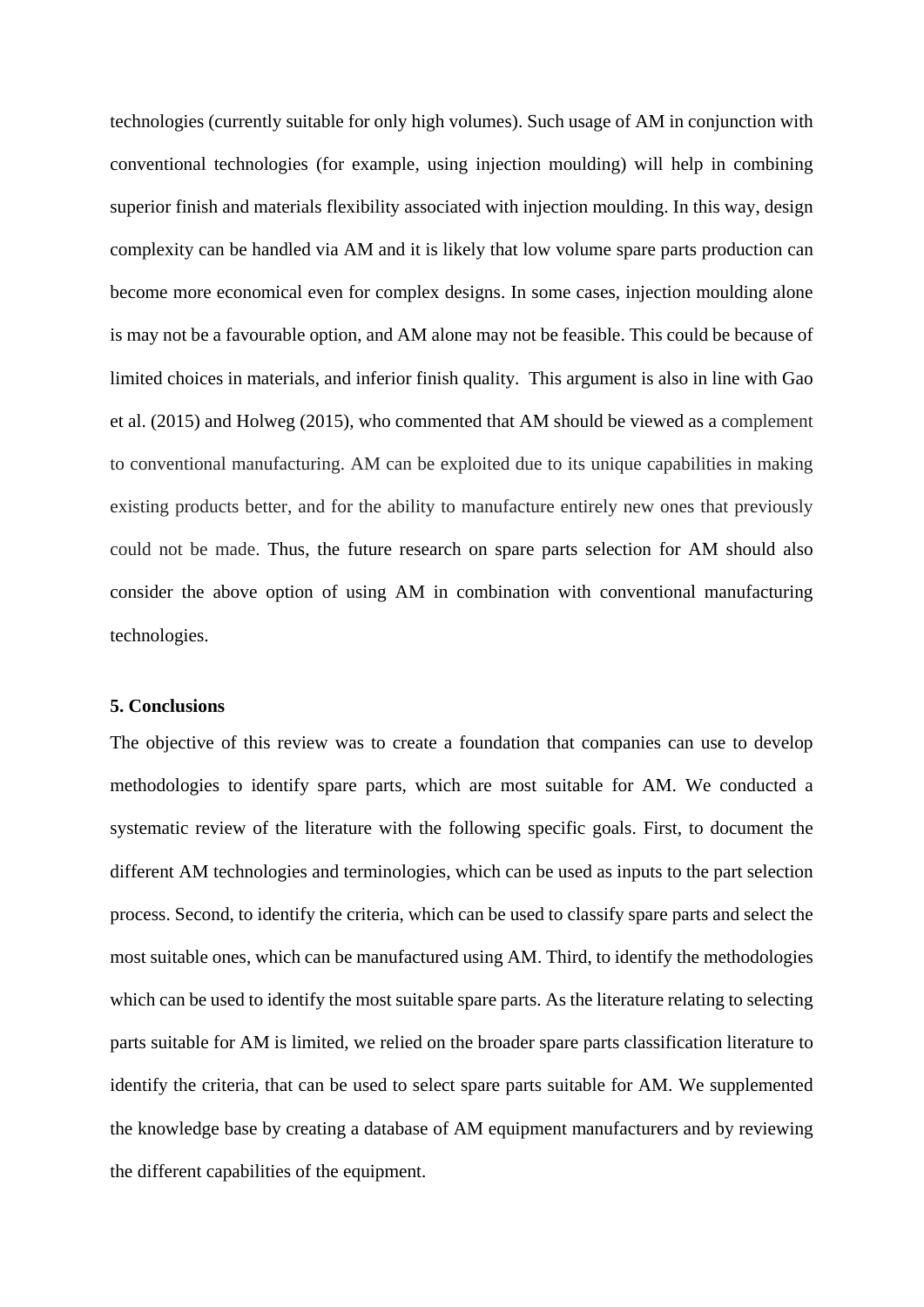In line with these objectives, this review makes two contributions. First, the review showed that multiple criteria can be used to classify spare parts to assess their suitability for AM. Their suitability will depend on the context, and thus each company should choose the most appropriate spare parts, which are relevant for their business and for which data can be made available. Usually, redesign of spare parts to be suitable for AM is not an option. Therefore, the technical characteristics that are most appropriate to classify spare parts are dimension, weight of the products, and material specifications. A key consideration in the selection of spare parts suitable for AM is also defining the objectives that a company may want to achieve by using AM for spare parts manufacturing. For example, it could be downtime reduction, inventory reduction, lead time reduction, or supply risk reduction, to name a few. The basis for which each part is evaluated on the chosen criteria, could help achieve the sought after objectives of the company. Hence, companies must define the objectives upfront. The objectives most frequently mentioned in the literature are lead-time reduction, inventory cost reduction (Muir and Haddud, 2018; Ghadge et al., 2018; Khajavi et al., 2014), supply risk reduction, and downtime reduction. However, the extant literature has paid limited attention to examining the relationships between parts classification factors and company objectives.

Second, this review identified future research opportunities in the nascent field of spare parts suitable for AM. We identified seven future research directions relating to several domain areas. They include: methodology for spare parts selection; processes to be followed by companies to conduct assessments for suitability of spare parts; impact of AM on product modularity and integrality, in particular, for parts with redesign options; and considering options that utilize benefits of existing conventional technologies and AM for spare parts production.

AM is now actively considered by industrial manufacturers for spare parts as well as production of parts for new products. Still, there are limited examples of such parts, which have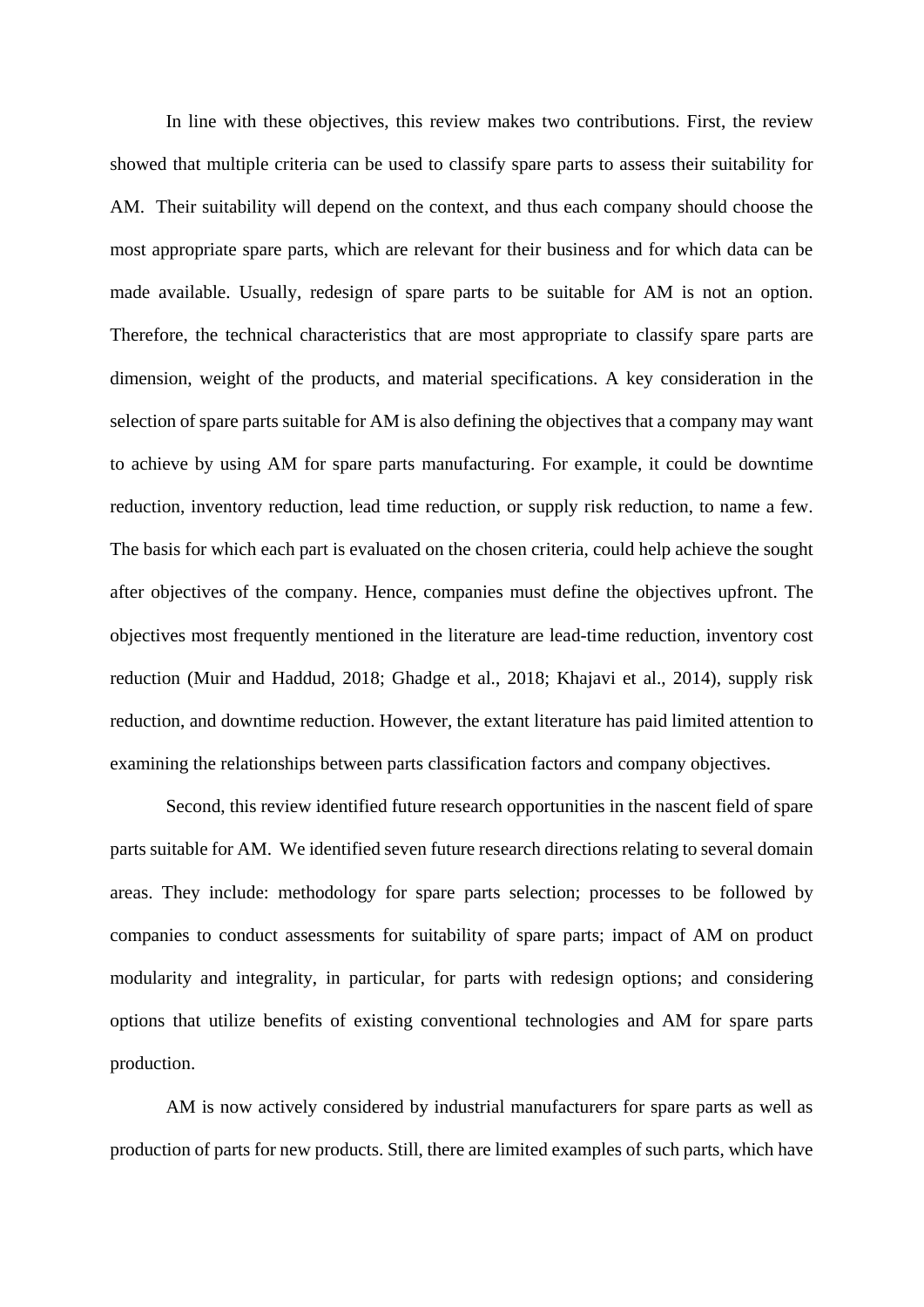been used in practice in a product. As companies attempt to adopt AM, there will be some failures. Analysing such failures and by engaging with both equipment and material manufacturers, new solutions could be obtained either in new or customised material development. For instance, this can happen by automating the AM process thereby improving productivity, or by improving or reducing post-processing tasks. As the AM processes are still evolving, there are plenty of opportunities to capture real-time data from AM processes, analysing this data and simulating AM processes to optimise process parameters for specific applications. Hence, inter-connectedness of AM processes and distributed quality-assurance will be key to AM's future adoption for industrial applications. Another key enabler will be development and continuous updating of standards for AM produced parts for each industry. This could lead to development of AM qualification and process certification guidelines (AMmotion, 2018).

#### **References**

Achillas, Ch, D. Aidonis, E. Iakovou, M. Thymianidis, and D. Tzetzis. 2014. "A Methodological Framework for the Inclusion of Modern Additive Manufacturing into the Production Portfolio of a Focused Factory." *Journal of Manufacturing Systems* 37:328– 39.

AM-motion, 2018, "Additive Manufacturing Roadmap: Vision, Challenges and Actions", https://www.am-motion.eu/images/D5.4-FINAL-rev10.pdf

Antosz, Katarzyna, and R. M. C. Ratnayake. 2016. "Classification of Spare Parts as the Element of a Proper Realization of the Machine Maintenance Process and Logistics - Case Study." *IFAC-PapersOnLine* 49 (12):1389–93. https://doi.org/10.15713/ins.mmj.3.

- Arcam EBM. 2018. "Arcam EBM Additive Manufacturing for Implants and Aerospace." 2018. http://www.arcam.com/.
- ASTM International. 2013. "F2792-12a Standard Terminology for Additive Manufacturing Technologies." *Rapid Manufacturing Association*, 10–12.

Attaran, Mohsen. 2017. "The Rise of 3-D Printing: The Advantages of Additive Manufacturing over Traditional Manufacturing." *Business Horizons* 60 (5):677–88.

- Atzeni, Eleonora, and Alessandro Salmi. 2012. "Economics of Additive Manufacturing for End-Usable Metal Parts." *International Journal of Advanced Manufacturing Technology* 62 (9–12):1147–55.
- Baykasoglu, Adil, Kemal Subulan, and Fatma Selen Karaslan. 2016. "A New Fuzzy Linear Assignment Method for Multi-Attribute Decision Making with an Application to Spare Parts Inventory Classification." *Applied Soft Computing* 42:1–17. https://doi.org/10.1016/j.asoc.2016.01.031.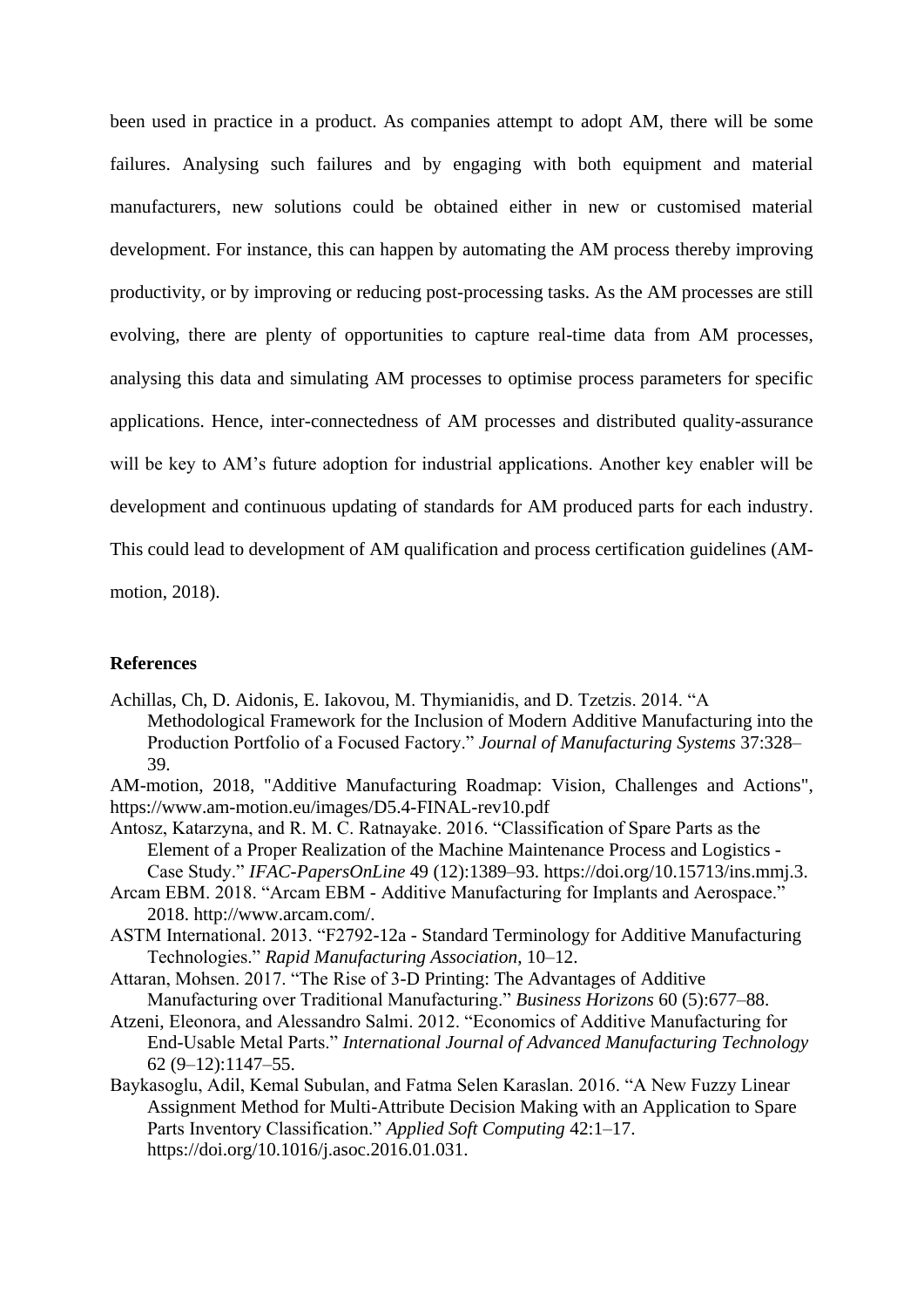- Behfard, S., M. C. Van Der Heijden, A. Al Hanbali, and W. H.M. Zijm. 2015. "Last Time Buy and Repair Decisions for Spare Parts." *European Journal of Operational Research* 244 (2). Elsevier Ltd.:498–510.
- Ben-Ner, Avner, and Enno Siemsen. 2017. "Decentralization and Localization of Production." *California Management Review* 59 (2):5–23.
- Bergman, Jennifer J., James S. Noble, Ronald G. McGarvey, and Randolph L. Bradley. 2017. "A Bayesian Approach to Demand Forecasting for New Equipment Programs." *Robotics and Computer-Integrated Manufacturing* 47 (December 2015):17–21.
- Berman, Barry. 2012. "3-D Printing: The New Industrial Revolution." *Business Horizons* 55  $(2):155-62.$
- Bhattacharya, Arijit, Bijan Sarkar, and Sanat K. Mukherjee. 2007. "Distance-Based Consensus Method for ABC Analysis." *International Journal of Production Research*.
- Braglia, Marcello, Andrea Grassi, and Roberto Montanari. 2004. "Multi-attribute Classification Method for Spare Parts Inventory Management." *Journal of Quality in Maintenance Engineering* 10 (1):55–65.
- Brickwede, Stefanie (2017), "Deutsche Bahn: Sweet fruits are hard to reach: how to find intriguing 3D printing cases", Connectivity, Spare Parts Planning and 3D Printing workshop held at Aalborg University, Copenhagen, Nov 20, 2017
- Brocke, Jan Vom, Alexander Simons, Björn Niehaves, Kai Riemer, Ralf Plattfaut, Anne Cleven, Jan Von Brocke, and Kai Reimer. 2009. "Reconstructing the Giant: On the Importance of Rigour in Documenting the Literature Search Process." *17th European Conference on Information Systems* 9:2206–2217.
- Cakir, Ozan, and Mustafa S Canbolat. 2008. "A Web-Based Decision Support System for Multi-Criteria Inventory Classification Using Fuzzy AHP Methodology." *Expert Systems with Applications* 35:1367–78.
- Çebì, Ferhan, Cengiz Kahraman, and Bersam Bolat. 2010. "A Multiattribute ABC Classification Model Using Fuzzy AHP." In *Proceedings of the 40th International Conference on Computers and Industrial Engineering*, 25–28.
- Charalambis, A., Kerbache, L., Tosello, G., Pedersen, D. B., & Mischkot, M. (2017, October). Economic Analysis of Additive Manufacturing Integration in Injection Molding Process Chain. In International Conference on Industrial Engineering and Systems Management (IESM 2017).

Chaudhuri, Atanu, Rogers, Helen, Søberg Peder and Pawar, Kulwant.2017,"Identifying future 3D printing related services: insights from Denmark and Germany" 22nd International Symposium on Logistics, Ljubljana, Slovenia

- Chen, Jin-Xiao. 2011. "Peer-Estimation for Multiple Criteria ABC Inventory Classification." *Computers and Operations Research* 38:1784–91.
- Chen, Jin Xiao. 2012. "Multiple Criteria ABC Inventory Classification Using Two Virtual Items." *International Journal of Production Research*.
- Chen, Ye, Kevin Li, Jason Levy, Keith Hipel, and D Kilgour. 2008. "A Rough Set Approach to Multiple Criteria ABC Analysis." In *Transactions on Rough Sets {VIII}*, 35–52.
- Chen, Ye, Kevin W. Li, D. Marc Kilgour, and Keith W. Hipel. 2008. "A Case-Based Distance Model for Multiple Criteria ABC Analysis." *Computers and Operations Research* 35:776–96.
- Cohen, Morris A., and Ricardo Ernst. 1988. "Multi-Item Classification and Generic Inventory Stock Control Policies." *Production and Inventory Management Journal*.
- Cooper, Harris M. 1988. "Organizing Knowledge Synthesis: A Taxonomy of Literature Reviews." *Knowledge in Society* 1:104–26.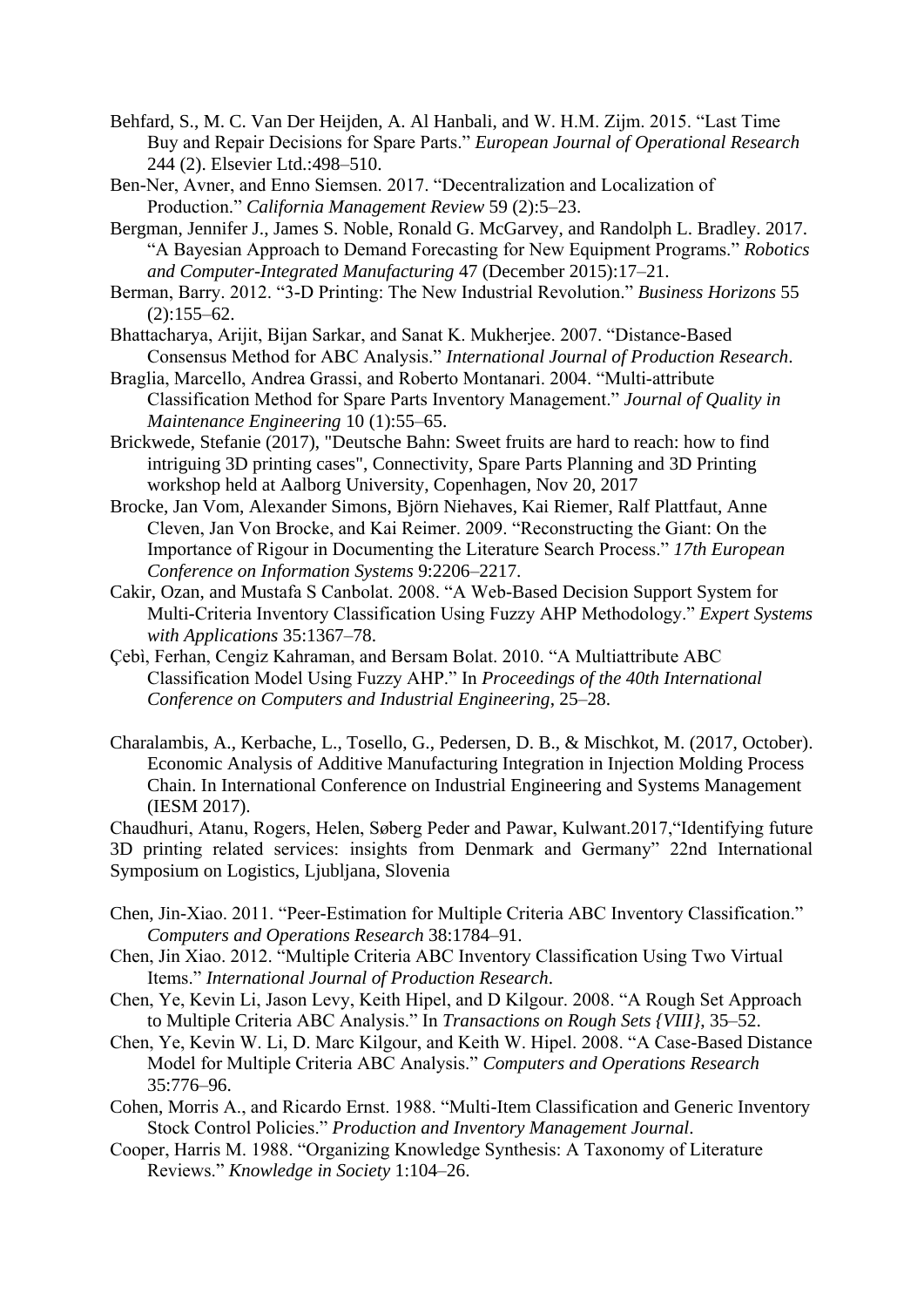- Curran, Chris. 2016. "The Road Ahead for 3-D Printing." Next in Tech, PwC. 2016. http://usblogs.pwc.com/emerging-technology/the-road-ahead-for-3d-printing/.
- d'Aveni, Richard. 2015, "The 3D Printing Revolution", *Harvard Business Review*, May 2015: 40-48
- d' Aveni. Richard. 2018, "The 3D Printing playbook", *Harvard Business Review*, July-August, https://hbr.org/2018/07/the-3-d-printing-playbook
- Danas, Konstantinos, Abdul Roudsari, and Panayiotis H. Ketikidis. 2006. "The Applicability of a Multi‐attribute Classification Framework in the Healthcare Industry." *Journal of Manufacturing Technology Management* 17 (6):772–85.
- Duchessi, Peter, Gigi Kumar Tayi, and Joshua B Levy. 1988. "A Conceptual Approach for Managing of Spare Parts." *International Journal of Physical Distribution & Materials Management* 18(5): 8-15.
- Durach, Christian F., Stefan Kurpjuweit, and Stephan M. Wagner. 2017. "The Impact of Additive Manufacturing on Supply Chains." *International Journal of Physical Distribution & Logistics Management* 47 (10):954–71.
- Durão, Luiz Fernando C.S., Alexander Christ, Eduardo Zancul, Reiner Anderl, and Klaus Schützer. 2017. "Additive Manufacturing Scenarios for Distributed Production of Spare Parts." *International Journal of Advanced Manufacturing Technology* 93 (1–4):869–80.
- Ernst, Ricardo, and Morris A. Cohen. 1990. "Operations Related Groups (ORGs): A Clustering Procedure for Production/Inventory Systems." *Journal of Operations Management* 9 (4):574–98.
- Exone. 2018. "Exerial." 2018.
- https://www.exone.com/Portals/0/Systems/Exerial/X1\_Exerial\_US.pdf. Farsoon Technologies. 2018. "HT1001P." 2018.
	- http://en.farsoon.com/solution\_list01\_detail/productId=78.html.
- Feldmann, Carsten, and Andreas Pumpe. 2017. "A Holistic Decision Framework for 3D Printing Investments in Global Supply Chains." *Transportation Research Procedia* 25:677–94.
- Flores, Benito E., David L. Olson, and V. K. Dorai. 1992. "Management of Multicriteria Inventory Classification." *Mathematical and Computer Modelling* 16 (12):71–82.
- Flores, Benito E., and D. Clay Whybark. 1986. "Multiple Criteria ABC Analysis." *International Journal of Operations & Production Management* 6 (3):38–46.
- Gajpal, Prem Prakash, L.S. Ganesh, and Chandrasekharan Rajendran. 1994. "Criticality Analysis of Spare Parts Using the Analytic Hierarchy Process." *International Journal of Production Economics* 35:293–97.
- Gao, W., Zhang, Y., Ramanujan, D., Ramani, K., Chen, Y., Williams, C. B., ... & Zavattieri, P. D. (2015). The status, challenges, and future of additive manufacturing in engineering. *Computer-Aided Design*, 69, 65-89.
- Gardan, J. 2016. "Additive manufacturing technologies: state of the art and trends". *International Journal of Production Research*, 54(10): 3118-3132.
- Ghadge, Abhijeet, Georgia Karantoni, Atanu Chaudhuri, and Aravindan Srinivasan. 2018. "Impact of Additive Manufacturing on Aircraft Supply Chain Performance: A System Dynamics Approach." *Journal of Manufacturing Technology Management* 29 (5):846– 65.
- Gibson, Ian, David W. Rosen, and Brent Stucker. 2009. *Additive Manufacturing Technologies: Rapid Prototyping to Direct Digital Manufacturing*. *Assembly Automation*. Vol. 54.
- Gress, Douglas R., and Ronald V. Kalafsky. 2015. "Geographies of Production in 3D: Theoretical and Research Implications Stemming from Additive Manufacturing." *Geoforum* 60 (2015). Elsevier Ltd:43–52.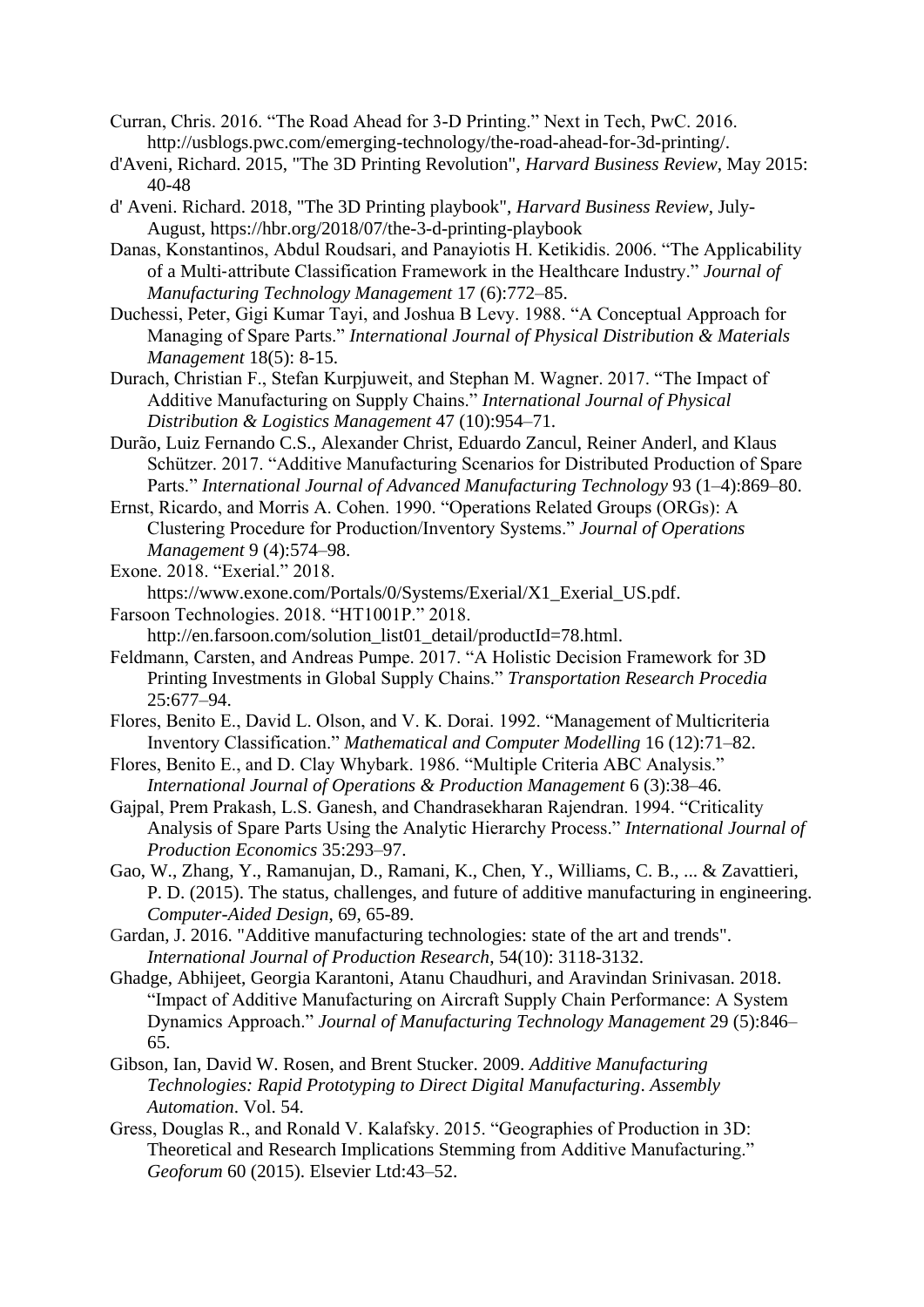- Guvenir, H Altay, and Erdal Erel. 1998. "Multicriteria Inventory Classification Using a Genetic Algorithm." *European Journal of Operational Research* 105:29–37.
- Hadar, Ronen (2018), "Print your tools, discover prodigious use cases", prsented at Mobility Goes Additive Annual Meeting, Sep 26, 2018, Berlin, Germany
- Hadi-Vencheh, A. 2010. "An Improvement to Multiple Criteria ABC Inventory Classification." *European Journal of Operational Research* 201:962–65.
- Hadi-Vencheh, A., and A. Mohamadghasemi. 2011. "A Fuzzy AHP-DEA Approach for Multiple Criteria ABC Inventory Classification." *Expert Systems with Applications* 38:3346–52.
- Hasan, Saad, Allan Rennie, and Jamal Hasan. 2013. "The Business Model for the Functional Rapid Manufacturing Supply Chain." *Studia Commercialia Bratislavensia* 6 (24):536– 52.
- Hatefi, S. M., S. A. Torabi, and P. Bagheri. 2014. "Multi-Criteria ABC Inventory Classification with Mixed Quantitative and Qualitative Criteria." *International Journal of Production Research* 52(3): 776-786 .
- Holmström, Jan, Matthias Holweg, Siavash H. Khajavi, and Jouni Partanen. 2016. "The Direct Digital Manufacturing (r)Evolution: Definition of a Research Agenda." *Operations Management Research* 9 (1–2). Operations Management Research:1–10.
- Holmström, Jan, Giacomo Liotta, and Atanu Chaudhuri. 2017. "Sustainability Outcomes through Direct Digital Manufacturing-Based Operational Practices: A Design Theory Approach." *Journal of Cleaner Production* 167:951–61.
- Holmström, Jan, and Jouni Partanen. 2014. "Digital Manufacturing-Driven Transformations of Service Supply Chains for Complex Products." *Supply Chain Management: An International Journal* 19 (4):421–30.
- Holmström, Jan, Jouni Partanen, Jukka Tuomi, and Manfred Walter. 2010. "Rapid Manufacturing in the Spare Parts Supply Chain: Alternative Approaches to Capacity Deployment." *Journal of Manufacturing Technology Management,* 21 (6):687–97.
- Holweg, Mathias. 2015. "The limits of 3D Printing", Harvard Business Review, June, https://hbr.org/2015/06/the-limits-of-3d-printing#
- Hopkinson, N, and Dickens. 2003. "Analysis of Rapid Manufacturing Using Layer Manufacturing Processes for Production." *Journal of Mechanical Engineering* 217(1): 31–39.
- Hu, Q., S. Chakhar, S. Siraj, and A. Labib. 2017. "Spare Parts Classification in Industrial Manufacturing Using the Dominance-Based Rough Set Approach." *European Journal of Operational Research* 262:1136–63.
- Huang, Samuel H., Peng Liu, Abhiram Mokasdar, and Liang Hou. 2013. "Additive Manufacturing and Its Societal Impact: A Literature Review." *International Journal of Advanced Manufacturing Technology* 67 (5–8):1191–1203.
- Huiskonen, Janne. 2001. "Maintenance Spare Parts Logistics: Special Characteristics and Strategic Choices." *International Journal of Production Economics* 71 (1–3):125–33.
- Irepa Laser. 2018. "Magic LF 6000." 2018. https://www.irepa-laser.com/fr.
- ISO. 2015. "ISO/DIS 17296-2, Additive Manufacturing General Principles—Part 2: Overview of process categories and feedstock". International Organization for Standardization, Geneva, Switzerland.
- ISO/ASTM. 2015. "ISO/ASTM 52900:2015 Additive Manufacturing -- General Principles -- Terminology". International Organization for Standardization, Geneva, Switzerland.
- ISO. 2014. "ISO 17296-1, Additive Manufacturing General Principles—Part 1: Terminology". International Organization for Standardization, Geneva, Switzerland.
- Jamshidi, Hossein, and Ajeet Jain. 2008. "Multi-Criteria ABC Inventory Classification: With Exponential Smoothing Weights." *Journal of Global Business Issues*.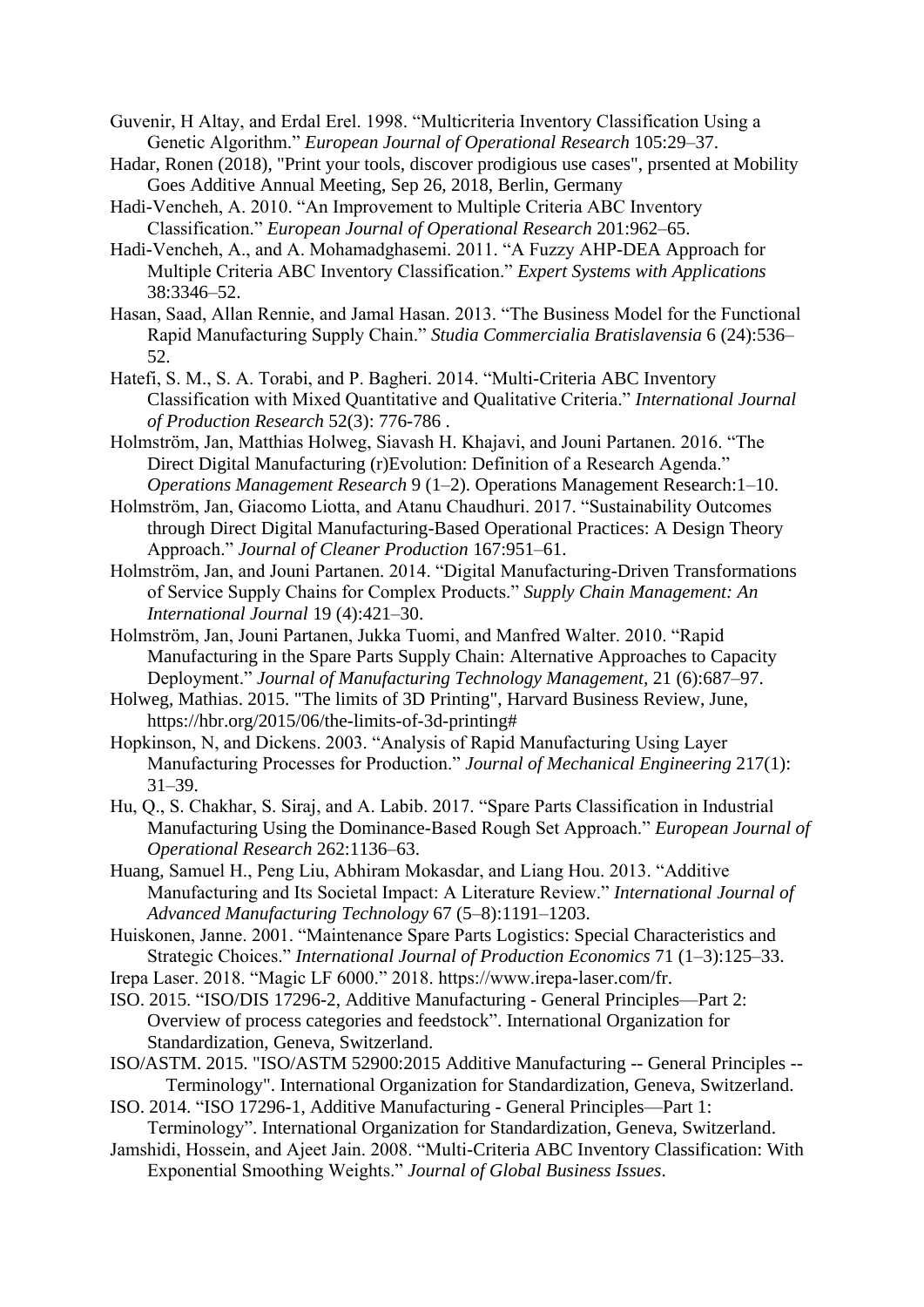- Jha, S. K. 2016. "Emerging Technologies: Impact on Shipbuilding." *Maritime Affairs: Journal of the National Maritime Foundation of India* 12 (2):78–88.
- Joshi, S. C., & Sheikh, A. A. 2015. "3D printing in aerospace and its long-term sustainability", *Virtual and Physical Prototyping*, 10(4):175-185.
- Kabir, Golam, and M. Ahsan Akhtar Hasin. 2013. "Multi-Criteria Inventory Classification through Integration of Fuzzy Analytic Hierarchy Process and Artificial Neural Network." *International Journal of Industrial and Systems Engineering* 14 (1):74–103.
- Keskin, Gulsen Aydin, and Coskun Ozkan. 2013. "Multiple Criteria ABC Analysis with FCM Clustering." *Journal of Industrial Engineering* 1:7.
- Khajavi, Siavash H., Jouni Partanen, and Jan Holmström. 2014. "Additive Manufacturing in the Spare Parts Supply Chain." *Computers in Industry* 65 (1):50–63.
- Khorram Niaki, Mojtaba, and Fabio Nonino. 2017. "Additive Manufacturing Management: A Review and Future Research Agenda." *International Journal of Production Research* 55 (5):1419–39.
- Knofius, Nils, Matthieu C. van der Heijden, and W.H.M. Zijm. 2016. "Selecting Parts for Additive Manufacturing in Service Logistics." *Journal of Manufacturing Technology Management* 27 (7):915–31.
- Kothman, Ivo, and Niels Faber. 2016. "How 3D Printing Technology Changes the Rules of the Game: Insights from the Construction Sector." *Journal of Service Management* 27 (7):932–43.
- Lancker, Peter Van. 2015. "3D Printing: The Influence of Intellectual Property." 2015. https://www.creax.com/en/our-work/the-3d-printing-evolution-insights-on-the-influenceof-ip-on-technology-dev.
- Li, Yao, Guozhu Jia, Yang Cheng, and Yuchen Hu. 2017. "Additive Manufacturing Technology in Spare Parts Supply Chain: A Comparative Study." *International Journal of Production Research* 55 (5). Taylor & Francis:1498–1515.
- Lindemann, C, U Jahnke, M Moi, and R Koch. 2012. "Analyzing Product Lifecycle Costs for a Better Understanding of Cost Drivers in Additive Manufacturing." *International Solid Freeform Fabrication Symposium* 23:177–88.
- Lindemann, Christian, Thomas Reiher, Ulrich Jahnke, and Rainer Koch. 2015. "Towards a Sustainable and Economic Selection of Part Candidates for Additive Manufacturing." *Rapid Prototyping Journal* 21 (2):216–27.
- Lipson, Hod, and Melba Kurman. 2013. *Fabricated: The New World of 3D Printing*. John Wiley & Sons.
- Liu, Jiapeng, Xiuwu Liao, Wenhong Zhao, and Na Yang. 2016. "A Classification Approach Based on the Outranking Model for Multiple Criteria ABC Analysis." *Omega (United Kingdom)* 61:19–34.
- Liu, Peng, Samuel H. Huang, Abhiram Mokasdar, Heng Zhou, and Liang Hou. 2014. "The Impact of Additive Manufacturing in the Aircraft Spare Parts Supply Chain: Supply Chain Operation Reference (Scor) Model Based Analysis." *Production Planning and Control* 25 (13–14):1169–81.
- Lolli, F., A. Ishizaka, and R. Gamberini. 2014. "New AHP-Based Approaches for Multi-Criteria Inventory Classification." *International Journal of Production Economics* 156:62–74.
- Meisel, Nicholas A., Christopher B. Williams, Kimberly P. Ellis, and Don Taylor. 2016. "Decision Support for Additive Manufacturing Deployment in Remote or Austere Environments." *Journal of Manufacturing Technology Management* 27 (7):898–914.
- Mohammaditabar, D., S. H. Ghodsypour, and C. O'Brien. 2012. "Inventory Control System Design by Integrating Inventory Classification and Policy Selection." *International Journal of Production Economics* 140:655–59.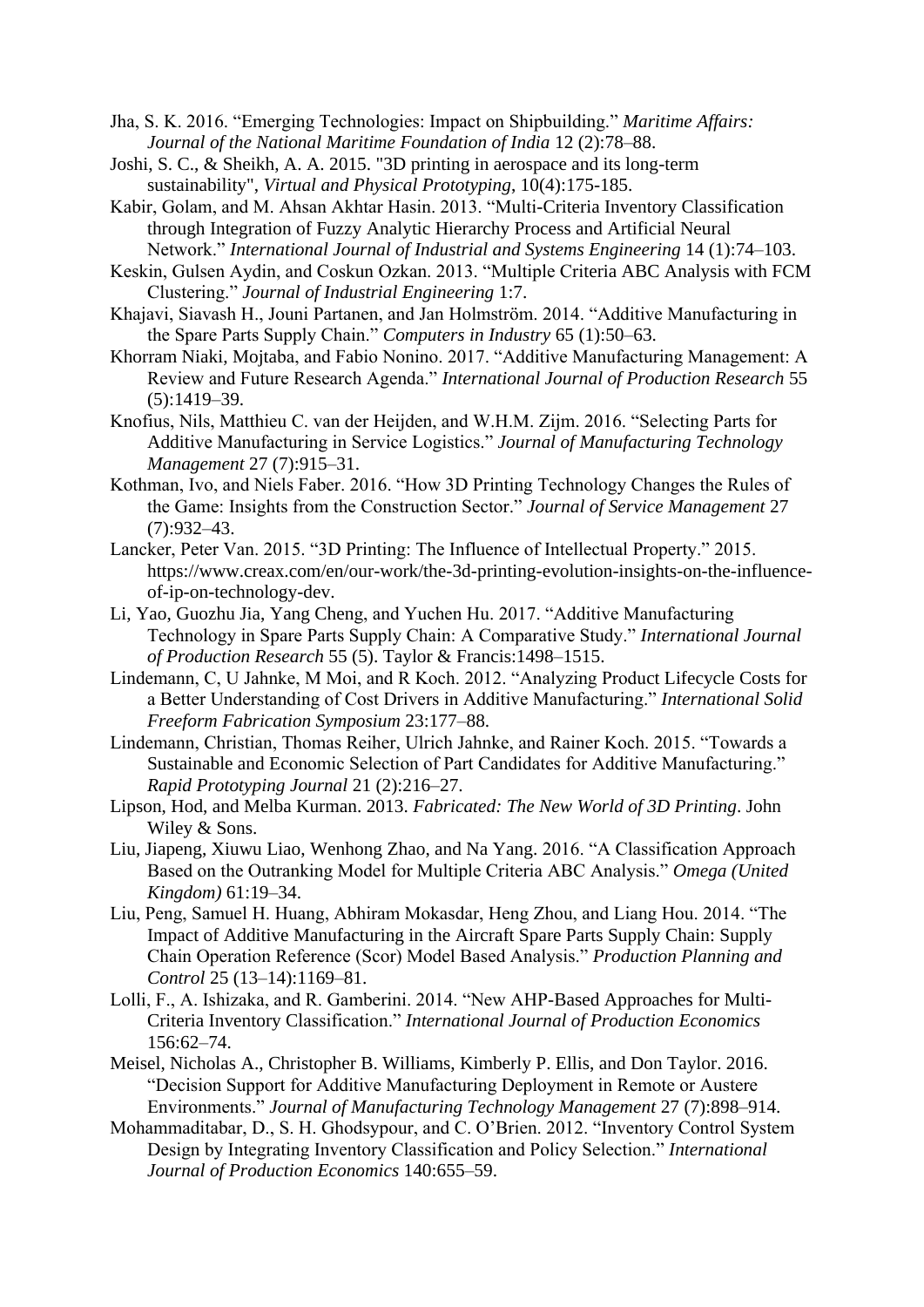- Molenaers, An, Baets, H., Pintelon, l., and Waeyenbergh, G. 2012. "Criticality Classification of Spare Parts: A Case Study." *International Journal of Production Economics* 140 (2). Elsevier:570–78.
- Muir, M., & Haddud, A. (2018). Additive manufacturing in the mechanical engineering and medical industries spare parts supply chain. Journal of Manufacturing Technology Management, 29(2), 372-397.
- Ng, Wan Lung. 2007. "A Simple Classifier for Multiple Criteria ABC Analysis." *European Journal of Operational Research* 177(1): 344-353.
- Oettmeier, Katrin, and Erik Hofmann. 2016. "Impact of Additive Manufacturing Technology Adoption on Supply Chain Management Processes and Components." *Journal of Manufacturing Technology Management* 27 (7):944–68.
- Ortt, Roland J. 2017. "Guest Editorial." *Journal of Manufacturing Technology Management* 28 (1):2–9.
- Park, Jaehun, Bae, H., and Bae, J. 2014. "Cross-Evaluation-Based Weighted Linear Optimization for Multi-Criteria ABC Inventory Classification." *Computers and Industrial Engineering* 76:40–48.
- Partovi, F. Y., and M. Anandarajan. 2002. "Classifying Inventory Using an Artificial Neural Network Approach." *Computers and Industrial Engineering* 41:389–404.
- Partovi, Fariborz Y., and Jonathan Burton. 1993. "Using the Analytic Hierarchy Process for ABC Analysis." *International Journal of Operations & Production Management* 13  $(9):29-44.$
- Pérès, F., & Noyes, D. 2006. "Envisioning e-logistics developments: making spare parts in situ and on demand: state of the art and guidelines for future developments." *Computers in Industry* 57(6): 490-503.
- Persson, Fredrik, and Nicola Saccani. 2009. "Managing the After-Sales Logistic Network a Simulation Study." *Production Planning and Control* 20 (2):125–34.
- Petrović, D., and R Petrović. 1992. "SPARTA II: Further Development in an Expert System for Advising on Stocks of Spare Parts." *International Journal of Production Economics* 24:291–300.
- Petrovic, Vojislav, Juan Vicente Haro Gonzalez, Olga Jordá Ferrando, Javier Delgado Gordillo, Jose Ramon Blasco Puchades, and Luis Portoles Grinan. 2011. "Additive Layered Manufacturing: Sectors of Industrial Application Shown through Case Studies." *International Journal of Production Research* 49 (4):1061–79.
- Pour, Milad Ashour, and Simone Zanoni. 2017. "Impact of Merging Components by Additive Manufacturing in Spare Parts Management." *Procedia Manufacturing* 11 (June).:610– 18.
- Ramanathan, Ramakrishnan. 2006. "ABC Inventory Classification with Multiple-Criteria Using Weighted Linear Optimization." *Computers and Operations Research* 33:695– 700.
- Razaei, Jafar, and Shad Dowlatshahi. 2010. "A Rule-Based Multi-Criteria Approach To Inventory Classification." *International Journal of Production Research* 48 (23):7107– 26.
- Redwood, Ben, Schoffer, Filemon and Garrett, Brian 2018. The 3D Printing Handbook: Technologies, design and applications, 3D Hubs B.V. 2018, ISBN- 978-90-827485-0-5
- Rezaei, Jafar. 2007. "A Fuzzy Model for Multi-Criteria Inventory Classification." *Analysis of Manufacturing Systems*, 167–72.

Rockart, J.F., 1979. Chief executives define their own data needs. *Harvard Business Review*, 57(2),81-93.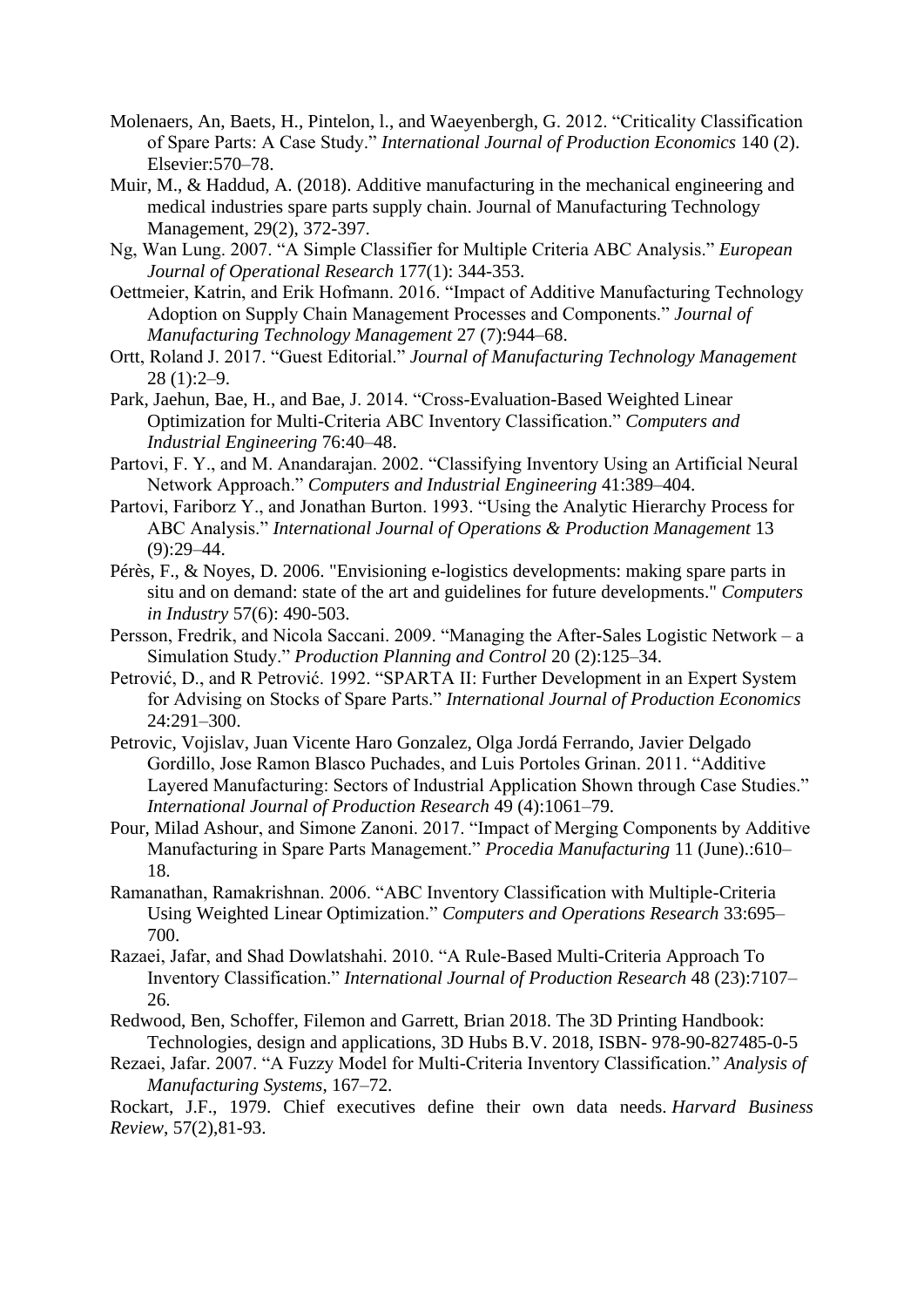Roda, Irene, Marco Macchi, Luca Fumagalli, and Pablo Viveros. 2014. "A Review of Multi-Criteria Classification of Spare Parts: From Literature Analysis to Industrial Evidences." *Journal of Manufacturing Technology Management* 25 (4):528–49.

Rogers, Helen, Norbert Baricz, and Kulwant S. Pawar. 2016. "3D Printing Services: Classification, Supply Chain Implications and Research Agenda." *International Journal of Physical Distribution & Logistics Management* 46 (10):886–907.

Rogers, Helen, Christos Braziotis, and Kulwant S. Pawar. 2017. "Special Issue on 3D Printing: Opportunities and Applications for Supply Chain Management." *International Journal of Physical Distribution & Logistics Management* 47 (10):950–53.

Ruffo, Massimiliano, Chris Tuck, and Richard Hague. 2007. "Make or Buy Analysis for Rapid Manufacturing." *Rapid Prototyping Journal* 13 (1):23–29.

Ryan, Michael J., Daniel R. Eyers, Andrew T. Potter, Laura Purvis, and Jonathan Gosling. 2017. "3D Printing the Future: Scenarios for Supply Chains Reviewed." *International Journal of Physical Distribution & Logistics Management* 47 (10):992–1014.

Rylands, Brogan, Tillmann Böhme, Robert Gorkin, Joshua Fan, and Thomas Birtchnell. 2016. "The Adoption Process and Impact of Additive Manufacturing on Manufacturing Systems." *Journal of Manufacturing Technology Management* 27 (7):969–89.

Sarmah, S. P., and U. C. Moharana. 2015. "Multi-Criteria Classification of Spare Parts Inventories – a Web Based Approach." *Journal of Quality in Maintenance Engineering* 21 (4):456–77.

Sasson, Amir, and John Chandler Johnson. 2016. "The 3D Printing Order: Variability, Supercenters and Supply Chain Reconfigurations." *International Journal of Physical Distribution & Logistics Management* 46 (1):82–94.

Sciaky, Inc. 2018. "Sciaky, Inc. - Industrial Metal 3D Printing." 2018. http://www.sciaky.com/.

Seuring, Stefan, and Stefan Gold. 2012. "Conducting Content-Analysis Based Literature Reviews in Supply Chain Management." *Supply Chain Management: An International Journal* 17 (5):544–55.

Silver, Edward A, David F Pyke, and Rein Peterson. 1998. *Inventory Management and Production Planning and Scheduling*. *Wiley and Sons*. Third Edit. John Wiley & Sons.

Souza, Robert de, Albert Wee Kwan Tan, Hafidzaturrafeah Othman, and Miti Garg. 2011. "A

Proposed Framework for Managing Service Parts in Automotive and Aerospace Industries." *Benchmarking: An International Journal* 18 (6):769–82.

Soylu, B., and B. Akyol. 2014. "Multi-Criteria Inventory Classification with Reference Items." *Computers and Industrial Engineering* 69:12–20.

Stratasys. 2018. "Stratasys Direct." 2018. https://www.stratasysdirect.com/.

Strong, Danielle, Issariya Sirichakwal, Guha P. Manogharan, and Thomas Wakefield. 2017. "Current State and Potential of Additive – Hybrid Manufacturing for Metal Parts." *Rapid Prototyping Journal* 23 (3):577–88.

Sun, Lushan, and Li Zhao. 2017. "Envisioning the Era of 3D Printing: A Conceptual Model for the Fashion Industry." *Fashion and Textiles* 4 (1).

Teixeira, Catarina, Isabel Lopes, and Manuel Figueiredo. 2017. "Multi-Criteria Classification for Spare Parts Management - a Case Study." *Procedia Manufacturing* 11:1560–67.

Tiertime. 2018. "Tiertime 3D Printer." Https://Www.Tiertime.Com/. 2018. https://www.tiertime.com/.

Tiwari, S. K., Pande, S., Agrawal, S., & Bobade, S. M. 2015. "Selection of selective laser sintering materials for different applications" *Rapid prototyping journal*, 21(6), 630-648.

Torabi, S. A., S. M. Hatefi, and B. Saleck Pay. 2012. "ABC Inventory Classification in the Presence of Both Quantitative and Qualitative Criteria." *Computers and Industrial Engineering* 63:530–37.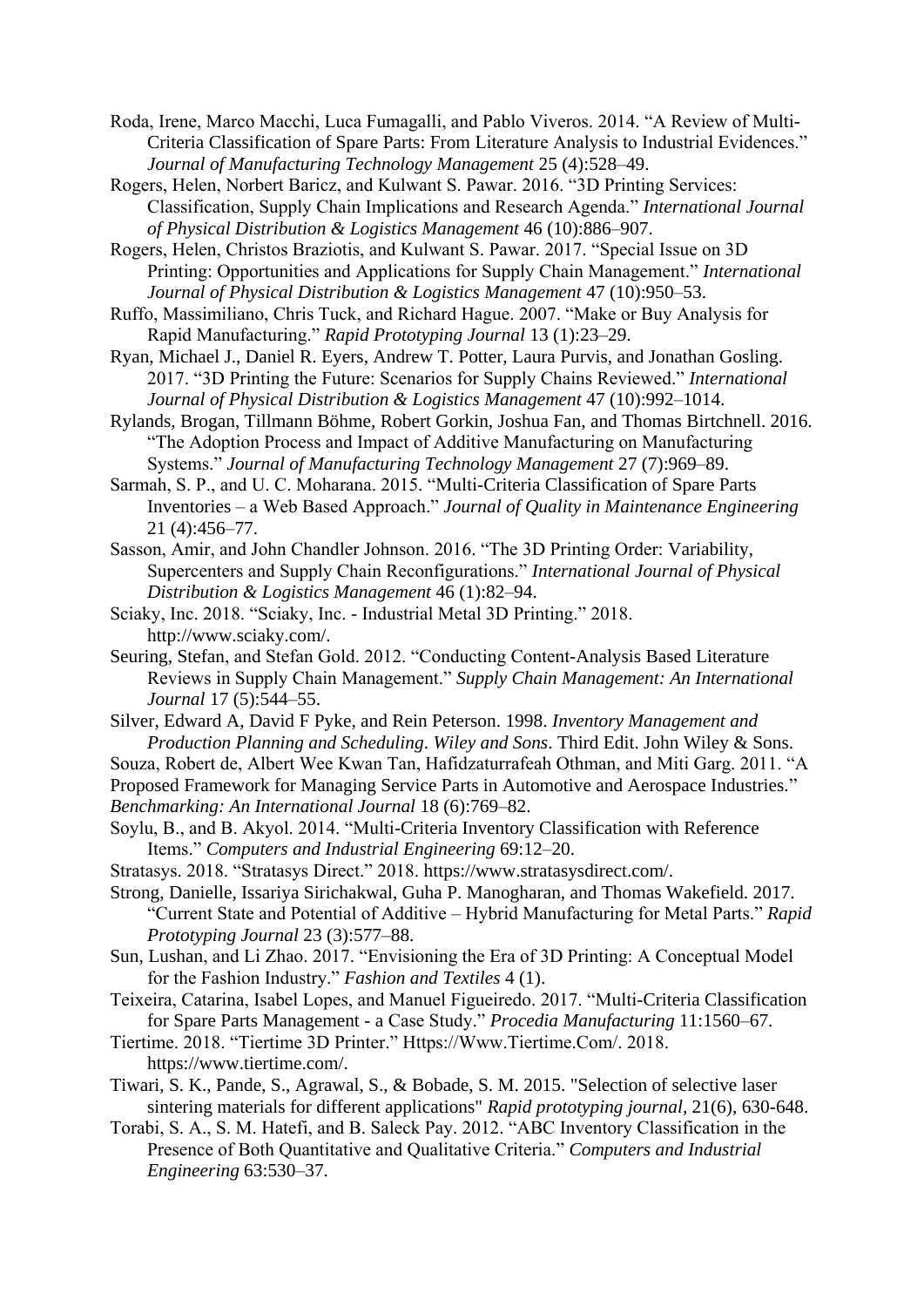- Tranfield, David, David Denyer, and Palminder Smart. 2003. "Towards a Methodology for Developing Evidence-Informed Management Knowledge by Means of Systematic Review." *British Journal of Management* 14:207–22.
- Tuck, Christopher, Richard Hague, and Neil Burns. 2007. "Rapid Manufacturing: Impact on Supply Chain Methodologies and Practice." *International Journal of Services and Operations Management* 3 (1):1.
- Uriondo, A., Esperon-Miguez, M., & Perinpanayagam, S. 2015. "The present and future of additive manufacturing in the aerospace sector: A review of important aspects". *Proceedings of the Institution of Mechanical Engineers, Part G: Journal of Aerospace Engineering*, 229(11): 2132-2147.
- Utterbeeck, Filip Van, Hartanto Wong, Dirk Van Oudheusden, and Dirk Cattrysse. 2009. "The Effects of Resupply Flexibility on the Design of Service Parts Supply Systems." *Transportation Research Part E: Logistics and Transportation Review* 45 (1):72–85.
- Voss, Chris, Nikos Tsikriktsis, and Mark Frohlich. 2002. "Case Research in Operations Management." *International Journal of Operations & Production Management* 22 (2):195–219.
- Voxeljet. 2018. "Voxeljet." 2018. https://www.voxeljet.com/.
- Wagner, S. M., and E. Lindemann. 2008. "A Case Study-Based Analysis of Spare Parts Management in the Engineering Industry." *Production Planning and Control* 19 (4):397–407.
- Wagner, Stephan M., and Robert O. Walton. 2016. "Additive Manufacturing's Impact and Future in the Aviation Industry." *Production Planning and Control* 27 (13):1124–30.
- Walter, Manfred, Jan Holmström, and Hannu Yrjölä. 2004. "Rapid Manufacturing and Its Impact on Supply Chain Management." *Proceedings of the Logistics Research Network Annual Conference*, no. November:12. http://legacytuta.hut.fi/logistics/publications/LRN2004\_rapid\_manufacturing.pdf.

Wang, Y., Blache, R., Zheng, P., & Xu, X. 2018. A Knowledge Management System to Support Design for Additive Manufacturing Using Bayesian Networks. *Journal of Mechanical Design*, 140(5): 1-13.

- Weller, Christian, Robin Kleer, and Frank T. Piller. 2015. "Economic Implications of 3D Printing: Market Structure Models in Light of Additive Manufacturing Revisited." *International Journal of Production Economics* 164. Elsevier:43–56.
- Wohlers Associates. 2018. "Manufacturers and Developers of Additive Systems and Materials." 2018. https://wohlersassociates.com/manufacturers-and-developers.html.
- Woodson, Thomas S. 2015. "3D Printing for Sustainable Industrial Transformation." *Development* 58 (4):571–76.
- Yu, Min Chun. 2011. "Multi-Criteria ABC Analysis Using Artificial-Intelligence-Based Classification Techniques." *Expert Systems with Applications* 38(4): 3416-3421.
- Zanardini, Massimo, Andrea Bacchetti, Simone Zanoni, and Milad Ashourpour. 2016. "Additive Manufacturing Applications in the Domain of Product Service System: An Empirical Overview." *Procedia CIRP* 47:543–48.
- Zeng, Y.-R., L. Wang, and J. He. 2012. "A Novel Approach for Evaluating Control Criticality of Spare Parts Using Fuzzy Comprehensive Evaluation and GRA." *International Journal of Fuzzy Systems* 14 (3):392–401.
- Zhou, Peng, and Liwei Fan. 2007. "A Note on Multi-Criteria ABC Inventory Classification Using Weighted Linear Optimization." *European Journal of Operational Research* 182:1488–91.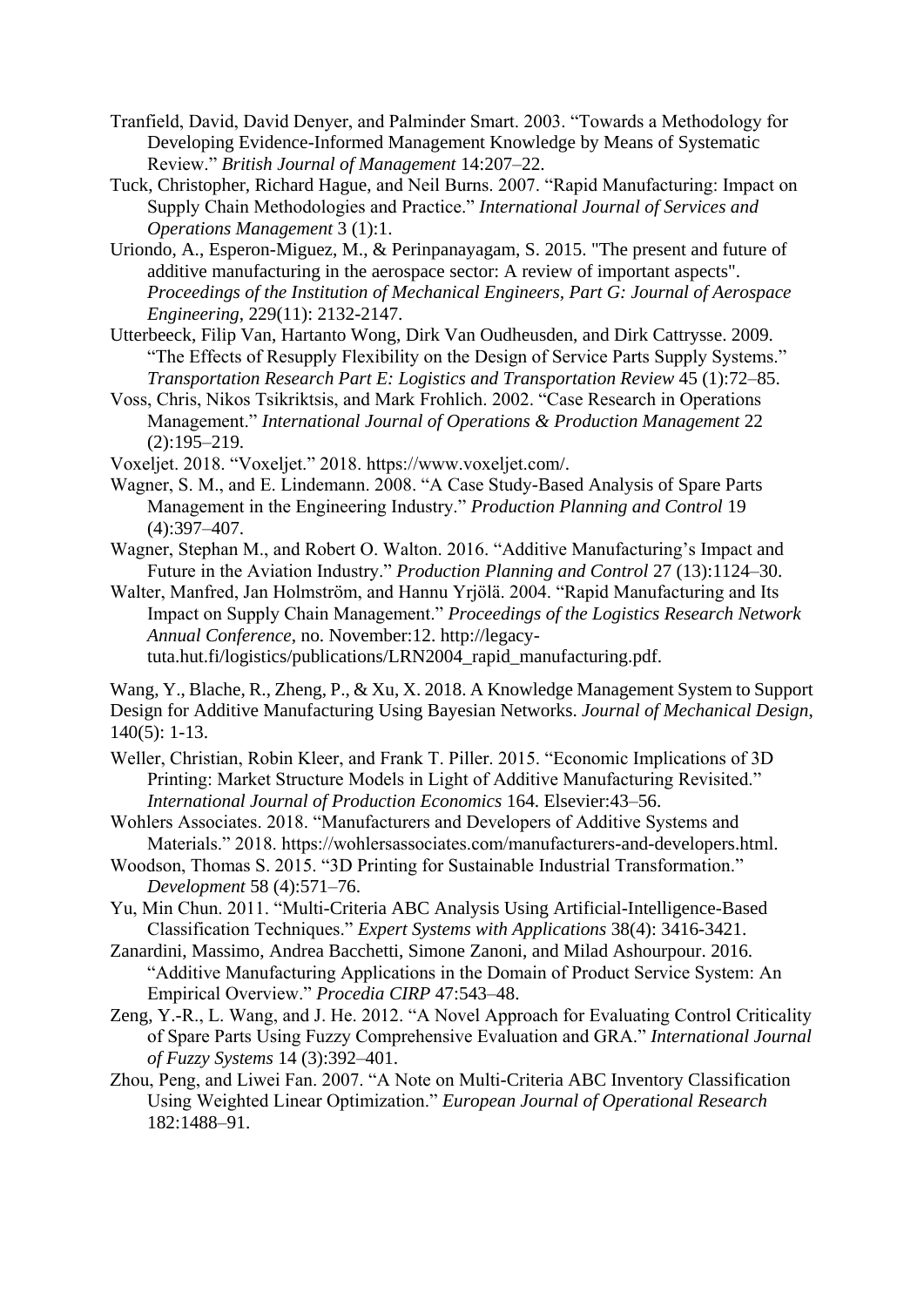|  | Appendix 1. Literature included in the review |  |  |
|--|-----------------------------------------------|--|--|
|  |                                               |  |  |

| <b>Search category</b> | Literature                                                                                                                                                                                                                                                                                                                                                                                                                                                                                                                                                                                                                                                                                                                                                                                                                                                                                                                                                                                                                                                               | No. |
|------------------------|--------------------------------------------------------------------------------------------------------------------------------------------------------------------------------------------------------------------------------------------------------------------------------------------------------------------------------------------------------------------------------------------------------------------------------------------------------------------------------------------------------------------------------------------------------------------------------------------------------------------------------------------------------------------------------------------------------------------------------------------------------------------------------------------------------------------------------------------------------------------------------------------------------------------------------------------------------------------------------------------------------------------------------------------------------------------------|-----|
| $AM + SP$              | Berman 2012; Durão et al. 2017; Jha 2016; Pérès and Noyes, 2006; Pour and Zanoni 2017;<br>Zanardini et al. 2016)                                                                                                                                                                                                                                                                                                                                                                                                                                                                                                                                                                                                                                                                                                                                                                                                                                                                                                                                                         | 6   |
| $AM + \overline{SC}$   | (Achillas et al. 2014; Attaran 2017; Ben-Ner and Siemsen 2017; Durach et al., 2017; Feldmann<br>and Pumpe 2017; Gao et al., 2015; Gress and Kalafsky 2015; Hasan et al., 2013; Holmström et<br>al. 2016; Holmström et al., 2017; Holmström and Partanen 2014; Huang et al. 2013; Joshi and<br>Sheikh, 2015; Khorram Niaki and Nonino 2017; Kothman and Faber 2016; Oettmeier and<br>Hofmann 2016; Ortt 2017; Rogers et al., 2016; Rogers et al., 2017; Ryan et al. 2017; Rylands et<br>al. 2016; Strong et al. 2017; Sun and Zhao 2017; Wagner and Walton 2016; Woodson 2015)                                                                                                                                                                                                                                                                                                                                                                                                                                                                                            | 25  |
| $SP + SC$              | (Behfard et al. 2015; Bergman et al. 2017; Danas et al., 2006; de Souza et al. 2011; Huiskonen<br>2001; Van Utterbeeck et al. 2009; Wagner and Lindemann 2008)                                                                                                                                                                                                                                                                                                                                                                                                                                                                                                                                                                                                                                                                                                                                                                                                                                                                                                           |     |
| $AM + SP + SC$         | (Holmström et al. 2010; Khajavi, Partanen, and Holmström 2014; Knofius, van der Heijden, and [7]<br>Zijm 2016; Li et al. 2017; P. Liu et al. 2014; Meisel et al. 2016; Sasson and Johnson 2016)                                                                                                                                                                                                                                                                                                                                                                                                                                                                                                                                                                                                                                                                                                                                                                                                                                                                          |     |
|                        | SP + Classification (Antosz and Ratnayake 2016; Baykasoglu et al., 2016; Braglia et al., 2004; Duchessi et<br>al., 1988; Ernst and Cohen 1990; Gajpal et al., 1994; Hu et al. 2017; Molenaers et al. 2012;<br>Persson and Saccani 2009; Roda et al. 2014; Sarmah and Moharana 2015; Teixeira et<br>al., 2017)                                                                                                                                                                                                                                                                                                                                                                                                                                                                                                                                                                                                                                                                                                                                                            | 12  |
| <b>Backward</b> search | (ASTM International 2013; Atzeni and Salmi 2012; Bhattacharya et al., 2007; Cakir and<br>Canbolat 2008; Çebì et al., 2010; J. X. Chen 2012; J.-X. Chen 2011; Y. Chen et al. 2008; Y.<br>Chen et al. 2008; Cohen and Ernst 1988; Flores et al., 1992; Flores and Whybark 1986; Gibson<br>et al., 2009; Guvenir and Erel 1998; Hadi-Vencheh 2010; Hadi-Vencheh and Mohamadghasemi<br>2011; Hatefi et al., 2014; Hopkinson and Dickens 2003; Jamshidi and Jain 2008; Kabir and Hasin<br>2013; Keskin and Ozkan 2013; Lindemann et al. 2012; Lindemann et al. 2015; J. Liu et al. 2016;<br>Lolli, Ishizaka, and Gamberini 2014; Mohammaditabar et al., 2012; Ng 2007; Park, Bae, and<br>Bae 2014; Partovi and Anandarajan 2002; Partovi and Burton 1993; Petrović and Petrović 1992;<br>Petrovic et al. 2011; Ramanathan 2006; Razaei and Dowlatshahi 2010; Rezaei 2007; Ruffo et al.,<br>2007; Silver et al, 1998; Soylu and Akyol 2014; Torabi et al., 2012; Tuck et al., 2007; Walte et<br>al., 2004; Weller et al., 2015; Yu 2011; Zeng et al., 2012; Zhou and Fan 2007) | 45  |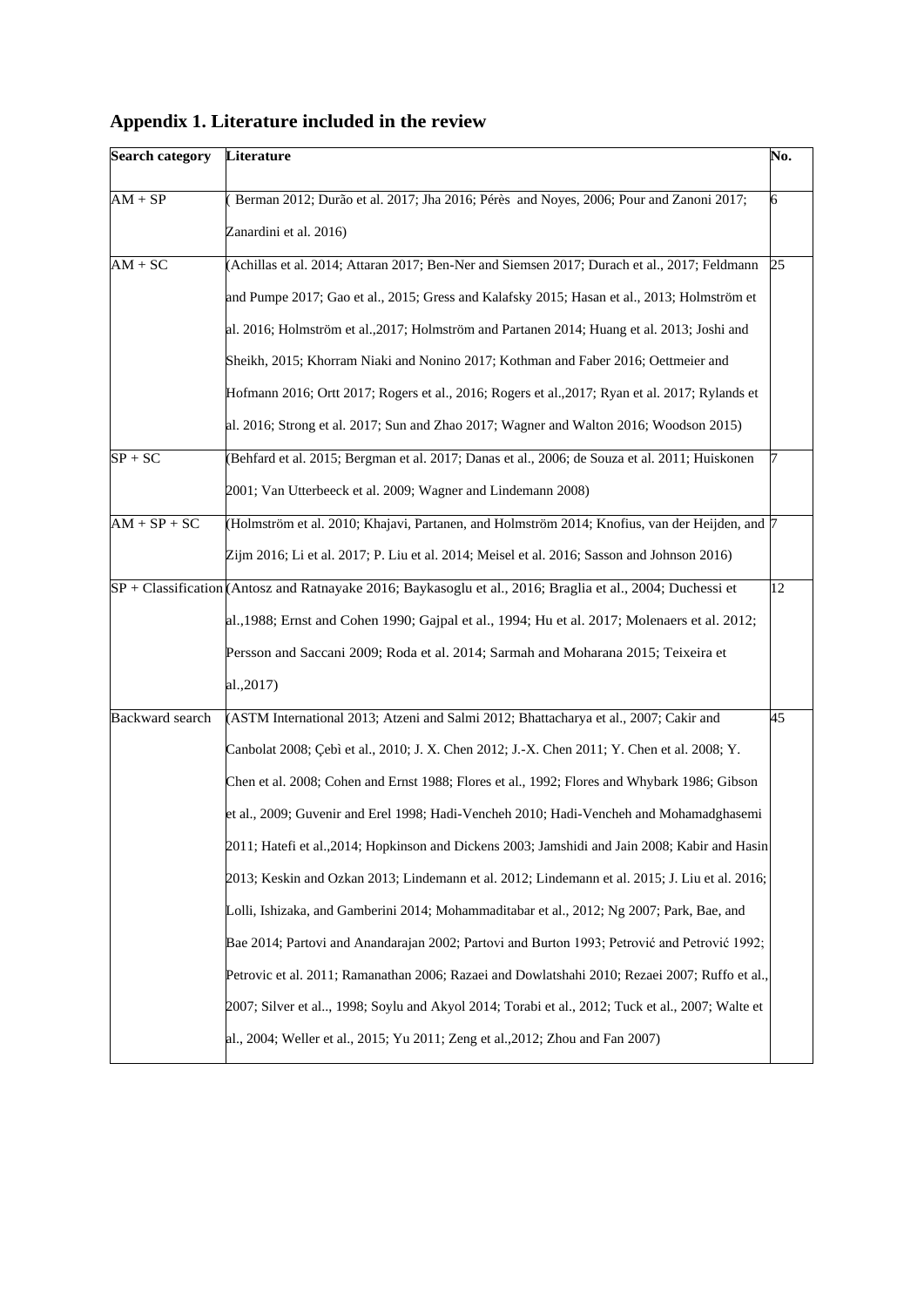## **Appendix 2. Terminologies and their usage across literature**

Terminologies appearing under keywords were not counted, as these were not directly used

by the authors. The terminologies Manufacturing and Production were assumed synonyms.

|                                                     | Additive Regional Procession of the Half |   |   |                  |   | Additional Medical Contractor of Contractor<br><b>Matthis Room Concept Concept Concept Concept Concept Concept Concept Concept Concept Concept Concept Concept Concept Concept Concept Concept Concept Concept Concept Concept Concept Concept Concept Concept Concept Concept </b><br><b>Additional Property Property Property</b> | Matrice Bremann Manufacture |                  |   |              |                  | I Directly distribution of the Contract of Contract of Contract of Contract of Contract of Contract of Contract of Contract of Contract of Contract of Contract of Contract of Contract of Contract of Contract of Contract of<br>Discounting the Concession of Manuscript |                  |              |   | Lincorn Manufacture Concern Concern Concern Concern Concern Concern Concern Concern Concern Concern Concern Concern Concern Concern Concern Concern Concern Concern Concern Concern Concern Concern Concern Concern Concern Co<br>Lincoln Street, Capital Manuscript<br><b>L. Dordhammer Demonstration Registration</b> |                  |    |   |                            |   |                             |                |
|-----------------------------------------------------|------------------------------------------|---|---|------------------|---|-------------------------------------------------------------------------------------------------------------------------------------------------------------------------------------------------------------------------------------------------------------------------------------------------------------------------------------|-----------------------------|------------------|---|--------------|------------------|----------------------------------------------------------------------------------------------------------------------------------------------------------------------------------------------------------------------------------------------------------------------------|------------------|--------------|---|-------------------------------------------------------------------------------------------------------------------------------------------------------------------------------------------------------------------------------------------------------------------------------------------------------------------------|------------------|----|---|----------------------------|---|-----------------------------|----------------|
|                                                     |                                          |   |   |                  |   |                                                                                                                                                                                                                                                                                                                                     |                             |                  |   |              |                  | <b>Liver Manufacturer Contractor</b>                                                                                                                                                                                                                                       |                  |              |   |                                                                                                                                                                                                                                                                                                                         |                  |    |   | I Railway Railway          |   |                             |                |
|                                                     |                                          |   |   |                  |   |                                                                                                                                                                                                                                                                                                                                     |                             |                  |   |              |                  |                                                                                                                                                                                                                                                                            |                  |              |   | Labour Reader                                                                                                                                                                                                                                                                                                           |                  |    |   | <b>JOI Riverside Dates</b> |   | <b>King Raming Concerns</b> |                |
|                                                     |                                          |   |   |                  |   |                                                                                                                                                                                                                                                                                                                                     |                             |                  |   |              |                  |                                                                                                                                                                                                                                                                            |                  |              |   |                                                                                                                                                                                                                                                                                                                         |                  |    |   | <b>3D application</b>      |   |                             |                |
|                                                     |                                          |   |   |                  |   |                                                                                                                                                                                                                                                                                                                                     |                             |                  |   |              |                  |                                                                                                                                                                                                                                                                            |                  |              |   |                                                                                                                                                                                                                                                                                                                         |                  |    |   |                            |   |                             |                |
|                                                     |                                          |   |   |                  |   |                                                                                                                                                                                                                                                                                                                                     |                             |                  |   |              |                  |                                                                                                                                                                                                                                                                            |                  |              |   |                                                                                                                                                                                                                                                                                                                         |                  |    |   |                            |   |                             |                |
|                                                     |                                          |   |   |                  |   |                                                                                                                                                                                                                                                                                                                                     |                             |                  |   |              |                  |                                                                                                                                                                                                                                                                            |                  |              |   |                                                                                                                                                                                                                                                                                                                         |                  |    |   | <b>30 regional du</b>      |   |                             |                |
|                                                     |                                          |   |   | P                |   |                                                                                                                                                                                                                                                                                                                                     |                             |                  |   |              |                  |                                                                                                                                                                                                                                                                            | P                | P            |   | T                                                                                                                                                                                                                                                                                                                       |                  |    |   | P                          |   | P                           | P              |
| Achillas et al. (2014)<br>ASTM International (2013) | T<br>P                                   |   | P | P                | Т | T<br>P                                                                                                                                                                                                                                                                                                                              | P                           |                  |   |              |                  |                                                                                                                                                                                                                                                                            | P                | P            |   | P                                                                                                                                                                                                                                                                                                                       | Ί                |    |   | A                          |   |                             | A              |
| Attaran (2017)                                      | Т<br>т                                   |   | T |                  |   |                                                                                                                                                                                                                                                                                                                                     |                             |                  |   | T            |                  |                                                                                                                                                                                                                                                                            |                  | T            |   | $\overline{P}$                                                                                                                                                                                                                                                                                                          | lΤ               |    |   | Α                          |   | А                           |                |
| Atzeni and Salmi (2012)                             | P                                        | т |   | P                | т | P                                                                                                                                                                                                                                                                                                                                   | P                           | P                |   |              | P                | P                                                                                                                                                                                                                                                                          |                  |              |   |                                                                                                                                                                                                                                                                                                                         |                  |    |   | Ί                          |   |                             | P              |
| Ben-Ner and Siemsen (2017)                          | T                                        |   |   | P                |   |                                                                                                                                                                                                                                                                                                                                     |                             |                  |   |              |                  |                                                                                                                                                                                                                                                                            |                  |              |   | т                                                                                                                                                                                                                                                                                                                       | IТ               |    |   |                            | P |                             |                |
| Berman (2012)                                       | P                                        | P |   |                  |   |                                                                                                                                                                                                                                                                                                                                     |                             |                  |   | E            |                  |                                                                                                                                                                                                                                                                            |                  |              |   | P                                                                                                                                                                                                                                                                                                                       |                  | TT | т | А<br>P                     |   |                             | E              |
| Durach, Kurpjuweit, and Wagner (2017)               | T                                        | P |   |                  |   |                                                                                                                                                                                                                                                                                                                                     | T                           |                  |   |              |                  |                                                                                                                                                                                                                                                                            |                  |              |   | T                                                                                                                                                                                                                                                                                                                       | İΤ               |    |   |                            |   |                             |                |
| Durão et al. (2017)                                 | $\overline{P}$                           |   |   |                  |   |                                                                                                                                                                                                                                                                                                                                     |                             |                  |   |              |                  |                                                                                                                                                                                                                                                                            |                  |              |   |                                                                                                                                                                                                                                                                                                                         |                  |    |   |                            |   |                             |                |
| Feldmann and Pumpe (2017)                           | T                                        | P |   |                  |   |                                                                                                                                                                                                                                                                                                                                     |                             |                  |   |              |                  |                                                                                                                                                                                                                                                                            |                  |              |   | P                                                                                                                                                                                                                                                                                                                       |                  |    |   | Α                          |   |                             |                |
| Gress and Kalafsky (2015)                           | P                                        |   |   |                  |   |                                                                                                                                                                                                                                                                                                                                     |                             |                  |   |              |                  |                                                                                                                                                                                                                                                                            |                  |              |   | P                                                                                                                                                                                                                                                                                                                       |                  |    |   | Ä                          |   |                             |                |
| Hasan, Rennie, and Hasan (2013)                     | P                                        |   |   |                  |   |                                                                                                                                                                                                                                                                                                                                     |                             |                  |   |              |                  | Τ                                                                                                                                                                                                                                                                          |                  | T            |   | т                                                                                                                                                                                                                                                                                                                       | IΤ               |    |   | U                          |   | U                           |                |
| Holmström et al. (2010)                             |                                          |   |   |                  |   |                                                                                                                                                                                                                                                                                                                                     |                             |                  |   |              |                  |                                                                                                                                                                                                                                                                            |                  |              |   |                                                                                                                                                                                                                                                                                                                         |                  |    |   | P                          |   | P                           | А              |
| Holmström and Partanen (2014)                       | T                                        |   |   |                  |   |                                                                                                                                                                                                                                                                                                                                     | p                           |                  |   |              |                  |                                                                                                                                                                                                                                                                            |                  |              |   | т                                                                                                                                                                                                                                                                                                                       |                  |    |   |                            |   |                             |                |
| Holmström et al. (2016)                             | $\rm _{P}$                               |   |   |                  |   |                                                                                                                                                                                                                                                                                                                                     |                             |                  |   | P            |                  |                                                                                                                                                                                                                                                                            |                  |              |   | P                                                                                                                                                                                                                                                                                                                       |                  |    |   | P                          |   |                             |                |
| Holmström, Liotta, and Chaudhuri (2017)             | T                                        |   |   |                  |   |                                                                                                                                                                                                                                                                                                                                     |                             |                  |   |              | PP               |                                                                                                                                                                                                                                                                            |                  |              |   | Ŧ                                                                                                                                                                                                                                                                                                                       |                  |    |   | P                          |   | U                           | P              |
| Hopkinson and Dickens (2003)                        |                                          |   |   | P                |   |                                                                                                                                                                                                                                                                                                                                     |                             |                  |   |              |                  |                                                                                                                                                                                                                                                                            |                  | P            |   |                                                                                                                                                                                                                                                                                                                         |                  |    |   | P                          |   | $\overline{P}$              |                |
| Huang et al. (2013)                                 | $\overline{P}$                           | P |   |                  |   |                                                                                                                                                                                                                                                                                                                                     |                             |                  | P |              |                  |                                                                                                                                                                                                                                                                            |                  |              |   | T                                                                                                                                                                                                                                                                                                                       | IT               |    |   | P                          |   | P                           |                |
| Jha (2016)                                          | $\overline{P}$                           |   |   |                  |   |                                                                                                                                                                                                                                                                                                                                     |                             |                  |   |              |                  |                                                                                                                                                                                                                                                                            |                  |              |   | T                                                                                                                                                                                                                                                                                                                       | lΤ               |    | Т | А                          |   |                             |                |
| Khajavi, Partanen, and Holmström (2014)             | T                                        |   |   |                  |   |                                                                                                                                                                                                                                                                                                                                     | т                           |                  |   |              | т                |                                                                                                                                                                                                                                                                            |                  |              |   | T                                                                                                                                                                                                                                                                                                                       |                  |    |   | T                          |   |                             |                |
| Khorram and Nonino (2017)                           | $\overline{P}$                           |   |   |                  |   |                                                                                                                                                                                                                                                                                                                                     |                             |                  |   | Ë            |                  |                                                                                                                                                                                                                                                                            | P                | $\mathbf{P}$ | P |                                                                                                                                                                                                                                                                                                                         | TT               |    |   |                            |   |                             | Ë              |
| Knofius, van der Heijden, and Zijm (2016)           | $\overline{\mathbf{P}}$                  |   |   |                  |   |                                                                                                                                                                                                                                                                                                                                     |                             |                  |   |              |                  |                                                                                                                                                                                                                                                                            |                  |              |   |                                                                                                                                                                                                                                                                                                                         |                  |    |   |                            |   |                             |                |
| Kothman and Faber (2016)                            | T                                        |   | P |                  |   |                                                                                                                                                                                                                                                                                                                                     |                             |                  |   |              |                  |                                                                                                                                                                                                                                                                            |                  |              |   |                                                                                                                                                                                                                                                                                                                         | TIT              |    |   |                            |   |                             |                |
| Li et al. (2017)                                    | T<br>Τ                                   |   |   |                  |   |                                                                                                                                                                                                                                                                                                                                     |                             |                  |   |              | T                |                                                                                                                                                                                                                                                                            |                  |              |   | T                                                                                                                                                                                                                                                                                                                       |                  |    |   | U                          |   |                             |                |
| Lindemann et al. (2012)                             | T                                        |   |   |                  |   |                                                                                                                                                                                                                                                                                                                                     |                             |                  |   |              |                  |                                                                                                                                                                                                                                                                            |                  |              |   |                                                                                                                                                                                                                                                                                                                         |                  |    |   | Τ                          |   | T                           |                |
| Liu et al. (2014)                                   | $\overline{P}$                           |   |   |                  |   |                                                                                                                                                                                                                                                                                                                                     |                             |                  |   |              |                  |                                                                                                                                                                                                                                                                            |                  |              |   |                                                                                                                                                                                                                                                                                                                         |                  |    |   |                            |   |                             |                |
| Meisel et al. (2016)                                | $\mathbf{P}$<br>P                        |   |   | P                |   |                                                                                                                                                                                                                                                                                                                                     | P                           |                  |   |              | $P$ <sup>P</sup> | P                                                                                                                                                                                                                                                                          |                  |              |   | P<br>P                                                                                                                                                                                                                                                                                                                  | IT               |    |   |                            |   | А<br>$\overline{P}$         |                |
| Oettmeier and Hofmann (2016)<br>Ortt (2017)         | T                                        |   |   |                  |   |                                                                                                                                                                                                                                                                                                                                     |                             |                  |   |              |                  |                                                                                                                                                                                                                                                                            |                  |              |   | T                                                                                                                                                                                                                                                                                                                       | ΙT               |    |   | А                          |   |                             |                |
| Petrovic et al. (2011)                              | T                                        |   | P |                  | T |                                                                                                                                                                                                                                                                                                                                     | P                           |                  |   |              | P                |                                                                                                                                                                                                                                                                            | P                |              | P | P                                                                                                                                                                                                                                                                                                                       |                  |    |   | T                          |   | A<br>P                      | $\overline{P}$ |
| Pour and Zanoni (2017)                              | U P                                      |   |   |                  |   |                                                                                                                                                                                                                                                                                                                                     |                             |                  |   |              |                  |                                                                                                                                                                                                                                                                            |                  |              |   |                                                                                                                                                                                                                                                                                                                         |                  |    |   |                            |   |                             |                |
| Rogers, Baricz, and Pawar (2016)                    | P                                        |   |   |                  |   |                                                                                                                                                                                                                                                                                                                                     | P                           |                  |   | U            |                  |                                                                                                                                                                                                                                                                            |                  |              |   |                                                                                                                                                                                                                                                                                                                         | $P$ T            |    |   | Α                          |   | P                           | Α              |
| Rogers, Braziotis, and Pawar (2016).                | U                                        |   |   |                  |   |                                                                                                                                                                                                                                                                                                                                     |                             |                  |   |              |                  |                                                                                                                                                                                                                                                                            |                  |              |   | P                                                                                                                                                                                                                                                                                                                       |                  |    |   | P                          |   |                             |                |
| Ruffo, Tuck, and Hague (2007)                       |                                          |   |   |                  |   |                                                                                                                                                                                                                                                                                                                                     |                             |                  |   |              |                  |                                                                                                                                                                                                                                                                            |                  |              |   | T                                                                                                                                                                                                                                                                                                                       |                  |    |   | P                          |   | P                           |                |
| Ryan et al. (2017)                                  | $\, {\bf P}$                             |   |   |                  |   |                                                                                                                                                                                                                                                                                                                                     |                             |                  |   |              |                  |                                                                                                                                                                                                                                                                            |                  |              |   |                                                                                                                                                                                                                                                                                                                         | $P$ <sup>T</sup> |    |   |                            |   | $\overline{P}$              |                |
| Rylands et al. (2016)                               | $\overline{\mathbf{P}}$                  |   |   |                  |   |                                                                                                                                                                                                                                                                                                                                     |                             |                  |   |              |                  |                                                                                                                                                                                                                                                                            |                  |              | P |                                                                                                                                                                                                                                                                                                                         | $P$ <sup>T</sup> |    |   | А                          |   | $\, {\bf p}$                |                |
| Sasson and Johnson (2016)                           | $\overline{\mathbf{P}}$                  |   |   | P                |   |                                                                                                                                                                                                                                                                                                                                     |                             |                  |   | T            |                  |                                                                                                                                                                                                                                                                            |                  |              |   |                                                                                                                                                                                                                                                                                                                         | $T$ $T$ $P$      |    | T |                            |   | T                           |                |
| Strong et al. (2017)                                | P                                        |   |   | $P$ <sup>P</sup> |   | $P$ $P$ $P$                                                                                                                                                                                                                                                                                                                         |                             |                  |   | $\, {\bf p}$ |                  |                                                                                                                                                                                                                                                                            | $P$ <sup>P</sup> |              |   |                                                                                                                                                                                                                                                                                                                         | $P$ <sup>T</sup> |    |   | P                          |   |                             |                |
| Sun and Zhao (2017)                                 | T                                        |   |   |                  |   |                                                                                                                                                                                                                                                                                                                                     |                             | $P$ <sup>P</sup> |   | T            |                  |                                                                                                                                                                                                                                                                            | T                |              |   |                                                                                                                                                                                                                                                                                                                         | $T$ $T$ $P$      |    |   |                            |   |                             |                |
| Tuck, Hague, and Burns (2007)                       | $\overline{P}$                           |   |   |                  |   |                                                                                                                                                                                                                                                                                                                                     | $\overline{P}$              |                  |   |              |                  |                                                                                                                                                                                                                                                                            |                  |              |   |                                                                                                                                                                                                                                                                                                                         |                  |    |   |                            |   | $P$ <sup>P</sup>            |                |
| Wagner and Walton (2016)                            | Ŧ                                        |   |   |                  |   |                                                                                                                                                                                                                                                                                                                                     | $\overline{U}$              |                  |   |              |                  |                                                                                                                                                                                                                                                                            |                  |              |   | $\overline{P}$                                                                                                                                                                                                                                                                                                          |                  |    |   |                            |   |                             |                |
| Walter, Holmström, and Yrjölä (2004)                |                                          |   |   |                  |   |                                                                                                                                                                                                                                                                                                                                     |                             |                  |   |              |                  |                                                                                                                                                                                                                                                                            | T                |              |   | T                                                                                                                                                                                                                                                                                                                       | T                |    |   | $\overline{P}$             |   |                             | P A            |
| Weller, Kleer, and Piller (2015)                    | T                                        |   |   |                  |   |                                                                                                                                                                                                                                                                                                                                     |                             |                  |   |              | $P$ <sup>P</sup> |                                                                                                                                                                                                                                                                            |                  | P            |   |                                                                                                                                                                                                                                                                                                                         | $T$ $T$          |    |   | A                          |   | U                           |                |
| Woodson (2015)                                      | $\, {\bf p}$                             |   |   |                  |   |                                                                                                                                                                                                                                                                                                                                     |                             |                  |   |              |                  |                                                                                                                                                                                                                                                                            |                  |              |   |                                                                                                                                                                                                                                                                                                                         | PU               |    |   |                            |   |                             |                |
| Zanardini et al. (2016)                             | $\, {\bf p}$                             |   |   |                  |   |                                                                                                                                                                                                                                                                                                                                     |                             |                  |   |              |                  |                                                                                                                                                                                                                                                                            |                  |              |   |                                                                                                                                                                                                                                                                                                                         | $U$ <sup>T</sup> |    |   | A                          |   |                             |                |

A- Application, P- Process, T-Technology, E-evolutionary phase, U- unspecified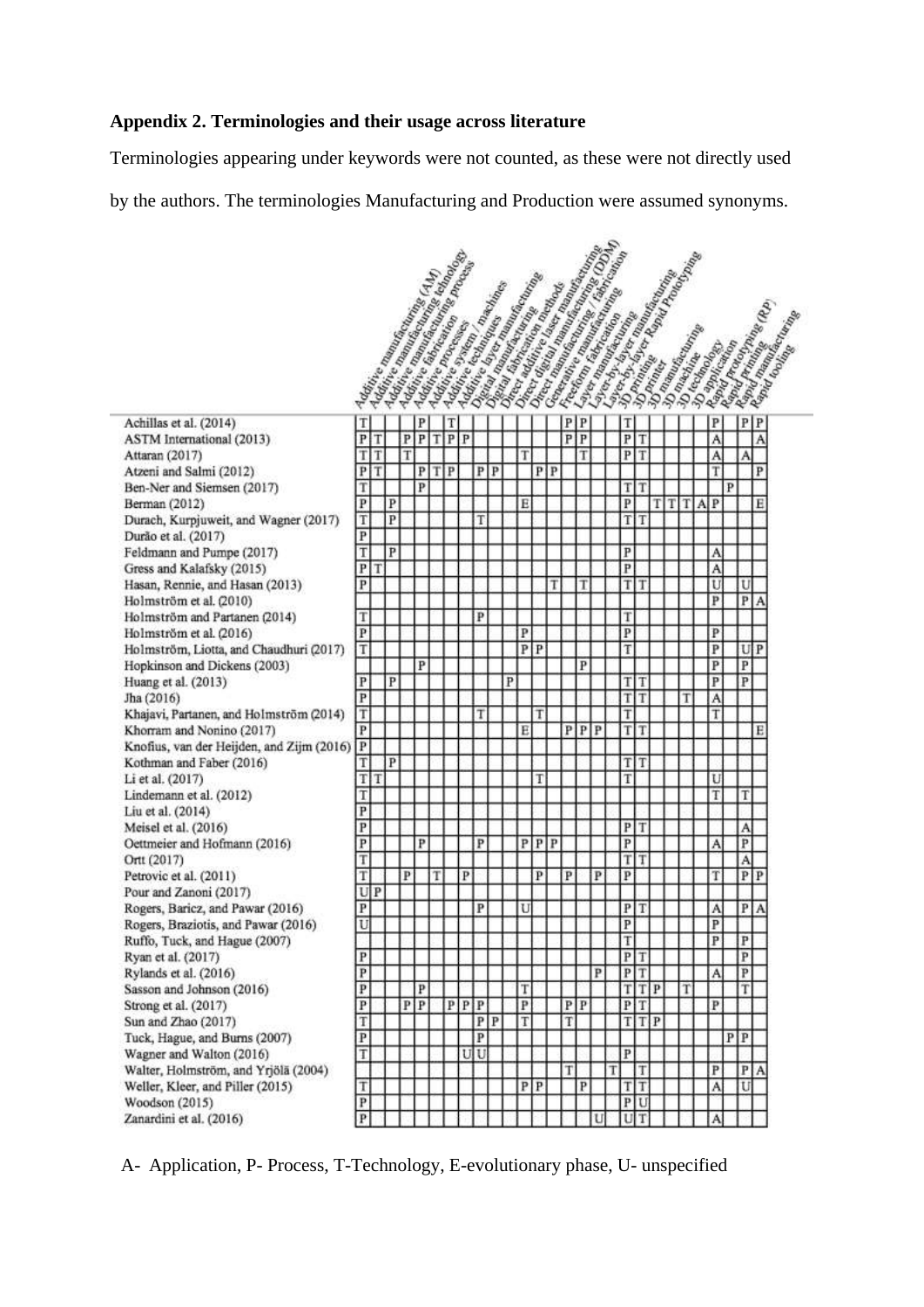# **Appendix 3. AM equipment and systems manufacturers 2018**

| <b>Manufacturer</b>        | Model                 | <b>Build size</b><br>(mm)               | Layer<br>thickness  | <b>Material</b><br>class | <b>Material details</b>                                                                                                                                                                                  | <b>Build speed</b>                      |
|----------------------------|-----------------------|-----------------------------------------|---------------------|--------------------------|----------------------------------------------------------------------------------------------------------------------------------------------------------------------------------------------------------|-----------------------------------------|
| 3D Systems                 | ProX DMP 320          | 275 x 275 x<br>420                      | $2-60 \mu m$        | Metal                    | LaserForm®Ti Gr. 12<br>LaserForm®Ti Gr. 52<br>LaserForm <sup>®</sup> Ti Gr. 232<br>LaserForm <sup>®</sup> Ni7183<br>LaserForm®Stainless 316L3                                                            | N/A                                     |
| 3D Systems                 | ProJet MJP 5600       | 518 x 381 x<br>300                      | $13-16 \mu$         | Plastic<br>(multi)       | Rigid Plastic Black, Rigid<br>Plastic White, Rigid Plastic<br>Clear, Elastomeric Black,<br>Elastomeric Natural, multi-<br>material composites                                                            | N/A                                     |
| 3D Systems                 | ProX SLS 6100         | 381 x 330 x<br>460                      | $0.08 - 0.15$<br>mm | Plastic                  | Plastics, composites, elastomer<br>and CastForm® PS (powders)                                                                                                                                            | $2.7$ $1/hr$                            |
| 3DCeram                    | <b>CERAMAKER 900</b>  | $300 \times 300 \times$<br>100          | $30 \mu m$          | Ceramic                  | N/A                                                                                                                                                                                                      | N/A                                     |
| Agilista                   | N/A                   | N/A                                     | N/A                 | N/A                      | $\rm N/A$                                                                                                                                                                                                | N/A                                     |
| Arcam AB                   | Arcam A2X             | 200 x 200 x<br>380                      | $250 \mu m$         | Metal                    | Titanium Ti6Al4V, Titanium<br>Ti6Al4V ELI, Titanium Grade 2,<br>Cobalt-Chrome, ASTM F75,<br>Nickel Alloy 718                                                                                             | N/A                                     |
| Arcam AB                   | Q20plus               | 350 x 380<br>$(\emptyset/H)$            | $140 \mu m$         | Metal                    | Titanium Ti6Al4V, Titanium<br>Ti6Al4V ELI, Titanium Grade 2,<br>Cobalt-Chrome, ASTM F75,<br>Nickel Alloy 718                                                                                             | N/A                                     |
| Asiga                      | N/A                   | N/A                                     | N/A                 | N/A                      | N/A                                                                                                                                                                                                      | N/A                                     |
| Carima                     | DM250                 | 250 x 140 x<br>280                      | $130 \mu m$         | Plastic                  | Various Photopolymer Resin                                                                                                                                                                               | N/A                                     |
| <b>CMET</b>                | ATOMm-8000            | $800$ x $600$ x<br>400                  | $0.05$ mm           | Plastic                  | Resins                                                                                                                                                                                                   | N/A                                     |
| Concept Laser              | X LINE 2000R          | 800 x 400 x<br>500                      | 30-150 μm           | Metal                    | Aluminium (AlSi10Mg)<br>Titanium alloy (TiAl6V4 ELI)<br>Nickel-based alloy (Alloy 718)                                                                                                                   | 120 cm3/h                               |
| <b>DWS</b>                 | <b>XPROS</b>          | 300 x 300 x<br>300                      | $10-100 \mu m$      | Plastic                  | Polymers and flexible materials                                                                                                                                                                          | N/A                                     |
| EnvisionTEC                | SLCOM 1               | $30''$ x $24''$ x<br>24"                | $0.1 - 1.0$ mm      | Plastic                  | Polymer matrices. Can be<br>reinforced with fibers like:<br>Carbon Fiber, Fiberglass,<br>Aramid Fiber (i.e. Kevlar), PBO<br>(i.e. Zylon), along with metal<br>fibers like steel, aluminum or<br>titanium | N/A                                     |
| EnvisionTEC /<br>Viridis3D | <b>RAM 336</b>        | $3'$ x $3'$ x $6'$                      | 200-500µ            | Sand                     |                                                                                                                                                                                                          | $1.5 - 2.5$<br>vertical inch $\prime$ h |
| <b>EOS</b>                 | EOS M 400-4           | 400 x 400 x<br>400 incl.<br>build plate | $100 \mu m$         | Metal                    | EOS Aluminium AlSi10Mg,<br>EOS Nickel Alloy IN718, EOS<br>Nickel Alloy HX, EOS<br>MaragingSteel MS1, EOS<br>StainlessSteel 316L, EOS<br>Titanium Ti64, EOS Titanium<br>TiCP Grade 2                      | N/A                                     |
| <b>EOS</b>                 | <b>EOS P 770</b>      | 700 x 380 x<br>580                      | $0.06 - 0.18$<br>mm | Plastic                  | Alumide, PA 1101, PA 1102<br>black, PA 2200, PA 2201, PA<br>3200 GF, PrimeCast 101,<br>PrimePart FR (PA 2241 FR),<br>PrimePart PLUS (PA 2221)                                                            | Up to $2 \times 10$<br>m/s              |
| ExOne                      | Exerial™              | 1200 x 2200<br>x 700                    | 280-500 μm          | Sand                     | N/A                                                                                                                                                                                                      | 300-400 L/h                             |
| ExOne                      | M-Print <sup>TM</sup> | 400 x 250 x<br>250                      | Min. 0.15<br>mm     | Metal                    | Currently available metals<br>include 420 & 316 stainless<br>steel, sand and other casting<br>media also available.                                                                                      | 30-60<br>seconds/layer                  |

Manufacturers were identified through Wohlers Associates (2018).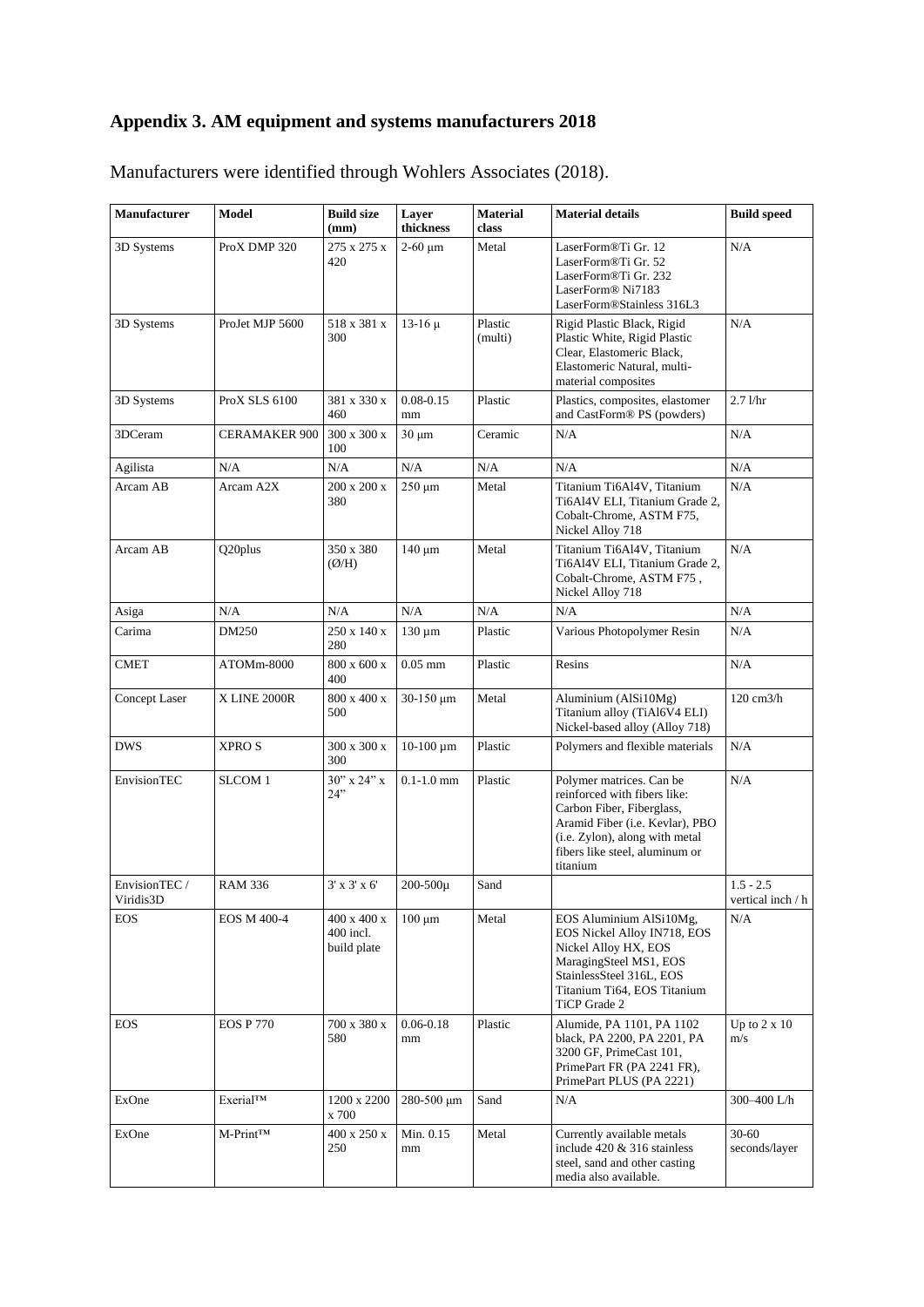| ExOne                  | $M$ -Flex <sup>TM</sup>             | 400 x 250 x<br>250                              | Min. 0.15<br>mm | Metal                   | 420 & 316 stainless steel $\&$<br>bronze, bronze and tungsten.<br>Soda lime (semi-opaque) glass,<br>sand and other casting media<br>also available. | $30 - 60$<br>seconds/layer        |
|------------------------|-------------------------------------|-------------------------------------------------|-----------------|-------------------------|-----------------------------------------------------------------------------------------------------------------------------------------------------|-----------------------------------|
| Farsoon                | HT1001P                             | 1000 x 500<br>x 450                             | $0.06 - 0.3$ mm | Plastic                 | FS3300PA, FS3250MF,<br>FS3400CF, FS3400GF,<br>FS6028PA, (PA6)                                                                                       | 15 L/h                            |
| Farsoon                | <b>FS421M</b>                       | 420 x 420 x<br>420                              | $0.02 - 0.1$ mm | Metal                   | 316L, 17-4PH, CoCr, Ti64,<br>AlSi10Mg, 18Ni300, 420,<br>Cu90Sn10, IN625, IN718, Ta, W                                                               | N/A                               |
| Formlabs               | N/A                                 | N/A                                             | N/A             | N/A                     | N/A                                                                                                                                                 | N/A                               |
| InssTek, Inc.          | MX-Grande                           | $2,000 \text{ x}$<br>$1,000 \text{ x}$<br>1,000 | N/A             | Metal (multi)           | Inconel, Steel                                                                                                                                      | $\rm N/A$                         |
| InssTek, Inc.          | <b>MX-1000</b>                      | 1,000 x 800<br>x 650                            | N/A             | Metal (multi)           | N/A                                                                                                                                                 | N/A                               |
| Irepa Laser            | Magic LF 6000                       | 1500 x 800<br>x 800                             | N/A             | Metal (multi)           | N/A                                                                                                                                                 | $250 \text{ cm}$ 3/h              |
| Lithoz                 | CeraFab 8500                        | 76 x 43 x<br>170                                | $10-100 \mu m$  | Ceramics                | N/A                                                                                                                                                 | 100 slices / h                    |
| Luxexel                | Luxexcel 3D<br>printing technology  | N/A                                             | N/A             | Luxexcel<br>VisionClear | N/A                                                                                                                                                 | N/A                               |
| MakerBot<br>Industries | Replicator+                         | N/A                                             | N/A             | N/A                     | N/A                                                                                                                                                 | N/A                               |
| Matsuura               | Lumex Avance-25<br>hybrid           | N/A                                             | N/A             | N/A                     | N/A                                                                                                                                                 | N/A                               |
| Mcor<br>Technologies   | Mcor IRIS                           | N/A                                             | N/A             | N/A                     | N/A                                                                                                                                                 | N/A                               |
| Microfabrica           | EFAB technology                     | N/A                                             | N/A             | N/A                     | N/A                                                                                                                                                 | N/A                               |
| OPM Laboratory         | OPM250L                             | 250 x 250 x<br>250                              | N/A             | Metal                   | N/A                                                                                                                                                 | N/A                               |
| Optomec                | <b>LENS 850-R</b>                   | 900 x 1500<br>x 900                             | N/A             | Metal                   | Inconel alloys, stainless steels,<br>titanium alloys                                                                                                | Up to $0.5$ kg/hr                 |
| Prodways               | ProMaker L7000                      | 800 x 330 x<br>200                              | 25-150 μm       | Plastic                 | Resins                                                                                                                                              | $2,5$ kg/h                        |
| ReaLizer               | <b>SLM 300i</b>                     | 300 x 300 x<br>300                              | 20-100 μm       | Metal                   | CoCr, Titanium, Steel alloys                                                                                                                        | N/A                               |
| Renishaw               | RenAM 500M                          | 250 x 250 x<br>350                              | N/A             | Metal                   | Titanium, Ti6Al4V<br>Aluminium, AlSi10Mg alloy<br>Cobalt chromium. CoCr<br>Stainless steel, 316L<br>Nickel alloys                                   | N/A                               |
| Renishaw               | RenAM 500Q                          | 250 x 250 x<br>350                              | N/A             | Metal                   | Titanium, Ti6Al4V, Aluminium,<br>AlSi10Mg alloy, Cobalt<br>chromium, CoCr, Stainless steel,<br>316L, Nickel alloys                                  | Up to $150$<br>cm <sup>3</sup> /h |
| RepRap                 | Cartesio                            | N/A                                             | N/A             | Metal                   | N/A                                                                                                                                                 | N/A                               |
| Sciaky                 | The EBAM <sup>®</sup> 300<br>System | 5791 x 1219<br>x 1219                           | N/A             | Metal                   | $\rm N/A$                                                                                                                                           | $7 - 20$ lbs $/h$                 |
| <b>SLM Solutions</b>   | SLM®500                             | 500 x 280 x<br>365                              | 20-75 µm        | Metal                   | Al-Alloys, Ni-Alloys, Ti-Alloys,<br>Co-Alloys, Tool and Stainless<br>Steel, Cy-Alloys,                                                              | Up to 171<br>cm <sup>3</sup> /h   |
| Solidscape             | S500                                | N/A                                             | N/A             | Wax                     | N/A                                                                                                                                                 | N/A                               |
| <b>Stratasys</b>       | F900                                | 914.4 x<br>609.6 x<br>914.4                     | $0.508$ mm      | Plastic                 | Thermoplastics                                                                                                                                      | N/A                               |
| <b>Stratasys</b>       | OBJET1000 PLUS                      | $1000 \times 800$<br>x 500                      | 16 microns      | Plastic<br>(multi)      | Can allow as many as 14<br>materials                                                                                                                | N/A                               |
| Tiertime               | X <sub>5</sub>                      | 180 x 230 x<br>200                              | $0.05 - 0.4$ mm | Plastic                 | UP Fila ABS, ABS+, PLA,<br>TPU and more                                                                                                             | N/A                               |
| Voxeljet               | <b>VX4000</b>                       | $4,000 \text{ x}$<br>$2,000 \text{ x}$<br>1,000 | N/A             | Sand                    | $\rm N/A$                                                                                                                                           | $123$ $1/h$                       |